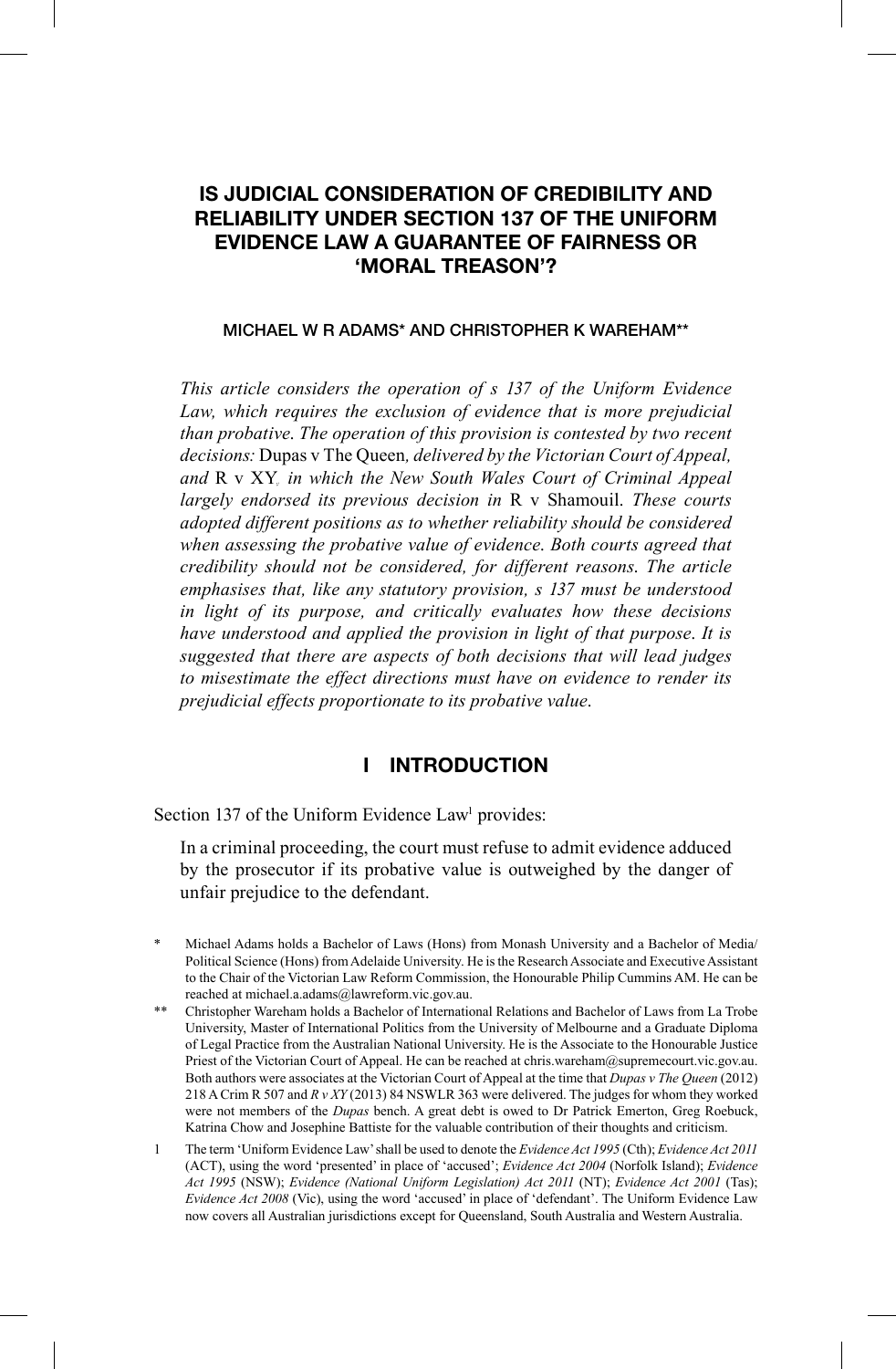Recently, intermediate appellate courts in Victoria and New South Wales have arrived at different conclusions as to whether, when determining whether to exclude evidence as being unfairly prejudicial pursuant to s 137 of their respective *Evidence Acts*, a judge should assess the probative value of that evidence in light of its credibility and reliability. In *Dupas v The Queen*,<sup>2</sup> a bench of five judges of the Victorian Court of Appeal held that reliability, but not credibility, should be considered. They did so on the basis that s 137 was intended to replicate the assessment at common law.<sup>3</sup> In doing so, *Dupas* departed from the approach of the New South Wales Court of Criminal Appeal in *R v Shamouil*, <sup>4</sup> which had held that reliability and credibility have at best a limited role in the application of s 137 and had previously found favour in Victoria. *Dupas* was criticised by a majority in  $R \, v \, XY^5$  (itself a five-judge bench), which endorsed a particular conception of *Shamouil*.

In this article, we advance another interpretation of s 137. Like the *Dupas* Court, we accept that the reliability of the evidence is a relevant consideration in the application of s 137. However, unlike *Dupas*, we do not consider s 137 to be necessarily restricted to the range of considerations that attended the common law discretion. As such, we allow that credibility may also be a relevant consideration in particular circumstances. Like the *XY* Court, we accept that s 137 is distinguished from the common law. Unlike the *XY* Court, however, our opinion is that the statutory scheme does not exclude credibility and reliability as relevant considerations. *Shamouil* — and subsequently  $XY$  — rested significantly on the proposition that deference must be shown to the jury's fact-finding function when applying s 137. Although we accept that proposition, in our view its interpretive force is limited to accepting that evidence should always be put before the jury when its distortive effect is curable by directions. Evidence will be held to be so cured if its unfairly prejudicial effect on the jury is rendered proportional to the effect of its probative value. If the probative value of evidence is evaluated as if the evidence was accepted as reliable and credible, it may lead to the admission of evidence with a prejudicial infl uence disproportionate to its actual probative value. We argue that this would be contrary to the purpose of s 137.

### **II CREDIBILITY, RELIABILITY AND THE TENSION IN SECTION 137**

Put broadly, evidence that is unreliable or lacks credibility tends to be possessed of certain characteristics that cast into doubt the accuracy of the facts it purports to establish. To the degree that there is a clear and meaningful distinction between credibility and reliability, it may be put as follows: where evidence is not credible, it is because the source of the evidence possesses certain characteristics that

- 2 (2012) 218 A Crim R 507 ('*Dupas*').
- 3 Ibid 524–5 [63].
- 4 (2006) 66 NSWLR 228 ('*Shamouil*').
- 5 (2013) 84 NSWLR 363 ('*XY*').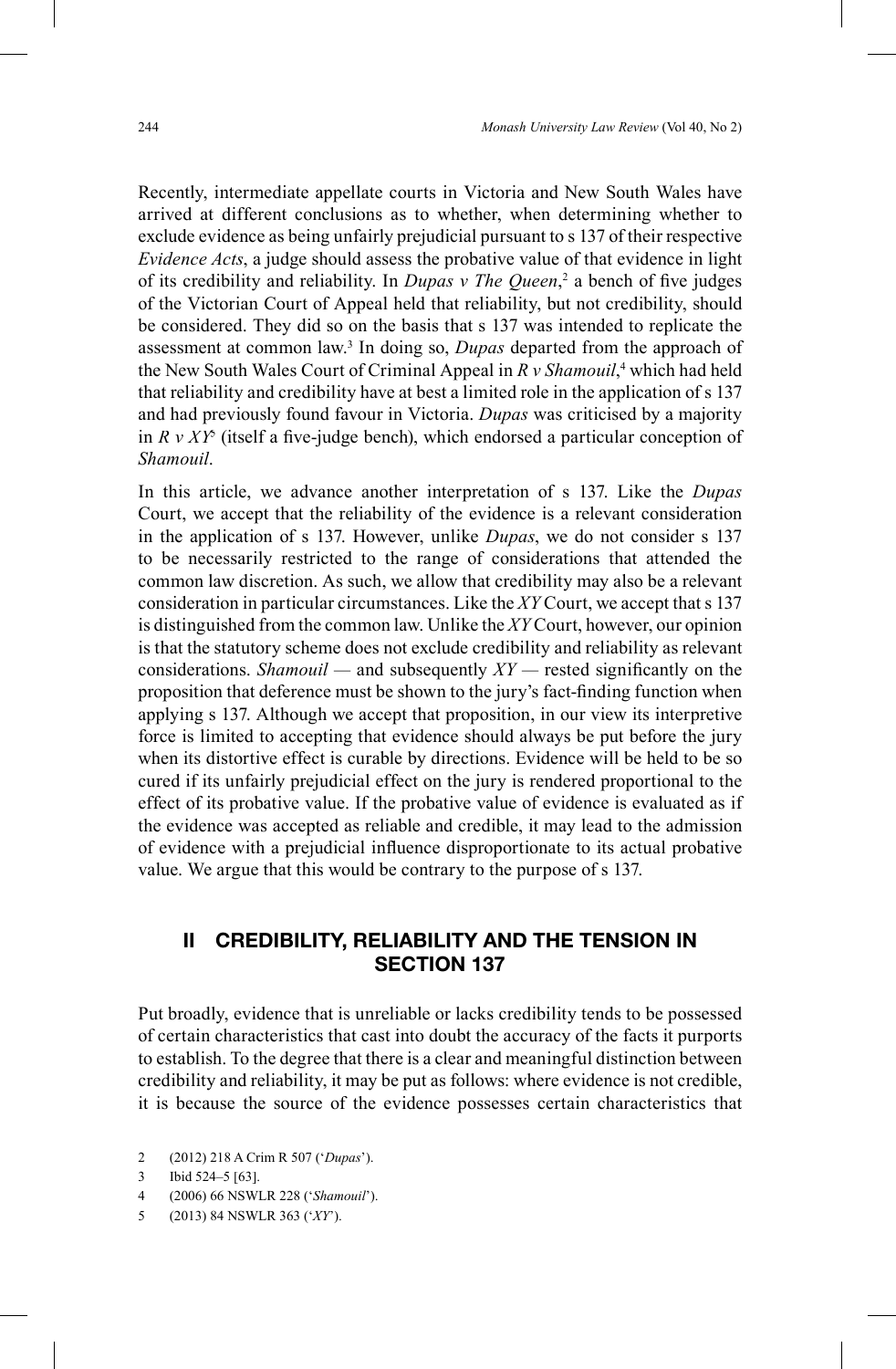make it less likely that the source's account of the evidence is in good faith and thus true; where evidence is unreliable, it is because the circumstances in which the evidence was obtained, witnessed or discovered are insufficiently certain to guarantee that the material which comprises the evidence was accurately recorded or perceived.<sup>6</sup> There is a certain amorphousness about these concepts.<sup>7</sup>

Because they can cast the accuracy of the facts asserted in the evidence into doubt, the credibility and reliability of evidence are dimensions of its probative value. 8 It follows that a conclusive determination of the actual reliability and credibility properly assignable to evidence is essentially a predetermination of weight that precludes any conclusion reached by the jury. <sup>9</sup> Such an assessment is anathema to many legal scholars, because it shows insufficient deference to the jury. For example, John Wigmore described the very suggestion that a judge should make legal rulings on the basis of weight-related assessments as 'moral treason'.<sup>10</sup> Aside from the interventions authorised by the exclusionary rules, which he defended on the pragmatic ground that they had proved themselves over time,<sup>11</sup> he was strongly of the view that '[i]t is for the jury to give … [evidence] the appropriate weight in effecting persuasion'. 12

On the other hand, s 137, like the common law discretion articulated in *R v Christie*, is directed at the exclusion of evidence that is technically admissible but 'would probably have a prejudicial influence on the minds of the jury which would be out of proportion to its true evidential value'.<sup>13</sup> Where improperly admitted evidence could have affected the jury's reasoning such as to deprive the accused of the chance for an acquittal, a miscarriage of justice has occurred. 14 The application of s 137 in this way is underpinned by the assumption that juries are not completely able to assess evidence in light of certain factors that detract from that evidence's probative value. 15 It is applied in recognition of the maxim that '[m]any controversies which might … obliquely throw some light on the issues

- 6 Various approaches to this distinction are discussed in *Dupas* (2012) 218 A Crim R 507, 582–4 [260]– [266]. See also *XY* (2013) 84 NSWLR 363, 400 [169] (Simpson J).
- 7 For example, witnesses are at times treated as lacking credibility because certain factors have detracted from the reliability of evidence given: see *R v Hyatt* [1998] 4 VR 182, 187 (Winneke P).
- 8 *R v Burton* [2013] NSWCCA 335 (20 December 2013) [159] ('*Burton*').
- 9 *Burton* [2013] NSWCCA 335 (20 December 2013) [160] (Simpson J).
- 10 See John Wigmore, 'Book Review' (1909) 3 *Illinois Law Review* 477, 478. See also Andrew L-T Choo, *Evidence* (Oxford University Press, 3<sup>rd</sup> ed, 2012) 15-17.
- 11 William Twining, *Theories of Evidence: Bentham and Wigmore* (Weidenfeld and Nicolson, 1985) 70.
- 12 John Henry Wigmore, *The Principles of Judicial Proof as Given by Logic, Psychology, and General Experience and Illustrated in Judicial Trials* (Little, Brown, and Company, 1913) 14.
- 13 [1914] AC 545, 559 (Lord Moulton) ('*Christie*').
- 14 *Mraz v The Queen* (1955) 93 CLR 493, 514–16 (Fullagar J); *Baini v The Queen* (2012) 246 CLR 469, 479–81 [26]–[31] (French CJ, Hayne, Crennan, Kiefel and Bell JJ), 493 [65]–[66] (Gageler J) ('*Baini*'). See also generally at 485–91 [46]–[56] (Gageler J). As *Baini* amply demonstrates, what exactly constitutes a 'miscarriage of justice' turns on the wording of the relevant statutory ground of appeal. In addition, what constitutes a miscarriage of justice is not limited to those circumstances in which it can be argued that the error affected the outcome (that is, the jury's verdict), 'but also departures from proper trial processes irrespective of their impact on the trial outcome': at 482 [34] (French CJ, Hayne, Crennan, Kiefel and Bell JJ).
- 15 Lisa Dufraimont, 'Evidence Law and the Jury: A Reassessment' (2008) 53 *McGill Law Journal* 199, 227. See generally Choo, above n 10, 20–2.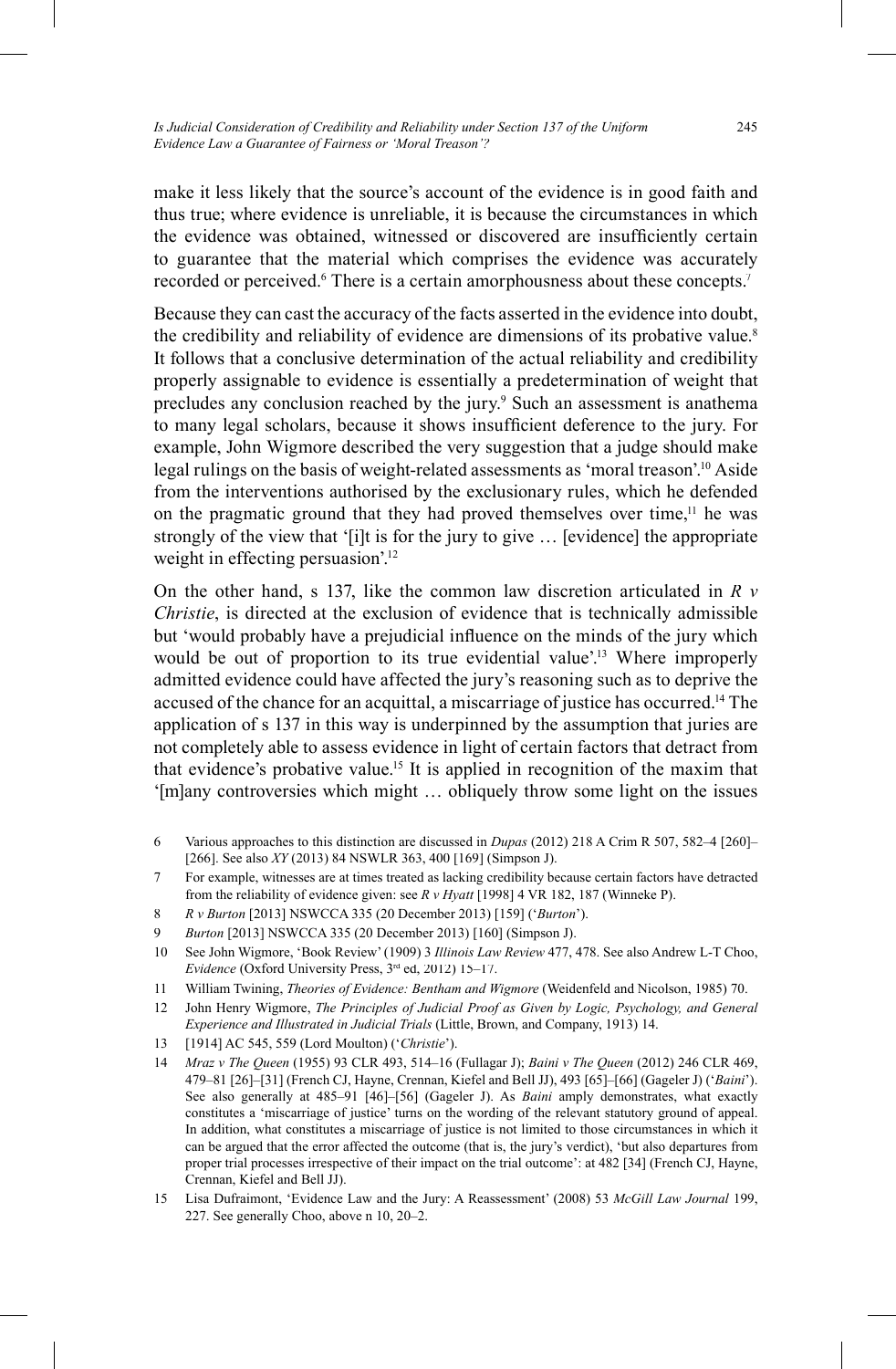must in practice be discarded because there is not an infinity of time, money and mental comprehension available to make use of them'. 16

Given the strong fact-finding role that our trial system assigns to the jury, and the conceptual and practical role the jury has played in the development of the rules of evidence, 17 this tension strikes at the heart of our jury system. Sir Owen Dixon, as a judge of the High Court, once described the tension thus:

at bottom the choice is between the course of placing before the jury material which bears upon the case, leaving them to judge of its reliability and probative value, and the course of withholding it from them on the ground that there is too much danger in their taking into consideration matter which by reason of its source or provenance is prima facie dubious and untrustworthy. 18

The differences between the *Dupas* and *XY* Courts are essentially over how the statutory language of s 137 requires this tension to be resolved. As Priest JA concisely summarised in *Murdoch (a pseudonym) v The Queen*:

The position taken in NSW is that in judging probative value in s 97, and for the purposes of s 98, s 101 and s 137, the court generally should not take into account issues of credibility and reliability, but take the evidence at its highest. This Court has, however, in *Dupas* adopted a different approach, so that reliability is a matter which must be taken into account when … assessing [the] probative value of evidence. 19

The *Dupas* and *XY* Courts disagreed as to whether the judicial assessment of credibility and reliability would, as put by Spigelman CJ in *Shamouil*, 'alter the fundamental relationship between the judge and jury in a criminal trial'.<sup>20</sup> To resolve this disagreement, *Shamouil* and *Dupas* both relied upon competing interpretations of the common law. The *Dupas* Court determined that *Christie* required a consideration of reliability, and, therefore, so did s 137. On identical premises, the *Dupas* Court determined that an assessment of credibility was prohibited under s 137.<sup>21</sup> Some of the *XY* Court, in contrast, understood s 137 as involving something distinct from its common law equivalent. Regardless of whether they followed *Shamouil* in this respect, the majority of the *XY* Court, similarly to *Shamouil*, determined that both credibility and reliability were almost entirely irrelevant considerations under s 137. They did so on the premise that s 137 had to be read subject to a principle of judicial deference to the jury's decision-making. This principle required the probative value of the evidence to be evaluated as if it was accepted by the jury as reliable and credible.<sup>22</sup>

18 *Sinclair v The King* (1946) 73 CLR 316, 333.

<sup>16</sup> See *Stanoevski v The Queen* (2001) 202 CLR 115, 130–1 [64] (Hayne J), quoting *Toohey v Metropolitan Police Commissioner* [1965] AC 595, 607 (Lord Pearce).

<sup>17</sup> *Harriman v The Queen* (1989) 167 CLR 590, 605–6 (Toohey J) ('*Harriman*').

<sup>19 [2013]</sup> VSCA 272 (27 September 2013) [84] (citations omitted).

<sup>20</sup> (2006) 66 NSWLR 228, 238 [65].

<sup>21</sup> For further discussion of *Dupas*, see below at pp 266–72.

<sup>22</sup> For further discussion of *XY*, see below at pp 272–5.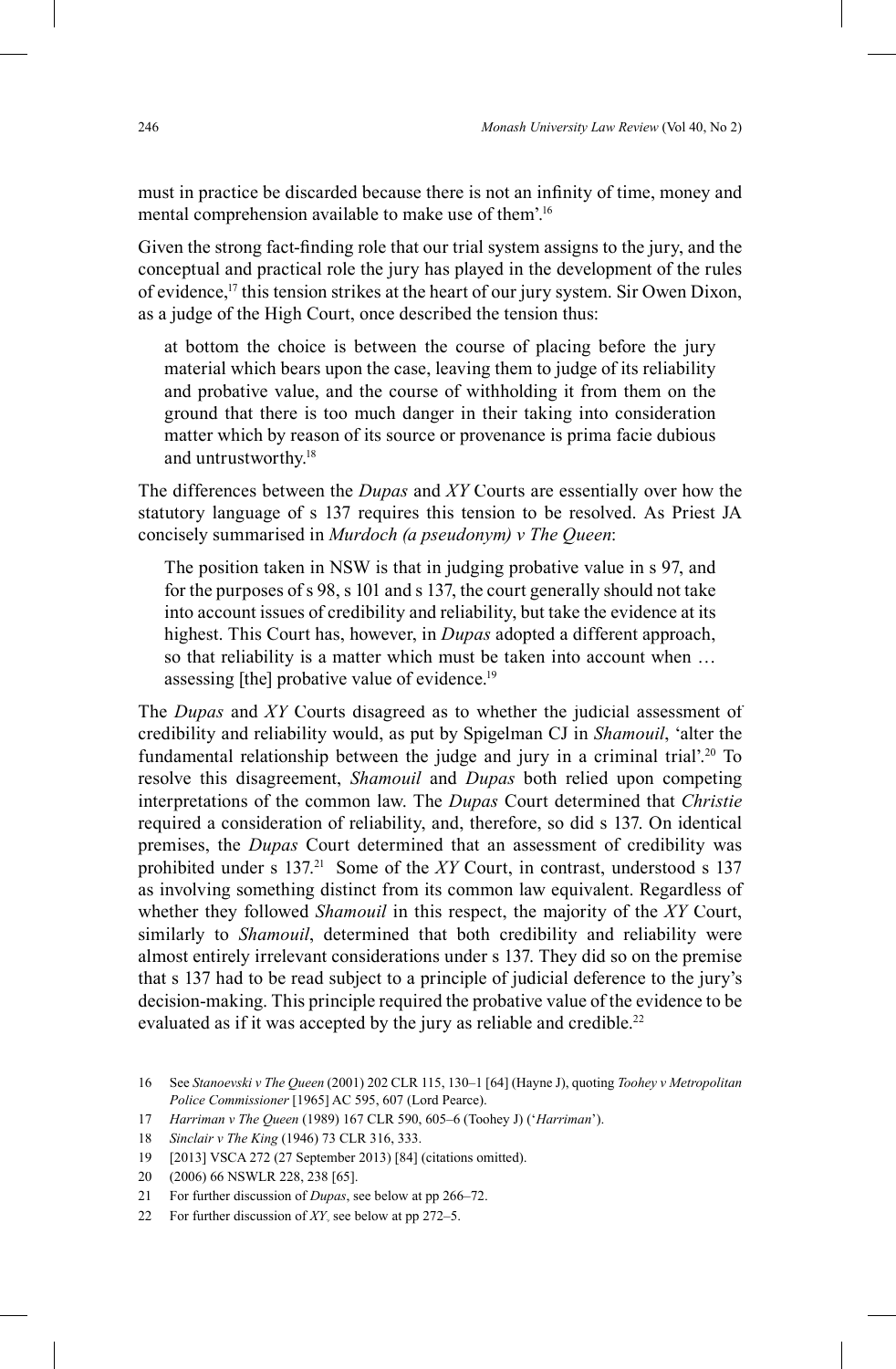*Dupas* and *XY* both concerned evidence that is usually attended by a degree of volatility as regards its credibility and reliability. Given the nature of the evidence, it is therefore unsurprising that s 137 was invoked. Identification evidence was at issue in *Dupas*; '[t]he concern about the use to be made of such evidence is that its inherent unreliability can be masked by the jury's perception of the witness as generally plausible'. <sup>23</sup> *XY* concerned alleged admissions, and there can be some uncertainty about whether a statement should be attributed the force of an admission when it lacks credibility or is made in unreliable circumstances.<sup>24</sup>

The identification evidence at issue in *Dupas* placed Dupas in the vicinity of a murder scene. Memorably described by Ashley JA as a 'notorious rapist and murderer', 25 in August 2000 Peter Dupas was convicted of the 1999 murder of Nicole Patterson and, in 2004, of the 1997 murder of Margaret Maher. The murders and subsequent legal proceeding were the subject of considerable media attention. Dupas' initial conviction for the murder of Mersina Halvagis was in 2007, before the introduction of s 137 of the *Evidence Act 2008* (Vic). At first instance, and on the subsequent appeal, Dupas sought to have identification evidence excluded under the *Christie* discretion. 26 Three witnesses had claimed to have seen someone resembling Dupas at Fawkner Cemetery on 1 November 1997, where Ms Halvagis had been stabbed to death while visiting her grandmother's grave. It was put by Dupas that this evidence was tainted by virtue of the media attention that had surrounded his alleged involvement in the killing.

In respect of the first appeal, the Court of Appeal rejected Dupas' argument regarding the *Christie* discretion, but ordered a retrial on different grounds. 27 When the matter was raised again before Hollingworth J on the retrial, the *Evidence Act 2008* (Vic) had since been enacted and Dupas' application was made pursuant to s 137. In ruling that the evidence should not be excluded under s 137, her Honour noted:

Defence counsel accepted that 'the preponderance of authority suggests it is not open to a trial judge in assessing (for the purposes of s 137) the probative value of any piece of evidence, to take into account his or her own evaluation of its reliability or the credibility of the witness through which it is tendered'.<sup>28</sup>

*XY*, in contrast, concerned audio recordings asserted by the Crown to be admissions by the accused about sexual contact between the complainant and himself. The respondent had been arraigned in the District Court on an indictment containing six counts, five of indecent assault and one of aggravated sexual intercourse. The alleged acts had occurred at the complainant's home when she was approximately

- 25 *R v Dupas [No 3]* (2009) 28 VR 380, 397 [66].
- 26 In relation to his first trial and successful appeal against conviction, see ibid.
- 27 For the Court's discussion and dismissal of the Christie issue, see *R v Dupas [No 3]* (2009) 28 VR 380, 447–8 [264]–[269].
- 28 *R v Dupas* [2011] VSC 200 (21 October 2010) [51].

<sup>23</sup> *R v Rose* (2002) 55 NSWLR 701, 712 [289] (Wood CJ at CL and Howie J). See also *Alexander v The Queen* (1981) 145 CLR 395, 426 (Mason J) ('*Alexander*').

<sup>24</sup> *Tofi lau v The Queen* (2007) 231 CLR 396, 405 [7]–[8] (Gleeson CJ), 412 [34] (Gummow and Hayne JJ).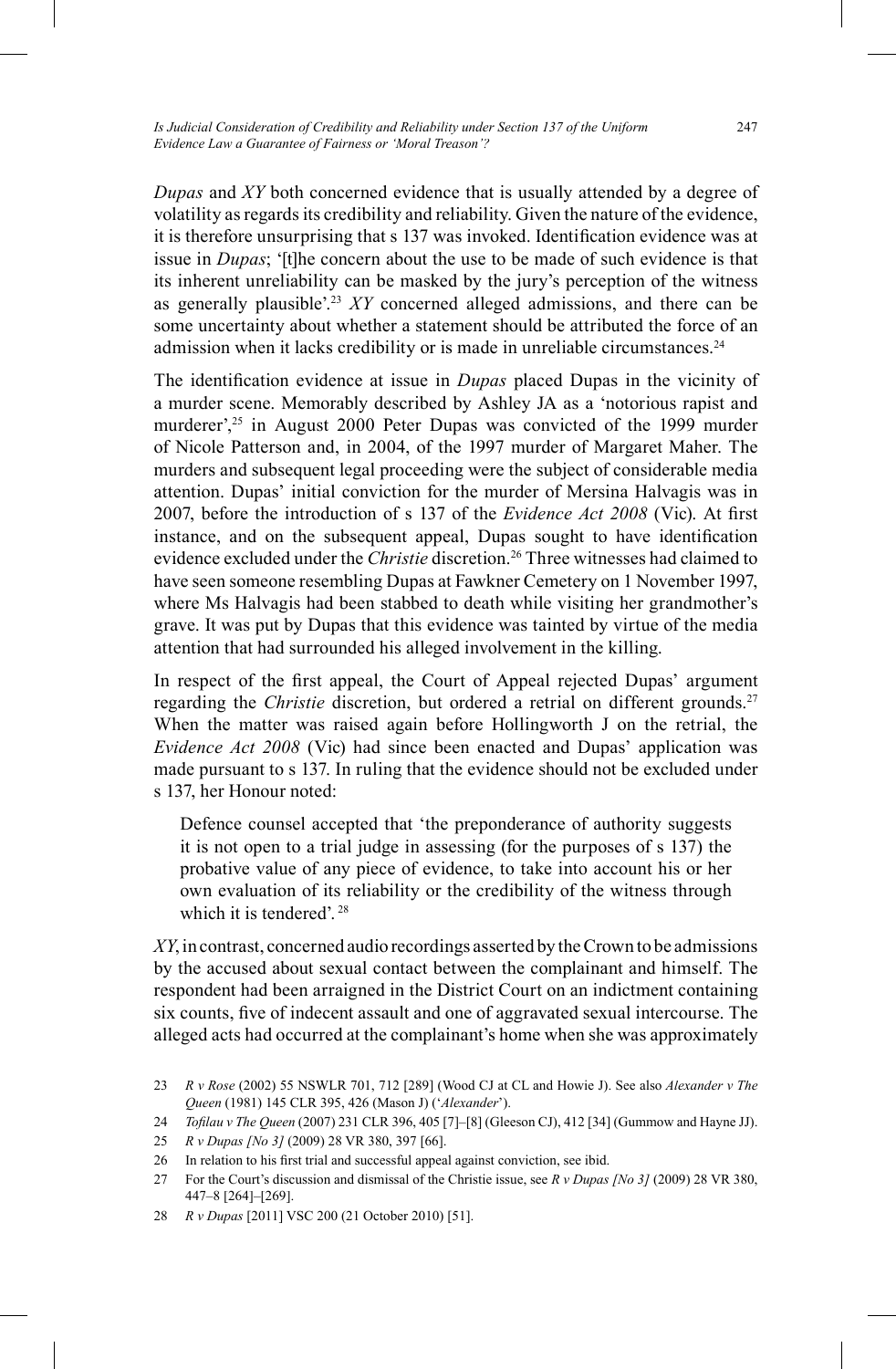eight years of age. 29 Some years later, after reporting the offending to police, the complainant had engaged the respondent in two taped telephone conversations with the intention of having the respondent make admissions or confessions about the sexual acts. A series of statements were made in the phone calls that, as the trial judge observed, gave rise to some ambiguity about whether the accused misunderstood to whom he was speaking. 30 On one view, he could have believed he was speaking to a person who had been of high school age during the relevant period, and the acts to which he allegedly admitted were ambiguous. 31 The trial judge decided to exclude the evidence on that basis.<sup>32</sup>

## **III THE CENTRALITY OF STATUTORY INTERPRETATION**

The differences between *Dupas* and *XY* are fundamental,<sup>33</sup> which suggests that the plain language of s 137 does not sufficiently communicate the range of concepts that are to guide the exclusionary rule's application. As Smith and Odgers have observed, '[t]he issue is one of statutory construction'. 34 Our approach to s 137, and the Uniform Evidence Law more generally, places significant reliance upon the modern approach to statutory interpretation. This approach gives life to ambiguous statutory language with reference to a range of extrinsic materials. It recognises statutory language as intended to intervene in the functioning of the common law but treats the common law as relevant where that language is explicitly derivative of the common law.<sup>35</sup> Fundamentally, a construction which promotes an Act's purpose is to be preferred over a construction which does not.<sup>36</sup> This is particularly apposite where, as is true here, it is necessary to fix the meaning of statutory language sufficiently ambiguous as to be capable of bearing rival-eligible meanings. <sup>37</sup> Yet the observation would still be pertinent if the literal

- 29 An account of the facts in *XY* can be found at *XY* (2013) 84 NSWLR 363, 366–7 [4]–[10] (Basten JA).
- 30 Ibid 369 [17]. It should be noted that the fairness discretion provided for in s 90 was also at issue in *XY*, although it was not given detailed consideration on appeal. As Basten JA noted, '[a]lthough there was some confusion at particular points [of the trial judgment] as to whether the judge was addressing s 90 or s 137, that was no doubt due to an overlap between the concepts in each section': at 370 [21].
- 31 Ibid.
- 32 Ibid 370 [20].
- 33 Although, ironically, both the *Dupas* and *XY* (Basten JA and Simpson J dissenting) Courts upheld the rulings below, notwithstanding their taking issue with the manner in which the law was applied in each ruling. See also Gary Edmond et al, '*Christie*, Section 137 and Forensic Science Evidence (after *Dupas v The Queen* and *R v XY*)' (2014) 40 *Monash University Law Review* 389, 395. As they note, it is the broader reasoning that is of concern, not the particular outcome in each case.

34 Tim Smith and Stephen Odgers, 'Determining "Probative Value" for the Purposes of Section 137 in the Uniform Evidence Law' (2010) 34 *Criminal Law Journal* 292, 294.

36 It should be noted that *Acts Interpretation Act 1901* (Cth) s 15AA goes further and requires that the interpretation that 'would best achieve the purpose' is to be preferred; this goes even more to the point.

<sup>35</sup> *Baini* (2012) 246 CLR 469, 484–5 [43] (Gageler J).

<sup>37</sup> Cooper Brookes (Wollongong) Pty Ltd v Federal Commissioner of Taxation (1981) 147 CLR 297, 305 (Gibbs CJ), 322 (Mason and Wilson JJ); *Project Blue Sky Inc v Australian Broadcasting Authority* (1998) 194 CLR 355, 384 [78] (McHugh, Gummow, Kirby and Hayne JJ) ('*Project Blue Sky*'), citing Francis Bennion, *Statutory Interpretation* (Butterworths, 3<sup>rd</sup> ed, 1997) 343-4; Sons of Gwalia Ltd v *Margaretic* (2007) 231 CLR 160, 208–9 [114]–[116] (Kirby J), 241–2 [225]–[227] (Callinan J).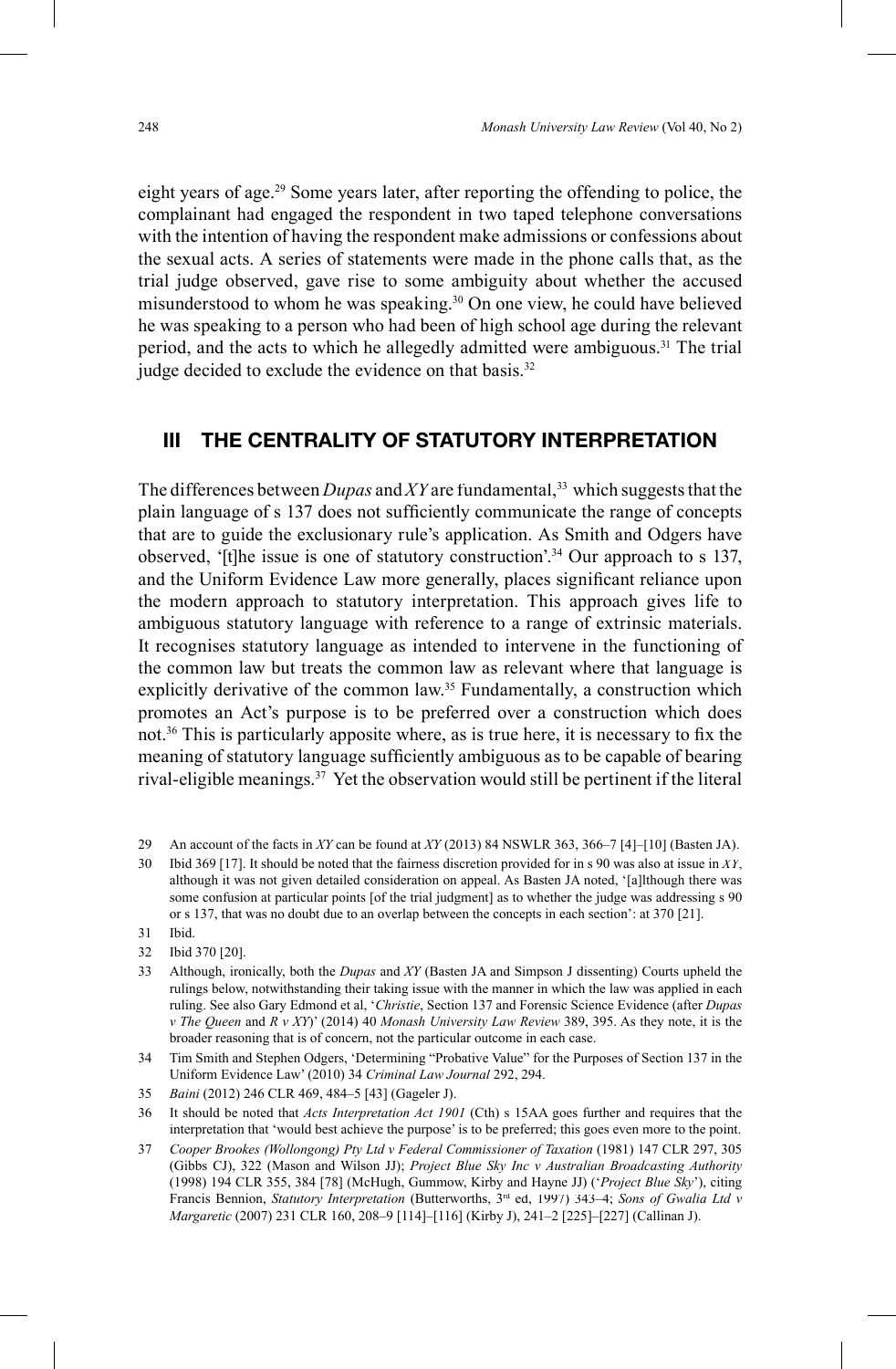meaning is relatively clear but fundamentally inhibitive of the statutory purpose. So much is made apparent by high authority. 38 To resolve this statutory ambiguity, we follow the directive of the High Court in *CIC Insurance Ltd v Bankstown Football Club Ltd*:

It is well settled that at common law, apart from any reliance upon s 15AB of the *Acts Interpretation Act 1901* (Cth), the court may have regard to reports of law reform bodies to ascertain the mischief which the statute is intended to cure. Moreover, the modern approach to statutory interpretation (a) insists that the context be considered in the first instance, not merely at some later stage when ambiguity might be thought to arise, and (b) uses 'context' in its widest sense to include such things as the existing state of the law and the mischief which, by legitimate means such as those just mentioned, one may discern the statute was intended to remedy.<sup>39</sup>

As is well known, the Uniform Evidence Law is largely the product of work by law reform bodies. For example, the Explanatory Memorandum for the Evidence Bill 2008 (Vic) provides that '[m]odel uniform evidence law arose out of a comprehensive review of evidence laws by the Australian Law Reform Commission (ALRC) in the 1980s'. 40 It notes that a Model Uniform Evidence Bill was developed by the Standing Committee of Attorneys-General, based upon recommendations made in a 2005 report the ALRC co-authored with the New South Wales Law Reform Commission (NSWLRC) and the Victorian Law Reform Commission (VLRC) ('Commissions'), *Uniform Evidence Law*. 41 The Victorian, Northern Territory and Australian Capital Territory Acts were based on this Model Bill, and the Commonwealth, New South Wales and Tasmanian Acts were amended accordingly.<sup>42</sup> The Victorian Explanatory Memorandum provides that '[t]he policy behind this Bill is that all relevant and reliable evidence that is of an appropriate probative value should be admissible unless such evidence would cause unfair prejudice to a party to a court proceeding.<sup>43</sup>

- 38 See, eg, *Commissioner for Railways (NSW) v Agalianos* (1955) 92 CLR 390, 397 (Dixon CJ); *Cooper Brookes (Wollongong) Pty Ltd v Federal Commissioner of Taxation* (1981) 147 CLR 297, 321 (Mason and Wilson JJ); *Chugg v Pacific Dunlop Ltd* (1990) 170 CLR 249, 261-2 (Dawson, Toohey and Gaudron JJ); *Mills v Meeking* (1990) 169 CLR 214, 235 (Dawson J); *Saraswati v The Queen* (1991) 172 CLR 1, 21–2 (McHugh J); *CIC Insurance Ltd v Bankstown Football Club Ltd* (1997) 187 CLR 384, 408 (Brennan CJ, Dawson, Toohey and Gummow JJ); *Project Blue Sky* (1998) 194 CLR 355, 381–4 [69]–[78] (McHugh, Gummow, Kirby and Hayne JJ); *Australian Finance Direct Limited v Director of Consumer Affairs (Vic)* (2007) 234 CLR 96, 112–13 (Kirby J). See also *Interpretation Act 1987* (NSW) s 33; *Interpretation of Legislation Act 1984* (Vic) s 35(a); *Acts Interpretation Act 1931* (Tas) s 8A.
- 39 (1997) 187 CLR 384, 408 (Brennan CJ, Dawson, Toohey and Gummow JJ) (citations omitted).
- 40 Explanatory Memorandum, Evidence Bill 2008 (Vic) 1. The reports to which the Memorandum refers are the Law Reform Commission, *Evidence*, Report No 26 (Interim) (1985) ('*1985 Interim Report*') and the Law Reform Commission, *Evidence*, Report No 38 (1987) ('*1987 Report*').
- 41 Ibid. See ALRC, NSWLRC and VLRC, *Uniform Evidence Law*, ALRC Report No 102, NSWLRC Report No 112 and VLRC Final Report (2006) ('*2005 Joint Report*').
- 42 Explanatory Memorandum, Evidence Bill 2008 (Vic) 2; Explanatory Statement, Evidence (National Uniform Legislation) Bill 2011 (NT) 2; Explanatory Statement, Evidence Bill 2011 (ACT) 2. See also Explanatory Memorandum, Evidence Amendment Bill 2008 (Cth); Explanatory Notes, Evidence Amendment Bill 2007 (NSW); Tasmania, *Parliamentary Debates*, House of Assembly, 21 September 2010, 37 (Doug Parkinson, Leader of Government Business in the Legislative Council).
- 43 Explanatory Memorandum, Evidence Bill 2008 (Vic) 2.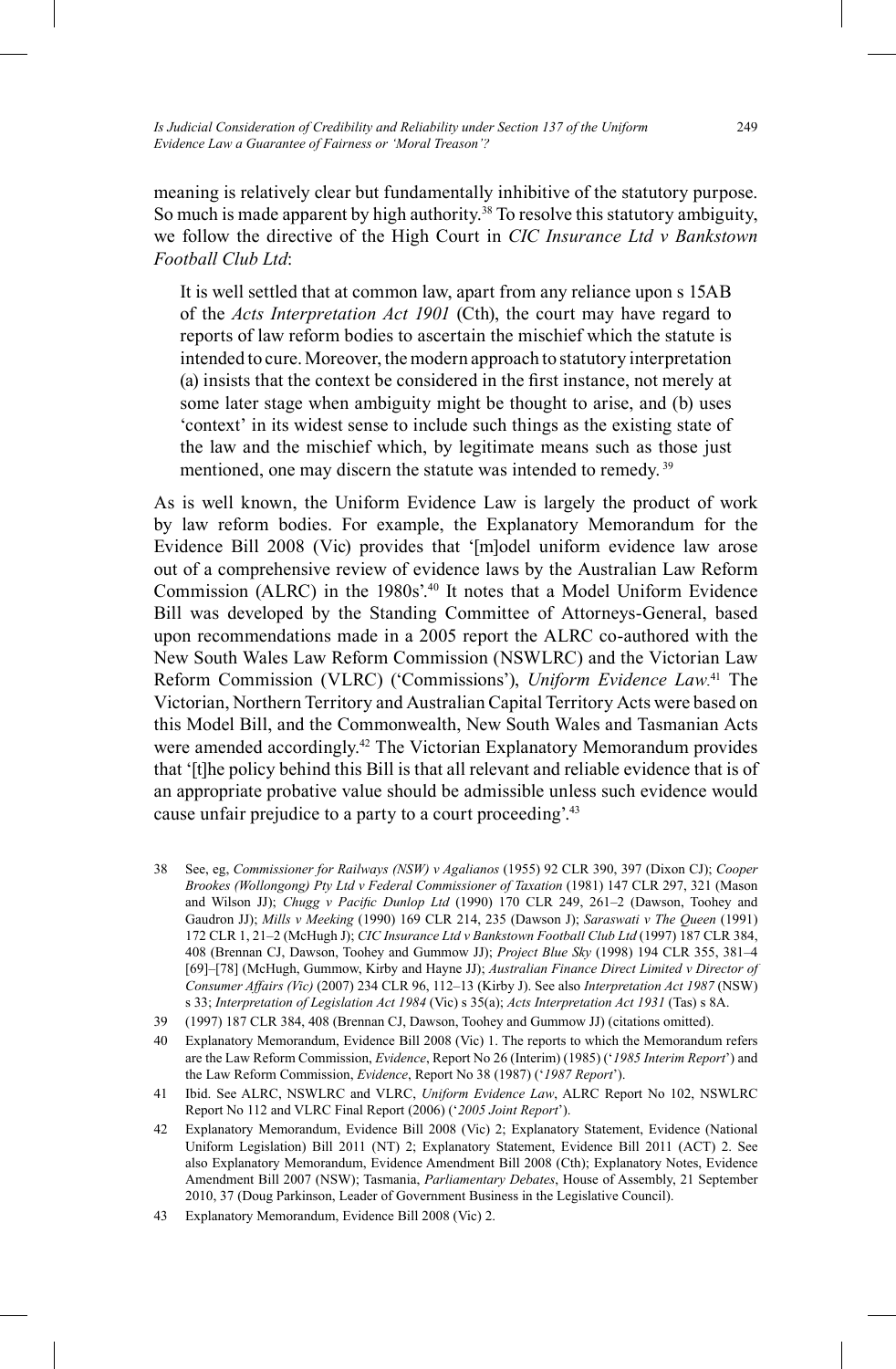#### **A** *The Purpose of Section 137*

The law of evidence often requires a judge to assess the factual circumstances surrounding evidence in order to determine whether it is admissible or whether a particular direction is required in respect of it. Historically, the law of evidence has structured the jury's fact-finding function in the sense that 'it seeks to rationalize the search for truth by regulating the introduction of proof at trial', by imposing 'encumbrances' on the range of matters that can be taken into account by the jury,44 either through giving directions or by excluding evidence altogether. It has been observed in the context of private law that because 'there are infinite degrees of relevancy',<sup>45</sup> '[t]he court determines what degree of relevance or probative value will satisfy the requirements of the law',<sup>46</sup> and that 'it is the court which determines what degree is requisite for admissibility and whether offered evidence will be so confusing or prejudicial that its probative value is outweighed'. 47 Further, and as Griffith CJ once observed, '[i]f the admissibility depends upon a question of fact or of inference of fact, the fact must be ascertained or the inference must be drawn by the Judge'. 48

Section 137 is designed to identify and exclude evidence that has a greater chance of misleading a jury than it does of legitimately assisting their deliberations towards a verdict in a criminal trial. The exclusion of such evidence is thought to increase the probability that the jury will properly assess the evidence and reach a conclusion of fact open to them on that evidence. <sup>49</sup> Such a function was also achieved at common law through the use of the discretion articulated in *Christie*. The ALRC proposed in its *1985 Interim Report* to 'retain this judicial discretion in its conventional form'. 50 Similarly, in their *2005 Joint Report*, the ALRC, NSWLRC and VLRC noted:

The discretion to exclude evidence where its probative value is outweighed by the risk of unfair prejudice derives from the common law *Christie* discretion, which enables the trial judge in criminal trials to exclude evidence which is likely to produce incorrect verdicts by misleading or prejudicing the jury. <sup>51</sup>

In *Festa v The Queen*, it was said that the purpose of the *Christie* discretion was to negate the kind of prejudice that arose 'when the jury are likely to give the evidence more weight than it deserves or when the nature or content of the evidence may inflame the jury or divert the jurors from their task'.<sup>52</sup> That purpose

- 49 Charles L Barzun, 'Rules of Weight' (2008) 83 *Notre Dame Law Review* 1957, 1987–97.
- 50 ALRC, *1985 Interim Report*, above n 40, 529 [957].
- 51 ALRC, NSWLRC and VLRC, *2005 Joint Report*, above n 41, 555 [16.8] (citations omitted).
- 52 (2001) 208 CLR 593, 609–10 [51] (McHugh J) ('*Festa*').

<sup>44</sup> Dufraimont, above n 15, 201.

<sup>45</sup> James Fleming Jr, 'Functions of Judge and Jury in Negligence Cases' (1949) 58 *Yale Law Journal* 667, 671.

<sup>46</sup> Ibid.

<sup>47</sup> Ibid 671.

<sup>48</sup> *Harris v Minister for Public Works (NSW)* (1912) 14 CLR 721, 725.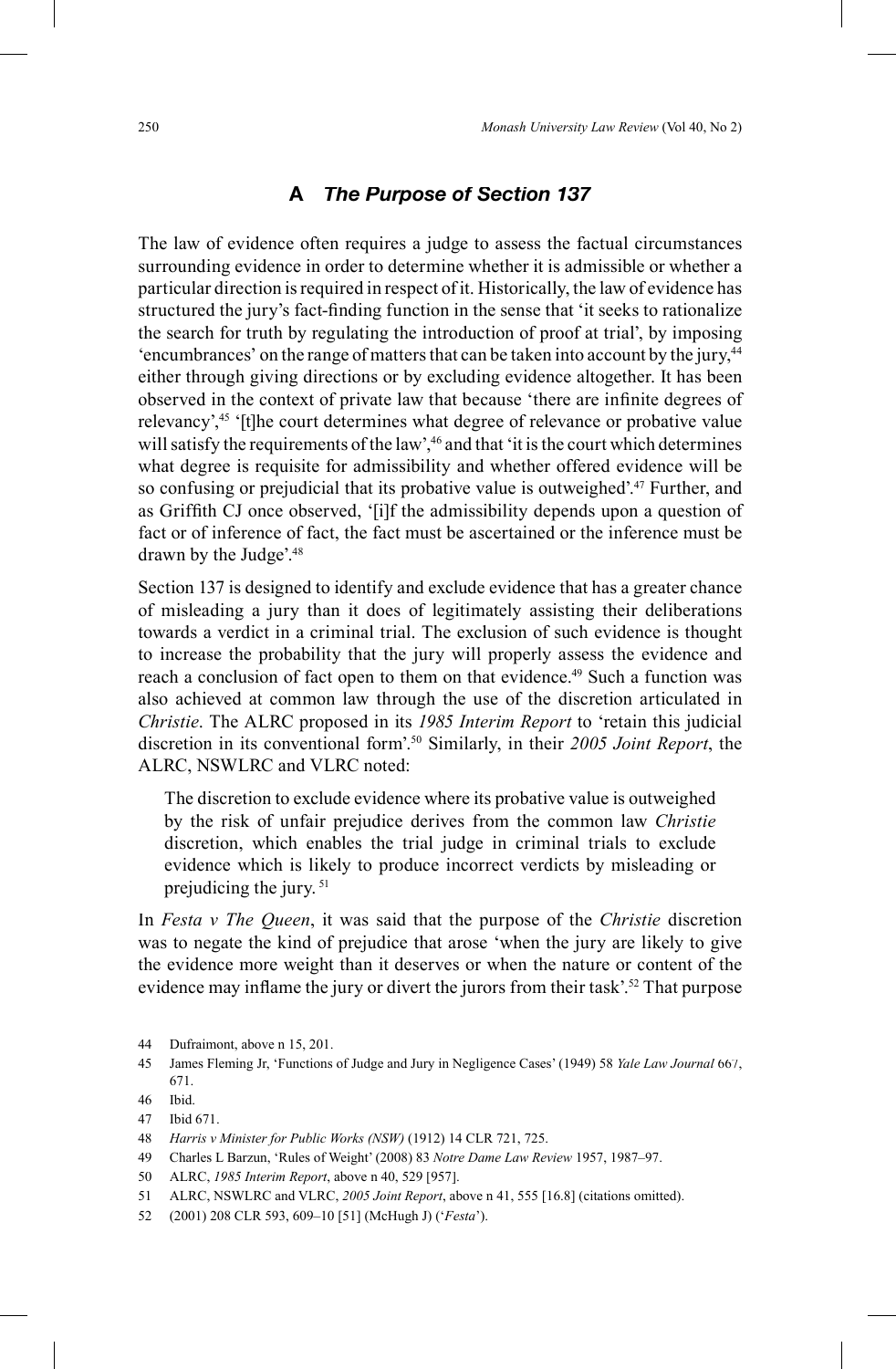has been imported into s 137. For example, in *EM v The Queen*, Gleeson CJ and Heydon J noted that s 137 operated to prevent the jury 'using … [evidence] for a purpose other than that for which it was tendered, or … overreacting to it in an illogical or irrational manner'. 53 Such evidence may generally be described as having a 'distortive effect' on the jury's decision-making. Statements like these indicate that s 137 is a form of 'risk management'; it involves a prospective risk assessment directed at the identification and exclusion of evidence that is likely to infect the jury's reasoning. We shall make much of this characterisation later. 54

Like ss 135, 136 and 138, s 137 derives from the exclusionary discretions that inhered in the court at common law. As the Commissions noted, however, 'their application differs in accordance with the policy changes effected by the uniform Evidence Acts'. 55 A principal policy objective of the Uniform Evidence Law is to more neatly separate 'the factual and policy questions involved in determining admissibility'. 56 Section 55, which sets out the test for relevance under the Uniform Evidence Law, is directed at an assessment similar to that involved in ascertaining 'logical relevance' at common law,<sup>57</sup> which simply requires that the fact the evidence tends to prove 'proves or renders probable the past, present, or future existence or non-existence' of a fact in issue. 58 In contrast, for reasons of public policy ss 135–8 exclude (or in the case of s 136, limits) evidence already found to be relevant and otherwise admissible under the particularised exclusionary rules. 59 The rules of admissibility have been relaxed with the advent of the Uniform Evidence Law,<sup>60</sup> and '[h]ence, the provisions ... play a more important role in determining the admissibility of evidence than the discretionary exclusions at common law'.<sup>61</sup>

Section 137 is distinguished from ss 135, 136 and 138 in two related and important ways. First, it allows no latitude for there being a prejudicial effect greater than the evidence's probative value. Under s 135, evidence may be at risk of being (a) unfairly prejudicial; (b) misleading or confusing; or (c) causative of an undue waste of time, and still be admitted if, in the court's opinion, that risk does not 'substantially outweigh' the probative value of the evidence. It follows that danger of unfair prejudice may 'insubstantially outweigh' the probative value of the evidence but still not be excluded under s 135. Second, and unlike the other provisions, s 137 is only to be exercised for the benefi t of the accused in criminal proceedings that invariably involve juries. One might observe that s 137 and its

- 54 See VI B 'In Defence of 'Partial Assessments'' below at pp 278–81.
- 55 ALRC, NSWLRC and VLRC, *2005 Joint Report*, above n 41, 553 [16.1].
- 56 Ibid 556 [16.13].
- 57 See *Papakosmas v The Queen* (1999) 196 CLR 297, 321–2 [81] (McHugh J) ('*Papakosmas*'); *Smith v The Queen* (2001) 206 CLR 650, 653–4 [6] (Gleeson CJ, Gaudron, Gummow and Hayne JJ); *Washer v Western Australia* (2007) 234 CLR 492, 498 n 18 (Gleeson CJ, Heydon and Crennan JJ). See also *DPP (Cth) v Fattal* [2013] VSCA 276 (2 October 2013) [104] (Buchanan AP, Nettle and Tate JJA).
- 58 *Harris v Minister for Public Works (NSW)* (1912) 14 CLR 721, 725 (Griffith CJ), citing Sir James Fitzjames Stephen, *A Digest of the Law of Evidence* (MacMillan, 4<sup>th</sup> ed, 1893) 2.
- 59 ALRC, NSWLRC and VLRC, *2005 Joint Report*, above n 41, 553 [16.2].

60 Ibid 554 [16.5].

61 Ibid.

<sup>53 (2007) 232</sup> CLR 67, 82 [37] (Gleeson CJ and Heydon J) ('*EM*').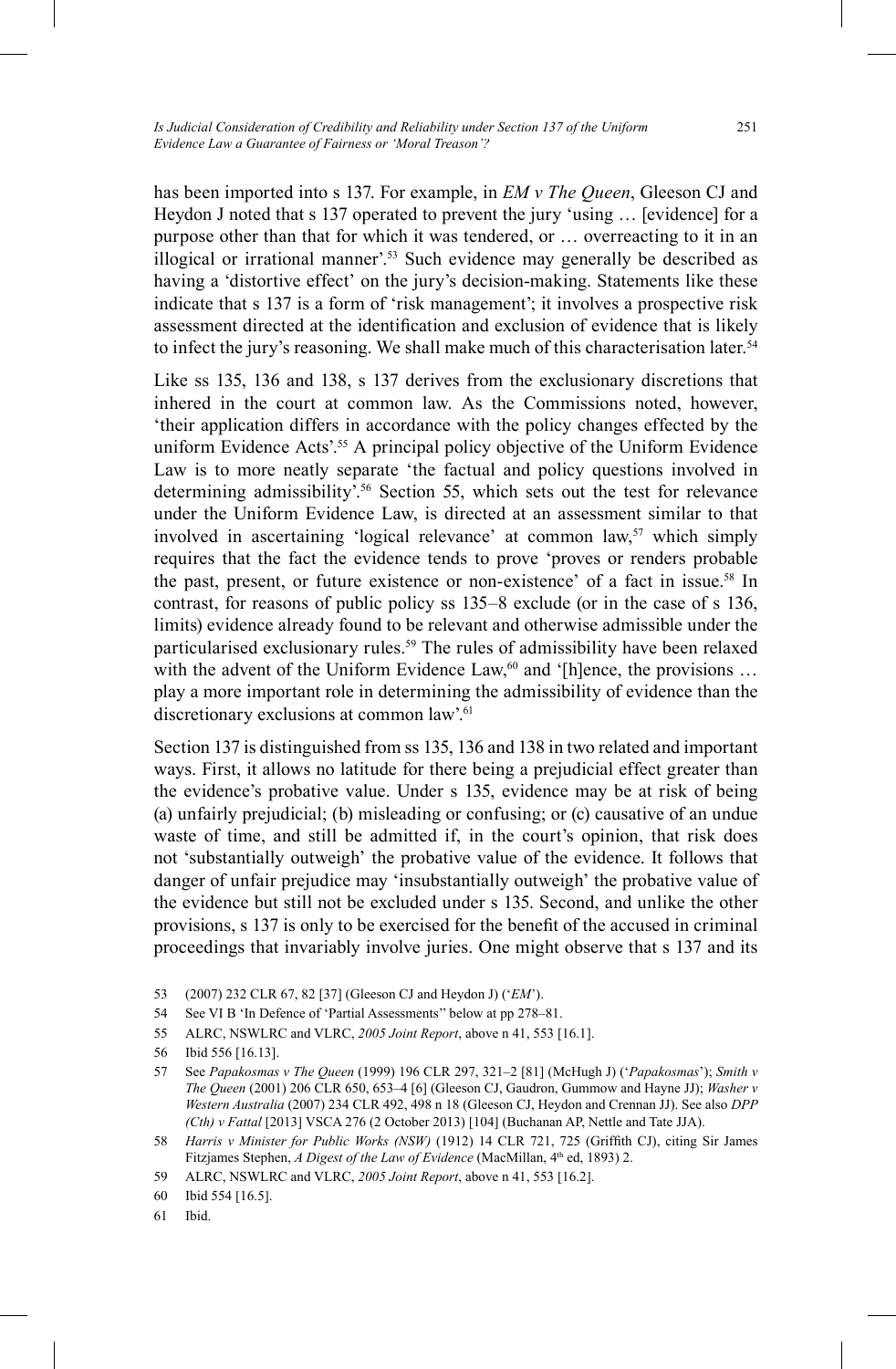common law iteration are not restricted in application to jury trials. As Odgers has noted, however, practically speaking it would be unheard of for a judge to concede that he or she is at risk of being unfairly prejudiced. 62 Indeed, we suspect that such an admission would give rise to a successful recusal application.

That s 137 is more robust reflects the privilege the Uniform Evidence Law gives to the interests of the accused. As the ALRC noted in its 1987 Report, 'it is in the interest of the community that the risk of conviction of the innocent be minimised even if this may result in the acquittal from time to time of the guilty'. 63 Therefore, '[a] more stringent approach should be taken to the admission of evidence against an accused person'.<sup>64</sup> This rationale was reflected in the Commissions' 2005 Joint *Report*, in which they observed:

[Section] 135 applies to evidence adduced by both parties in civil and criminal proceedings, and provides a discretion to exclude evidence which at common law might have been excluded by the legal relevance threshold. In contrast, s 137 applies only in criminal cases to evidence adduced by the prosecution and mandates the exclusion of evidence in order to avoid the risk of wrongful convictions. That a party seeking exclusion pursuant to s 135 should bear a heavier onus than an accused seeking exclusion of evidence pursuant to s 137 is consonant with the policies underpinning the uniform Evidence Acts. Parties should generally be able to produce the probative evidence available to them, however the courts should be particularly careful when considering evidence that might prejudice defendants in criminal trials.<sup>65</sup>

This rationale derives from the *Christie* discretion. As the High Court explained in *Driscoll v The Queen*, the *Christie* discretion is predicated upon the assumption that, notwithstanding the existing protections embedded in the requirements that evidence be relevant and admissible under the exclusionary rules, there were circumstances in which 'the strict rules of admissibility would operate unfairly against the accused'. <sup>66</sup> Gibbs J described the exercise of the discretion as being 'particularly called for if the evidence has little or no weight, but may be gravely prejudicial to the accused'.<sup>67</sup> It was described by the New South Wales Court of Criminal Appeal in  $R \vee M$  as being of 'fundamental significance in the administration of criminal law, and of … vital concern to all who believe that every man charged with an offence, whatever it may be, is entitled to a fair trial'.<sup>68</sup>

66 (1977) 137 CLR 517, 541 (Gibbs J) ('*Driscoll*').

<sup>62</sup> Stephen Odgers, *Uniform Evidence Law* (Thompson Reuters, 10<sup>th</sup> ed, 2012) 792 [1.3.14560].

<sup>63</sup> ALRC, *1987 Report*, above n 40, [35(b)].

<sup>64</sup> Ibid [46(b)].

<sup>65</sup> ALRC, NSWLRC and VLRC, *2005 Joint Report*, above n 41, 563 [16.39] (citations omitted).

<sup>67</sup> Ibid. See also *Alexander* (1981) 145 CLR 395, 402–3 (Gibbs CJ).

<sup>68</sup> [1980] 2 NSWLR 195, 208.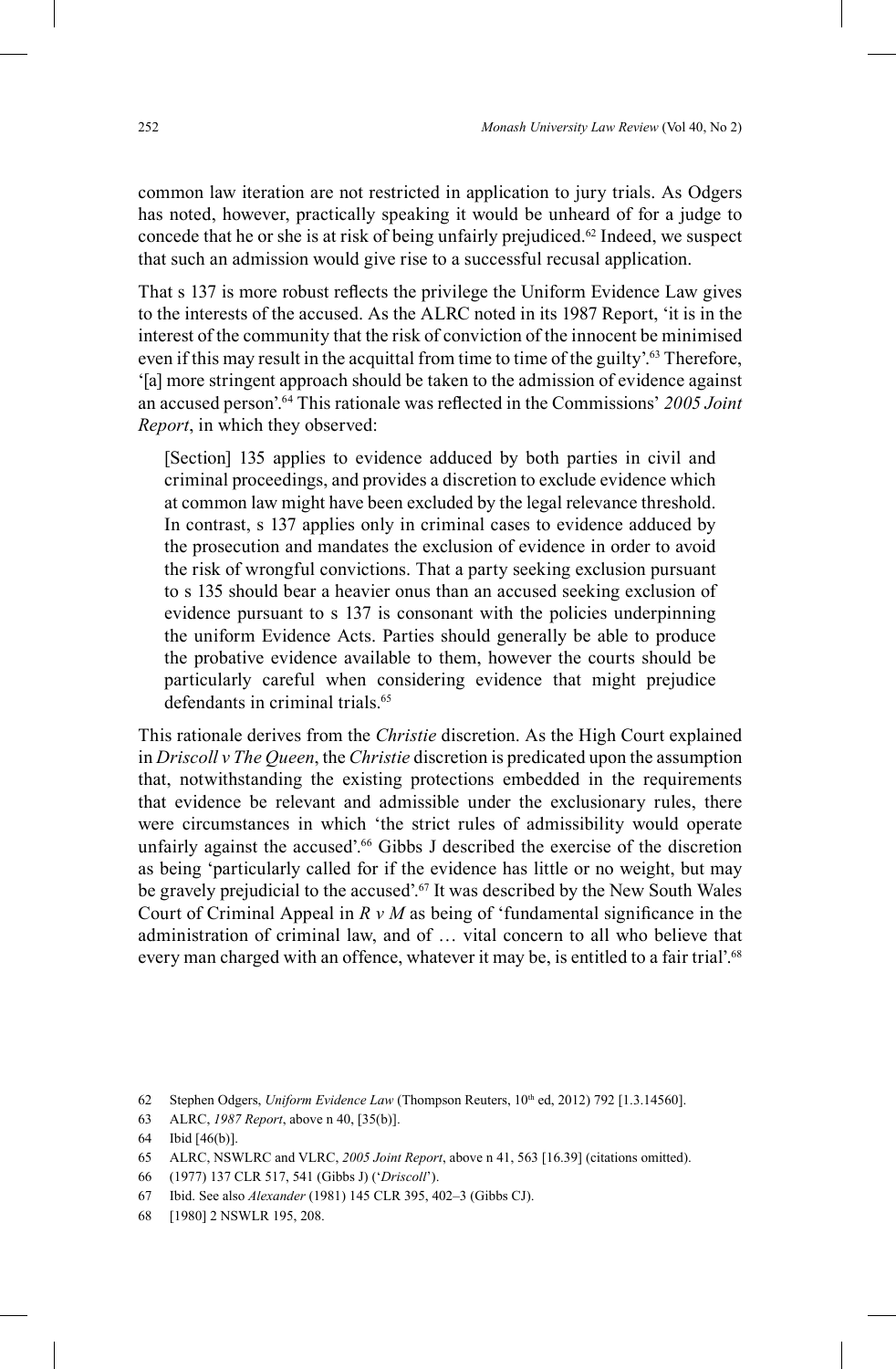*Is Judicial Consideration of Credibility and Reliability under Section 137 of the Uniform Evidence Law a Guarantee of Fairness or 'Moral Treason'?*

## **B** *The Operation of Section 137*

To identify and exclude evidence that has a distortive effect and thus produces unfair results, s 137 employs an 'evaluative judgment'. 69 The evaluative judgment is, as Sheller JA observed in *R v Blick*, 'a trial judge's estimate of how the probative value should be weighed against the danger of unfair prejudice will be one of opinion based on a variety of circumstances, the evidence, the particulars of the case and the judge's own trial experience'. 70 It is necessary to stress that this weighing or balancing exercise is nothing but an analogy. It is a heuristic tool designed to assist the judge in the identification and exclusion of evidence of a distortive character.

The Commissions observed that the evaluative judgment renders the operation of s 137 as being akin to a discretion because it involved 'an exercise of judgment as to the application of broad principles, to be exercised in relation to all types of evidence'. 71 Similarly, some courts have held that an appeal from a ruling pursuant to s 137 is governed by the principles set out in *House v The King*<sup>72</sup> which effectively permits a degree of latitude as to the significance a judge attaches to probative value and prejudicial effect (assuming the law has been properly applied). 73 Regardless of whether this is correct, it is clear that s 137 was made mandatory to encourage consistency in its application. In the *2005 Joint Report*, the Commissions adopted the observation in *Blick* that there is

a risk of error if a judge proceeds on the basis that he or she is being asked to exercise a discretion about whether or not otherwise admissible evidence should be rejected because of unfair prejudice to the defendant. The correct approach is to perform the weighing exercise mandated. If the probative value of the evidence adduced by the prosecutor is outweighed by the danger of unfair prejudice to the defendant, there is no residual discretion. The evidence must be rejected.<sup>74</sup>

The balancing exercise is sometimes criticised as being opaque. Such is the legacy of a common law in which 'gut reaction' has strongly featured in the exercise of exclusionary rules. In the context of the common law, the ALRC made the general observation that '[t]he courts in their differing definitions of what is relevant evidence have failed to articulate the factors that must be considered and

<sup>69</sup> *R v Sood* [2007] NSWCCA 214 (19 July 2007) [23] (Latham J) ('*Sood*'); *Gonzales v The Queen* (2007) 178 A Crim R 232, 250 [55] (Giles J); *McCartney v The Queen* (2012) 38 VR 1, 7 [33] ('*McCartney*') (described by Maxwell P, Neave JA and Coghlan AJA as an 'evaluative task'); *XY* (2013) 84 NSWLR 363, 380 [59] (Basten JA).

<sup>70</sup> (2000) 111 A Crim R 326, 332–3 [19] ('*Blick*').

<sup>71</sup> ALRC, NSWLRC and VLRC, *2005 Joint Report*, above n 41, 562 [16.37].

<sup>72</sup> (1936) 55 CLR 499.

<sup>73</sup> See *Vickers v The Queen* (2006) 160 A Crim R 195; *R v Arvidson* (2008) 185 A Crim R 428. Cf *Riley v The Queen* [2011] NSWCCA 238 (14 September 2011); *McCartney* (2012) 38 VR 1, 7–9 [31]–[39].

<sup>74</sup> *Blick* (2000) 111 A Crim R 326, 333 [20], quoted in ALRC, NSWLRC and VLRC, *2005 Joint Report*, above n 41, 562 [16.36].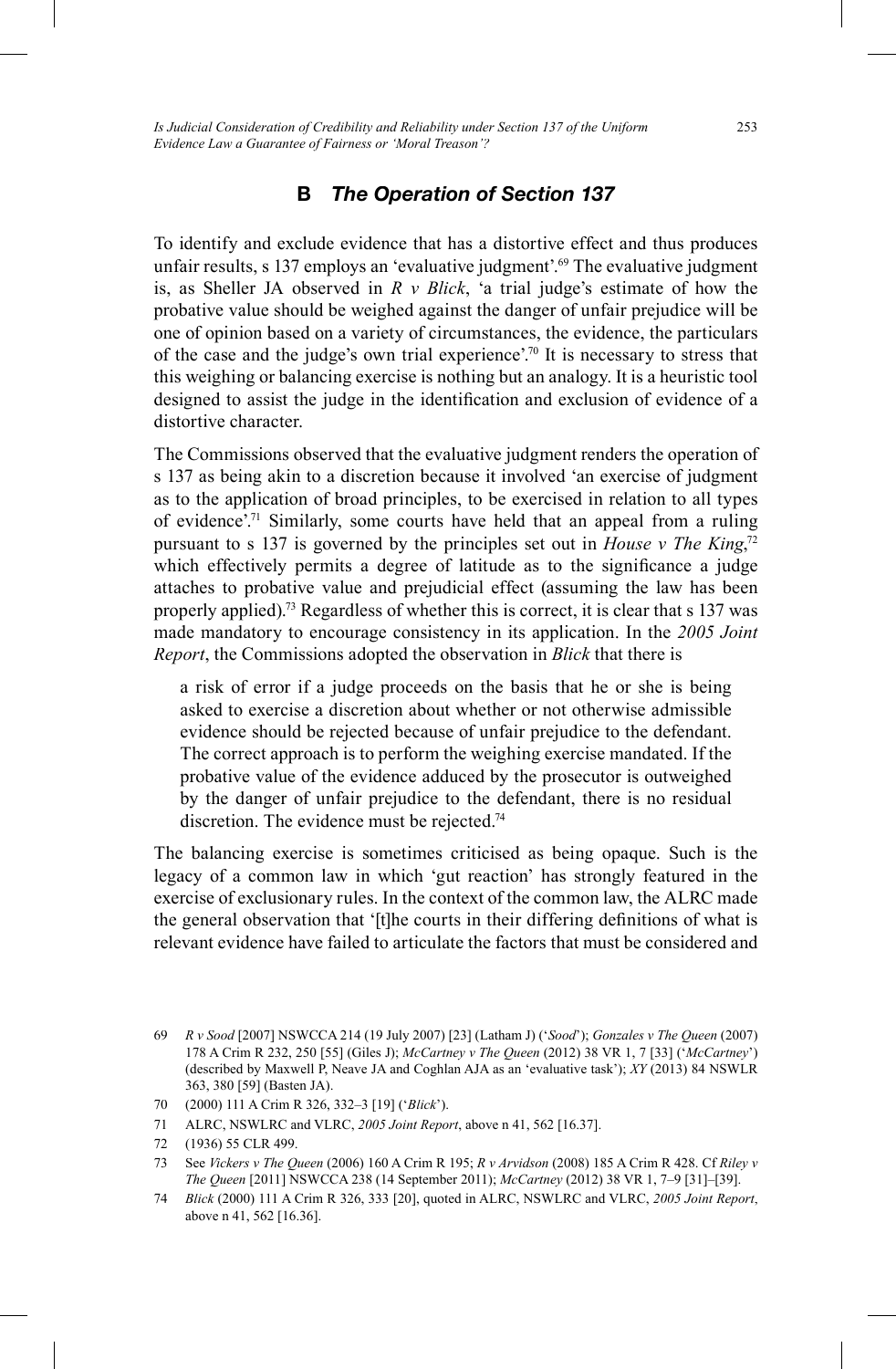balanced<sup>"</sup>.<sup>75</sup> Given the subject of this article, that difficulty can be safely assumed to have persisted into the functioning of the Uniform Evidence Law.

A major contributor to the opacity of what is required by the evaluative judgment is that probative value and prejudicial effect are sometimes characterised as 'incommensurables'. 76 The balancing assessment was famously described by Scalia J of the United States Supreme Court as requiring the court to determine 'whether a particular line is longer than a particular rock is heavy'. 77 Even judges who do not accept such incommensurability accept that the considerations involved are 'distinct and opposing'.<sup>78</sup> These perceived difficulties in the balancing exercise arise in great part because it is difficult to assign meaning to terms such as 'probative value,' 'weight,' 'prejudicial effect' and 'danger of unfair prejudice' with precision. 79 For example, probative value and weight are used interchangeably. 80 Similarly, 'prejudicial effect' is sometimes used to denote the illegitimate effects of evidence, notwithstanding that it is widely recognised that the prejudicial effect caused by the evidence's probative value is an acceptable effect of that evidence.<sup>81</sup> Similarly, the Commissions' 2005 Joint Report observed:

It is clear from the conflict in the authorities that there is uncertainty as to the meanings of the terms 'probative value' and 'unfair prejudice.' It has been suggested that the difficulty lies in the fact that the concepts are insufficiently distinct. This is because it is difficult to measure prejudice without reference to the degree of probative value. As McHugh J said in *Pfennig*, 'in many cases the probative value either creates or reinforces the prejudicial effect of the evidence'. Hence, it is apparent that the concepts are interdependent. Difficulties of interpretation arise when attempts are made to treat them as completely distinct.<sup>82</sup>

The concepts are interdependent, and perhaps distinct and opposing in some respects. They are not, however, 'incommensurable', if that suggests that they measure fundamentally different things. Rather, they are parallel normative dimensions of the weight assignable to evidence. When not being used as a synonym for probative value, 'weight' refers to the raw significance or degree

- 77 *Bendix Autolite Corp v Midwesco Enterprises Inc*, 486 US 888, 897 (1988).
- 78 *Doolan v The Queen* [2013] NSWCCA 145 (3 July 2013) [57] (Emmett JA) ('*Doolan*').
- 79 Terence Anderson, David Schum and William Twining, *Analysis of Evidence* (Cambridge University Press, 2<sup>nd</sup> ed, 2005) 224 n 1.
- 80 See, eg, *Alexander* (1981) 145 CLR 395, 402–3 (Gibbs CJ) where the Chief Justice expressed the discretion as properly exercisable when 'the evidence had little weight but was likely to be gravely prejudicial to the accused'. See also *Driscoll* (1977) 137 CLR 517, 541 (Gibbs J).
- 81 *Pfennig* (1995) 182 CLR 461, 487–8 (Mason CJ, Deane and Dawson JJ); *Papakosmas* (1999) 196 CLR 297, 325 [91] (McHugh J); *Festa* (2001) 208 CLR 593, 602–3 [22] (Gleeson CJ); *EM* (2007) 232 CLR 67, 82 [37] (Gleeson CJ and Heydon J); *HML v The Queen* (2008) 235 CLR 334, 354 [12] (Gleeson CJ) ('*HML*').
- 82 ALRC, NSWLRC and VLRC, *2005 Joint Report*, above n 41, 89 [3.44], quoting *Pfennig* (1995) 182 CLR 461, 528.

<sup>75</sup> ALRC, *1985 Interim Report*, above n 40, 276 [503]. We take 'relevant' in this context to refer, in an oblique way, to 'degree of relevance' or 'weight'.

<sup>76</sup> *Pfennig v The Queen* (1995) 182 CLR 461, 528 (McHugh J) ('*Pfennig*').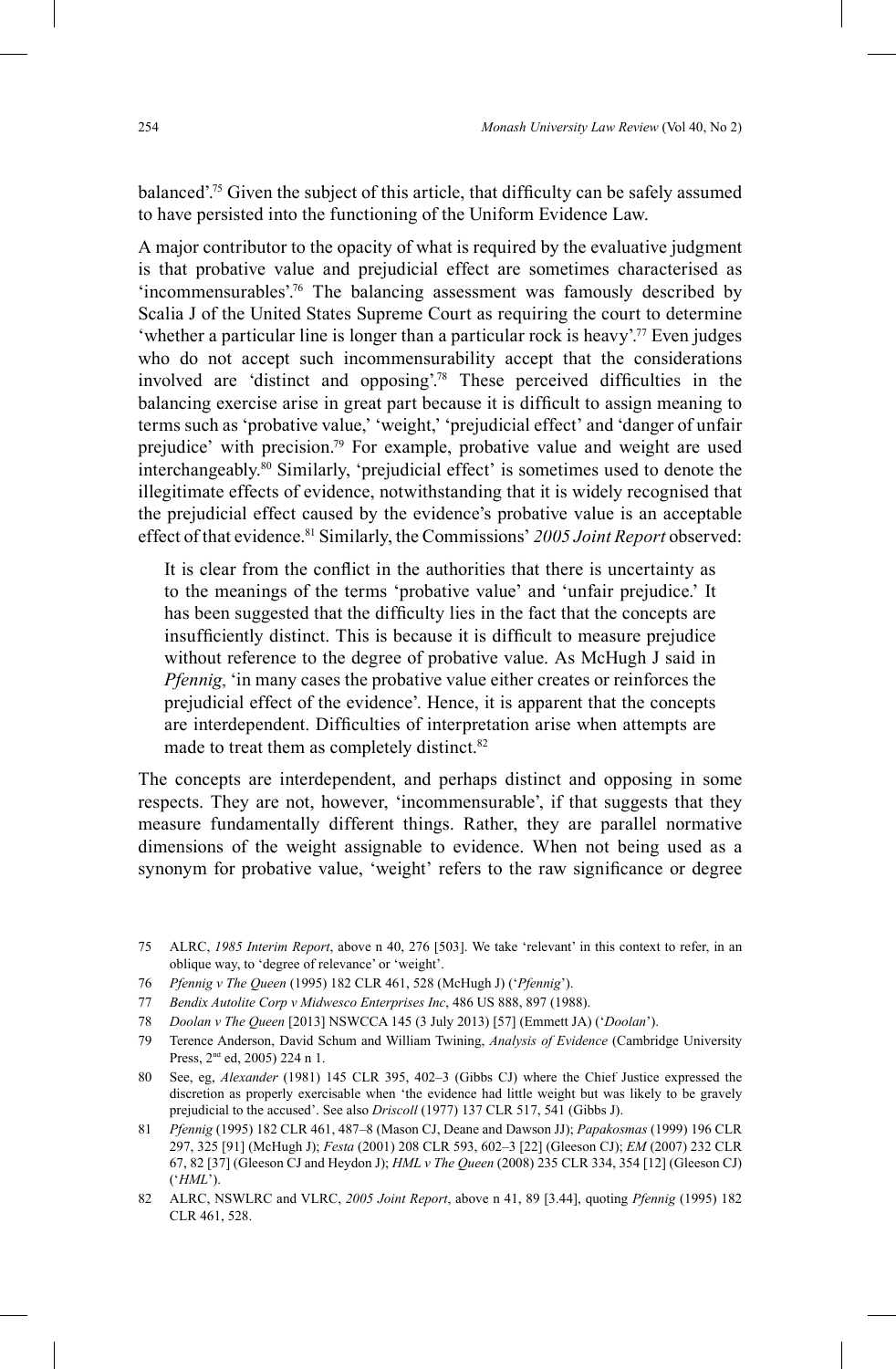of relevance<sup>83</sup> a piece of evidence will be assigned by the jury when considering the existence of a fact or facts in issue and, ultimately, towards a verdict. That is how it is used in decisions such as *Davies v The King*, <sup>84</sup> where it was treated as a value-neutral expression referring only to the evaluative significance assignable to evidence by a jury, and not involving an assessment as to whether such significance would be properly assigned.<sup>85</sup>

When weight is assigned to evidence, the resulting effect on the jury can be described in a value-neutral way as 'prejudicial'. Yet it is only one species of prejudice — *unfair* prejudice — which is relevant to s 137. As Gleeson CJ observed in *Festa*, '[a]ll admissible evidence which supports a prosecution case is prejudicial to an accused in a colloquial sense; but that is not the sense in which the term is used in the context of admissibility'. 86 Therefore, what is sought to be ascertained is whether the prejudice is of a kind that attracts the operation of s 137. We adopt a simple dichotomy: the weight assigned either reflects the probative value of the evidence, in which case the resulting prejudice to the accused is 'fair'; or reflects those characteristics of the evidence which cause it, or the weight of other evidence, to be misconstrued, in which case any resulting prejudice is 'unfair'. 87

Probative value is defined in the dictionary in sch 2 of the Uniform Evidence Law as 'the extent to which the evidence could rationally affect the assessment of the probability of the existence of a fact in issue'. Essentially, probative value refers to the weight evidence can be *legitimately* assigned. <sup>88</sup> Gleeson CJ observed in *HML* that probative value is commensurable with the evidence's 'legitimate tendency to inculpate'. 89 That is consistent with the High Court's equivocation of 'probative value' with 'cogency' in decisions like *Hoch v The Queen*,<sup>90</sup> *Bunning v Cross*,<sup>91</sup> and in the context of the Uniform Evidence Law, *BBH v The Queen*. 92 Following those decisions, we take 'probative value' to denote the weight that the jury can *rationally*, or for sound and fair reasons, assign to a piece of evidence towards

83 As opposed to the *fact* that evidence has a minimum degree of relevance, the 'relevance' inquiry the subject of s 55. The equivocation between 'weight' (or probative value, that is, 'legitimate weight') and a degree of relevance can be found in decisions like *R v Lockyer* (1996) 89 A Crim R 457 ('*Lockyer*'). See also below n 88.

- 85 See, eg, its use at ibid 184.
- 86 *Festa* (2001) 208 CLR 593, 602–3 [22].
- 87 This is a dichotomy set out by Emmett JA in *Doolan* [2013] NSWCCA 145 (3 July 2013) [57]. See also *EM* (2007) 232 CLR 67, 82 [37] (Gleeson CJ and Heydon J); *HML* (2008) 235 CLR 334, 354 [12] (Gleeson CJ); *Aytugrul v The Queen* (2012) 247 CLR 170, 184 [24] (French CJ, Hayne, Crennan and Bell JJ) ('*Aytugrul*').
- 88 Consider as an example the equivocation between the phrases 'probative value' and the 'degree of relevance' by Hunt CJ at CL in *Lockyer* (1996) 89 A Crim R 457, 459. In our view, that passage is making a normative claim about the degree of relevance the evidence can legitimately (or 'rationally') have, as opposed to a descriptive claim about the degree of relevance a jury will attribute or has attributed to evidence (the meaning we assign to 'weight').
- 89 *HML* (2008) 235 CLR 334, 354 [12].
- 90 (1988) 165 CLR 292, 294 (Mason CJ, Wilson and Gaudron JJ).
- 91 (1978) 141 CLR 54, 64 (Barwick CJ).
- 92 (2012) 245 CLR 499, 524–5 [68] (Hayne J).

<sup>84</sup> (1937) 57 CLR 170.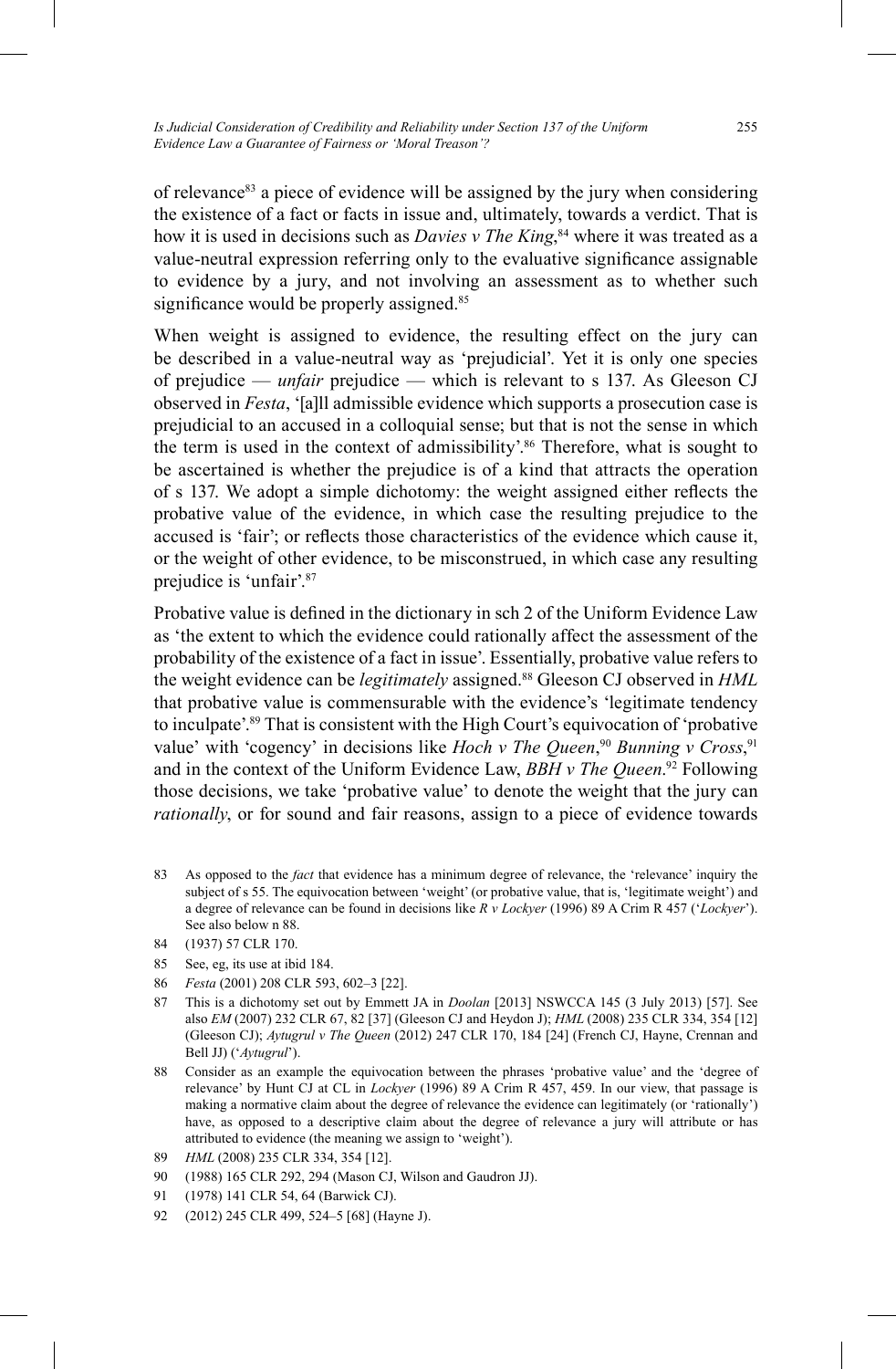establishing that a particular fact exists or does not exist. That definition is of universal application to what is recognised as an otherwise 'floating standard,' in the sense that how evidence legitimately effects the probability of an asserted fact turns on its degree of relevance to, and the context of, that fact.<sup>93</sup>

The phrase 'danger of unfair prejudice' in s 137 of the Uniform Evidence Law describes the risk created by another sub-species of prejudicial effect given life by those features of the evidence that may cause the jury to assign weight to evidence *irrationally*, unsound or otherwise bad reasons that are unfair to the accused. This is the definition supported by the ALRC's 1985 Interim Report, which describes the risk of unfair prejudice as 'the danger that the fact-finder may use the evidence to make a decision on an improper, perhaps emotional, basis, ie on a basis logically unconnected with the issues in the case'. 94 The nature of the evidence must create 'a real risk that the evidence will be misused by the jury in some unfair way'.<sup>95</sup> That definition would appear to reflect the meaning of 'prejudicial effect' at common law. 96 Unfair prejudice can, of course, arise in a variety of ways. For example, in *Alexander<sup>97</sup>* Stephen J identified unreliable identification evidence as having a "displacement" effect',<sup>98</sup> later described by Gleeson CJ in *Festa* as being the 'inherent risk of error associated with suggestibility'.<sup>99</sup> Stephen J identified the "'rogues' gallery" effect',<sup>100</sup> which he suggested as having a prejudicial effect in that it would 'strongly suggest to a jury that the accused has a criminal record, perhaps even a propensity to commit a crime of the kind with which he is charged'. 101

The more inflammatory, emotive or distortive the evidence, the greater the danger that the jury will, acting irrationally, assign it more weight than it deserves, or misconstrue the weight of other evidence in light of it. It is the *extent* of this danger that is of interest. The extent of the danger is to be assessed in light of the effect of the evidence as a whole, the conduct of the trial and the effectiveness of directions. As the High Court noted in *Aytugrul*, the dangers of unfairly prejudicial evidence can be reduced or eliminated when it is put in context by these factors.<sup>102</sup> Therefore, the only relevant danger is that which persists notwithstanding the potential context provided during the trial.

- 94 ALRC, *1985 Interim Report*, above n 40, 351–2 [644].
- 95 *R v GK* (2001) 53 NSWLR 317, 324 [30] (Mason P), quoting *R v BD* (1997) 94 A Crim R 131, 139 (Hunt CJ at CL).
- 96 *R v BD* (1997) 94 A Crim R 131, 139 n 19 (Hunt CJ at CL), citing inter alia *DPP v Boardman* [1975] AC 421, 456; *Pfennig* (1995) 182 CLR 461, 487–8.
- 97 (1981) 145 CLR 395.

- 99 *Festa* (2001) 208 CLR 593, 602–3 [22].
- 100 *Alexander* (1981) 145 CLR 395, 409.

102 (2012) 247 CLR 170, 185–6 [30] (French CJ, Hayne, Crennan and Bell JJ).

<sup>93</sup> ALRC, NSWLRC and VLRC, *2005 Joint Report*, above n 41, 556 [16.15], quoting Jill Anderson, Jill Hunter and Neil Williams, *The New Evidence Law: Annotation and Commentary on the Uniform Evidence Acts* (LexisNexis Butterworths, 2002) 312.

<sup>98</sup> Ibid 409.

<sup>101</sup> Ibid.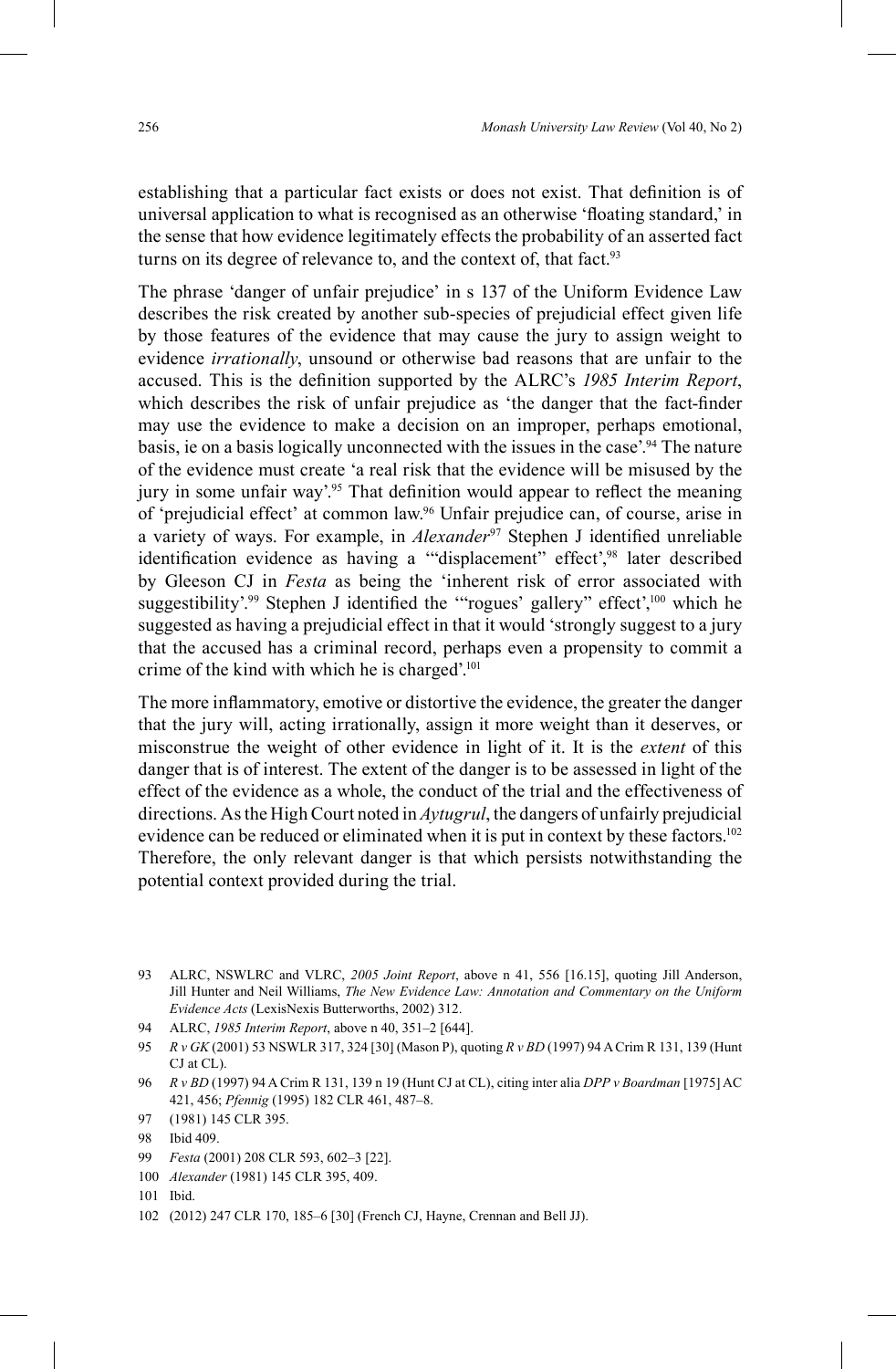We suggest that the word 'outweigh' requires this danger to cause the evidence 'to exceed in value, importance [or] influence' the effect it can legitimately have on the jury. 103 The requirement that the danger of unfair prejudice *outweigh* its probative value therefore refers to the danger that, because of its unfairly prejudicial qualities, the evidence will have an effect on the jury's reasoning such that the total weight assigned to the evidence *exceeds* the weight properly attributable to the evidence's probative value. This is why Gleeson CJ observed in *Festa* that evidence is impugned 'because of a danger that a jury may use the evidence in some manner that goes beyond the probative value it may properly be given'. 104

This conception of s 137 therefore stands for the proposition that the higher the probative value of evidence is, the greater or more significant the unfairly prejudicial effect must be before it is capable of increasing the risk that the overall weight assignable to evidence will be inflated. If those illogical, irrational or distortive considerations productive of unfair prejudice do not compel the jury to treat the evidence with more weight than they would have otherwise have done, it follows that there has been no distortive effect on the jury's reasoning. When evidence is so probative that the jury is impelled to a result, it is virtually impossible to assign more weight to that evidence, whether unfair or otherwise. An example of this is with respect to evidence of a kind that is almost inherently productive of unfairly prejudice, similar fact evidence. At common law, this evidence will generally only be admitted when it is so probative that there is no reasonable view of the evidence consistent with the innocence of the accused.105 As the majority noted in *Pfennig*, '[o]nly if there is no such view can one safely conclude that the probative force of the evidence outweighs its prejudicial effect'. 106 This is because it is almost impossible to imagine an additional and unmerited effect of evidence the probative value of which essentially impels a jury to discount the innocence of the accused as a rational interpretation of that evidence. Conversely, evidence that might otherwise impel the jury to error because of its unfairly prejudicial characteristics will not be unfairly prejudicial when, on the whole of the evidence, it is unlikely to lead to additional and unmerited weight being assigned.

The corollary of this conception is that the probative and unfairly prejudicial effects on the jury's decision-making are always — eventually — reducible to discrete impacts on the weight assigned to evidence. Notwithstanding the range of unfairly prejudicial effects identified that do not expressly involve the assignment of additional weight, the danger they ultimately pose to the jury's reasoning is that evidence will be unfairly assigned weight to establish a proposition that is detrimental to the accused's interests. 107 More weight has been assigned whether the jury treats a proposition established by evidence as

<sup>103</sup> Following the dictionary definition given of the word 'outweigh' in C Yallop et al (eds), *Macquarie* Dictionary (Macquarie Library, 4<sup>th</sup> ed, 2005) 1020.

<sup>104</sup> *Festa* (2001) 208 CLR 593, 602–3 [22] (Gleeson CJ).

<sup>105</sup> *Pfennig* (1995) 182 CLR 461, 481–5 (Mason CJ, Deane and Dawson JJ), cf 515–6, 529 (McHugh J).

<sup>106</sup> Ibid 483 (Mason CJ, Deane and Dawson JJ).

<sup>107</sup> Support for this view is found in *R v Carusi* (1997) 92 A Crim R 52, 55 (Hunt CJ at CL) ('*Carusi*').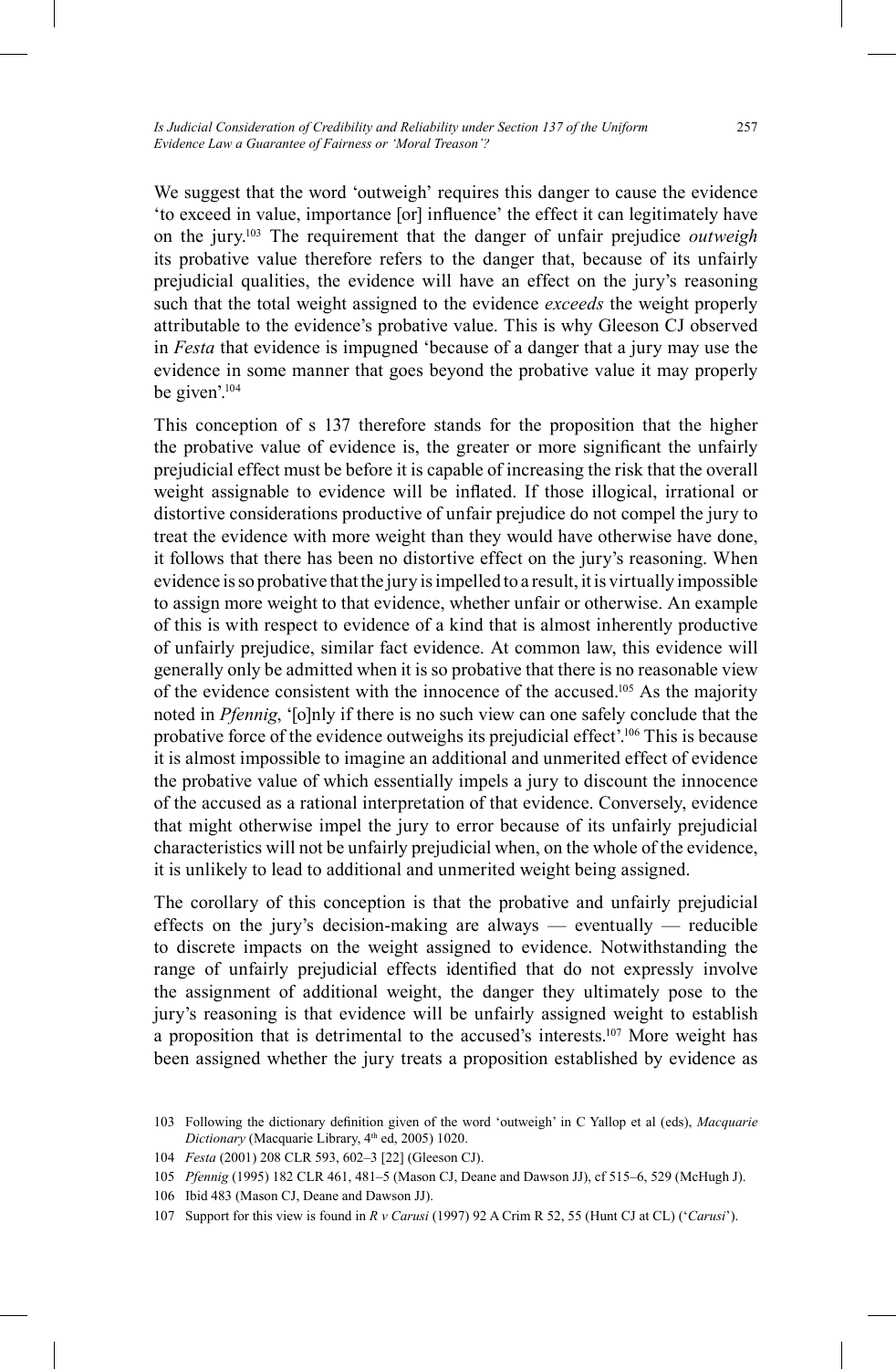being of greater significance than it is, or as establishing a different, logically unconnected proposition that is nonetheless conducive of the accused's guilt. Treating distortive effects as having an unquantifiable prejudicial effect makes the weighing process more opaque and shifts the analytical focus away from the need to make an evaluative judgment about the fair and unfair effects of the evidence. Unless certain evidence was unquestioningly taken on judicial notice as posing a fixed danger of unfair prejudice — an approach disapproved of in  $A y t u g r u^{108}$  — it would be difficult to identify why a mitigating effect adequately responds to that danger. In any case, that function is somewhat achieved by the particularised exclusionary rules. 109

That is not to say that the balancing exercise is a 'mathematical calculation', because the relative weights will be the product of a value judgment. 110 Nonetheless, the test certainly lends itself to being analogised in quantitative terms. If nothing else, it allows the onlooker to understand the relative significance the judge has assigned to probative value, unfairly prejudicial effect and the ameliorative effect of directions.

## **C** *The Role of Directions*

In the context of the balancing exercise, directions reduce the unfairly prejudicial effects of evidence by making them apparent to the jury. It follows that unfairly prejudicial evidence can be made 'fairly prejudicial' because of directions. The Commissions noted in their *2005 Joint Report* 'that an important consideration in the balancing test will be the extent to which a warning can cure or mitigate the danger of unfair prejudice'. 111 The effect of directions on the jury's appreciation of evidence is central to the weighing exercise contemplated by both the *Christie*  discretion and s 137. Consistently with our understanding of the balancing exercise, it is not necessary for directions to eliminate the danger of unfair prejudice but merely render it proportional to the evidence's probative effect.<sup>112</sup> If our previous analogy with *Pfennig* is accepted, it follows that the greater or more significant the assessment of probative value, inevitably the less effect directions must have on the unfairly prejudicial aspects of the evidence to render the two proportionate.

The effect of such directions was described in two of the major decisions concerning the *Christie* discretion. In *Alexander*, Mason J stated the test as being that 'the judge has a discretion to exclude ... [evidence] when he considers its prejudicial effect outweighs … [its probative] value, and that directions may be

<sup>108</sup> (2012) 247 CLR 170, 182–4 [19]–[21] (French CJ, Hayne, Crennan and Bell JJ), 201 [70] (Heydon J).

<sup>109</sup> *Harriman* (1989) 167 CLR 590, 606 (Toohey J).

<sup>110</sup> *Pfennig* (1995) 182 CLR 461, 529 (McHugh J).

<sup>111</sup> ALRC, NSWLRC and VLRC, *2005 Joint Report*, above n 41, 565 [16.47] n 67, citing *R v Lisoff* [1999] NSWCCA 364 (22 November 1999).

<sup>112</sup> *TKWJ v The Queen* (2002) 212 CLR 124, 153–4 [90] (McHugh J).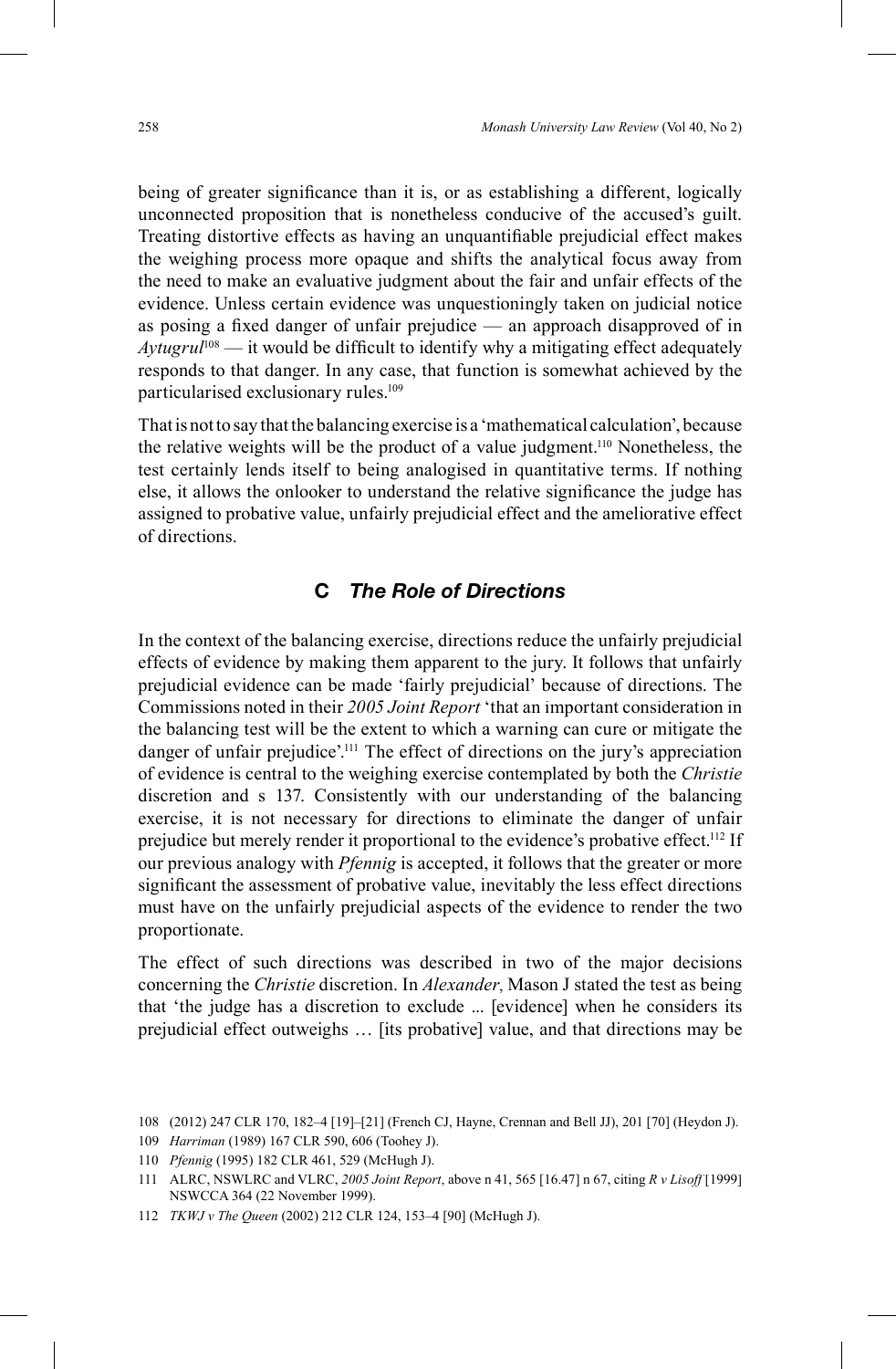*Is Judicial Consideration of Credibility and Reliability under Section 137 of the Uniform Evidence Law a Guarantee of Fairness or 'Moral Treason'?*

given to ensure that unfair use is not made of the evidence'. 113 In *Festa*, McHugh J observed:

In exercising the discretion to exclude positive-identification evidence, the judge must take account of the risk that that evidence will be given greater weight than it deserves and will operate to the prejudice of the accused. In considering that risk, the judge must determine whether the *Domican* directions that will be given will be likely to overcome the prejudice that might ensue without those directions. If, despite those directions, the risk of prejudice remains and the evidence is weak, the proper exercise of the judicial discretion may require the exclusion of the evidence.<sup>114</sup>

Similarly, Gleeson CJ accepted the observation of the Supreme Court of Canada in *Mezzo v The Queen*<sup>115</sup> that the 'critical question [was] whether the problems as to the quality of the evidence could be addressed adequately by appropriate instructions and warnings to the jury'. 116 '*Domican* directions' are the directions that were set out in respect of unreliable identification evidence in *Domican v* The Queen.<sup>117</sup> In that decision, the majority held that 'where evidence as to identification represents any significant part of the proof of guilt of an offence, the judge must warn the jury as to the dangers of convicting on such evidence where its reliability is disputed'.<sup>118</sup> In issuing that direction, the judge must identify for the jury those factors that affect reliability in the particular case. 119 That function continues in respect of s 137. 120 When confronted with unreliable evidence, the trial judge is required to give the particular direction contemplated in s 165 of the Uniform Evidence Law. There nonetheless remains the possibility, contemplated in *Christie*, that, 'despite … direction, grave injustice might be done to the accused, inasmuch as the jury, having once heard the statement, could not, or would not, rid their mind of it'.<sup>121</sup>

## **IV DEFINING PROBATIVE VALUE IN THE FACE OF STATUTORY AMBIGUITY**

As noted previously, the assessment of probative value involves considering both relevance and weight. It is unclear, however, as to whether it involves credibility and reliability. The Commissions were certainly alive to this question:

- 113 (1981) 145 CLR 395, 430.
- 114 Ibid 614 [65].
- 115 [1986] 1 SCR 802.
- 116 *Festa* (2001) 208 CLR 593, 602 [21].
- 117 (1992) 173 CLR 555 ('*Domican*').
- 118 Ibid 561, citing *Kelleher v The Queen* (1974) 131 CLR 534, 551; *R v Burchielli* [1981] VR 611, 616–19; *R v Bartels* (1986) 44 SASR 260, 270–1.
- 119 *Domican* (1992) 173 CLR 555, 562. See also *Festa* (2001) 208 CLR 593, 614 [64] (McHugh J).
- 120 *R v GK* (2001) 53 NSWLR 317, 324–5 [31] (Mason P); *R v Filitis* [2004] NSWCCA 68 (11 February 2004) [22] (Sully J); *R v Cook* [2004] NSWCCA 52 (12 March 2004) [37] (Simpson J) ('*Cook*').
- 121 *Christie* [1914] AC 545, 555.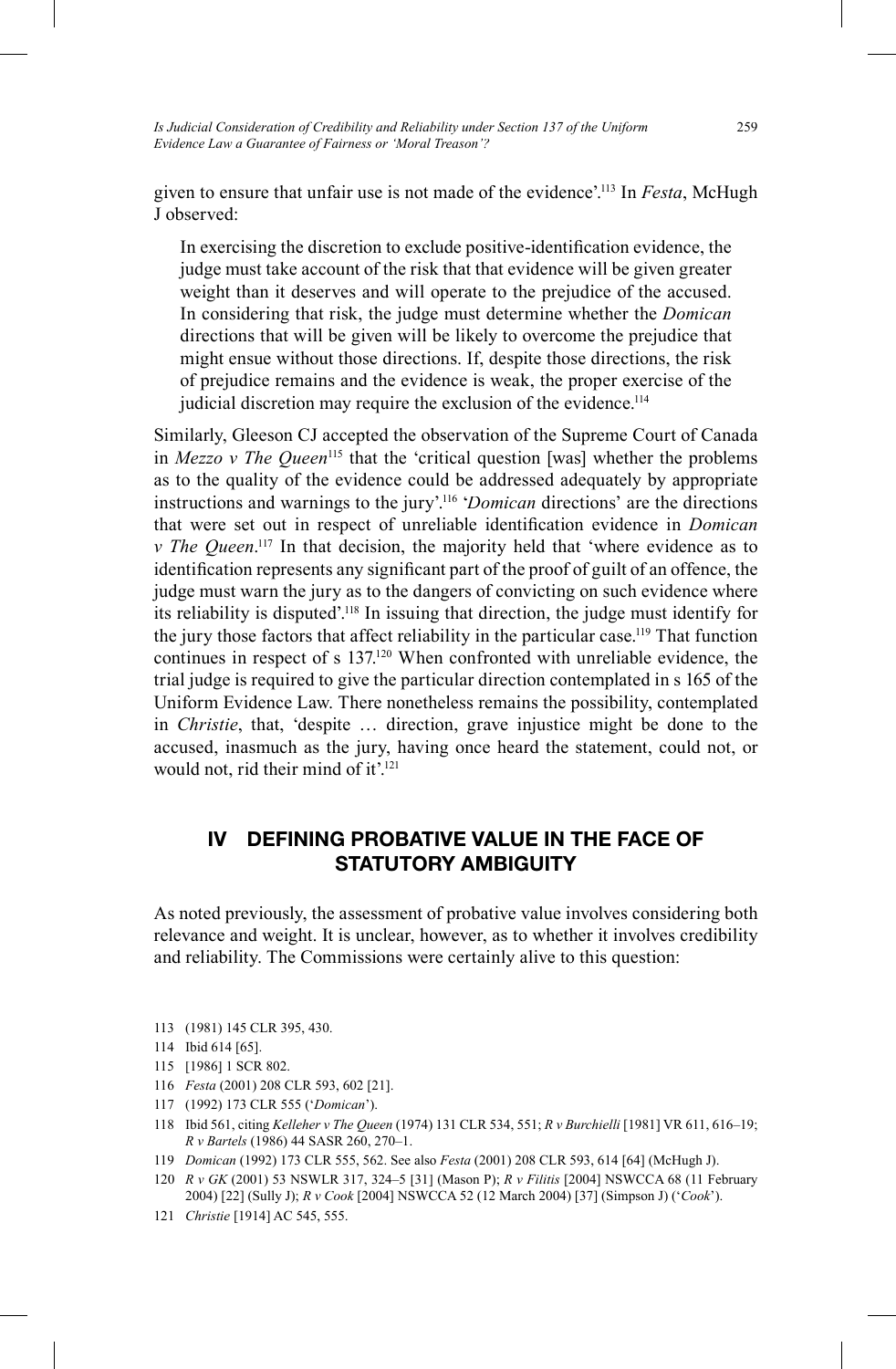The question is open as to whether probative value is determined solely on the basis of the degree of relevance or whether the court is permitted to consider the credibility and reliability of the evidence. This issue has arisen mostly in the context of jury trials, and hence the relevant question has been whether the judge may consider whether the jury should accept the evidence.<sup>122</sup>

Complicating matters is that the definition of probative value applicable to s 137 is similar to that used in respect of relevance in s 55 of the Uniform Evidence Law. The definitions section provides that probative value is 'the extent to which the evidence could rationally affect the assessment of the probability of the existence of a fact in issue'. Under s 55, relevant evidence is 'evidence that, if it were accepted, could rationally affect (directly or indirectly) the assessment of the probability of the existence of a fact in issue in the proceeding'. The definitional similarity was explained by the Commissions as requiring probative value under s 137 to be evaluated 'at least in part by reference to the degree of relevance of a piece of evidence to a particular fact in issue'. 123

In *Papakosmas*,<sup>124</sup> it was held by McHugh J that relevance as articulated in s 55 is a concept 'that is concerned with logic and experience'. 125 McHugh J also contrasted s 55 against exclusionary rules like s 137, which reflected 'other policies of evidence law, such as procedural fairness and reliability'. 126 For that reason, McHugh J adopted the view that the use of the word 'extent' required that the 'assessment, of course, would necessarily involve considerations of reliability'.<sup>127</sup> Gaudron J adopted a different approach in *Adam v The Queen*. <sup>128</sup> Her Honour held that, when assessing the probative value of evidence, it was necessary to assume the evidence would be accepted by the jury:

The omission from the dictionary definition of 'probative value' of the assumption that the evidence will be accepted is, in my opinion, of no significance. As a practical matter, evidence can rationally affect the assessment of the probability of a fact in issue only if it is accepted. Accordingly, the assumption that it will be accepted must be read into the dictionary definition.<sup>129</sup>

Judges have subsequently disagreed as to which interpretation is to be preferred. An oft-cited example is found in *R v Rahme*. 130 Mr Rahme had been tried and convicted of a series of offences against a 15-year-old girl, the offending principally concerning child prostitution. The appeal was substantively concerned with whether the trial judge had correctly exercised s 105 (now s 293) of the *Criminal* 

<sup>122</sup> ALRC, NSWLRC and VLRC, *2005 Joint Report*, above n 41, 557 [16.16].

<sup>123</sup> Ibid 556 [16.14].

<sup>124</sup> (1999) 196 CLR 297.

<sup>125</sup> Ibid 321 [80].

<sup>126</sup> Ibid 321–2 [81].

<sup>127</sup> Ibid 323 [86].

<sup>128</sup> (2001) 207 CLR 96 ('*Adam*').

<sup>129</sup> Ibid 115 [60].

<sup>130 [2004]</sup> NSWCCA 233 (14 July 2004) ('*Rahme*').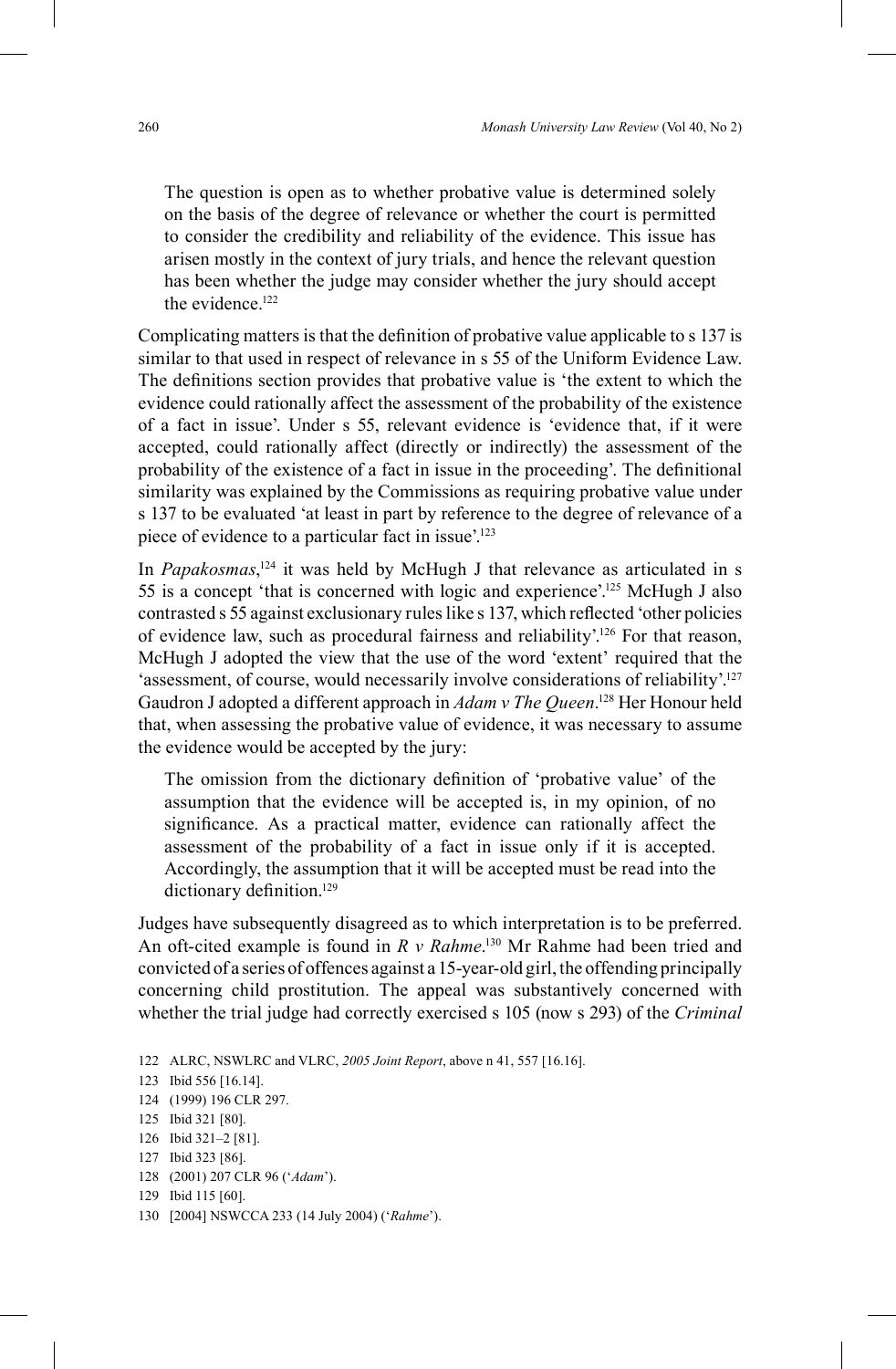*Procedure Act 1986* (NSW), which required the Court to exclude evidence if its probative value did not outweigh any distress, humiliation or embarrassment that the complainant might suffer as a result of its admission. On appeal, Sully and James JJ determined that the trial judge had not correctly exercised that provision. James J wrote a separate judgment in which he considered the grounds of appeal concerning the exclusion of the witness evidence. James J disagreed with McHugh J's reasoning in *Papakosmos*, finding:

The use of the word 'could' in the definition of 'probative value' lends some support to the view that a trial judge, in determining the probative value of a piece of evidence, is not to attempt to make a final determination of the extent to which the evidence does affect the assessment of the probability of the existence of a fact in issue.131

Hulme J was in agreement as to the orders proposed by James J, and with his reasons, but for the question of how probative value is to be assessed. 132 Like McHugh J in *Papakosmos*, Hulme J did not accept that the omission of the phrase 'if it were accepted' had no effect on the meaning of 'probative value'. His Honour considered the approach in *Adam*<sup>133</sup> to be contrary to the canons of statutory construction, particularly the failure in *Adam* to treat the difference in language, between the definition of relevance and the definition of probative value, as being of interpretive significance.<sup>134</sup> Specifically, Hulme J noted that the inquiry into probative value was into 'the *extent* to which the evidence *could rationally affect* the assessment of the probability of the existence of a fact in issue'. 135 As the investigation was not merely into the ability of the evidence to have rational effect, but to what extent, this required the judge to have regard to the factors that limit that extent. 136 Considerations of credibility and reliability, where those factors could rationally affect probative value,<sup>137</sup> were said to facilitate 'a far more useful comparison'. 138 However, the word 'could' served to qualify the test so that it 'is not simply whether the judge believes it'.<sup>139</sup> Hulme J considered his analysis of the meaning of 'probative value' to make an assessment of credibility and reliability relevant for the discretionary exclusion set out in s 135, as well as the mandatory exclusion set out in s 137.<sup>140</sup>

131 Ibid [201].

- 132 Ibid [215].
- 133 (2002) 207 CLR 96, 115 [60] (Gaudron J), quoted in ibid [218].
- 134 *Rahme* [2004] NSWCCA 233 (14 July 2004) [220].
- 135 Ibid [221] (emphasis altered), quoting Uniform Evidence Law Dictionary (definition of 'probative value').
- 136 Ibid [219].
- 137 Ibid [222]–[223].
- 138 Ibid [223].
- 139 Ibid [222].
- 140 Ibid [223].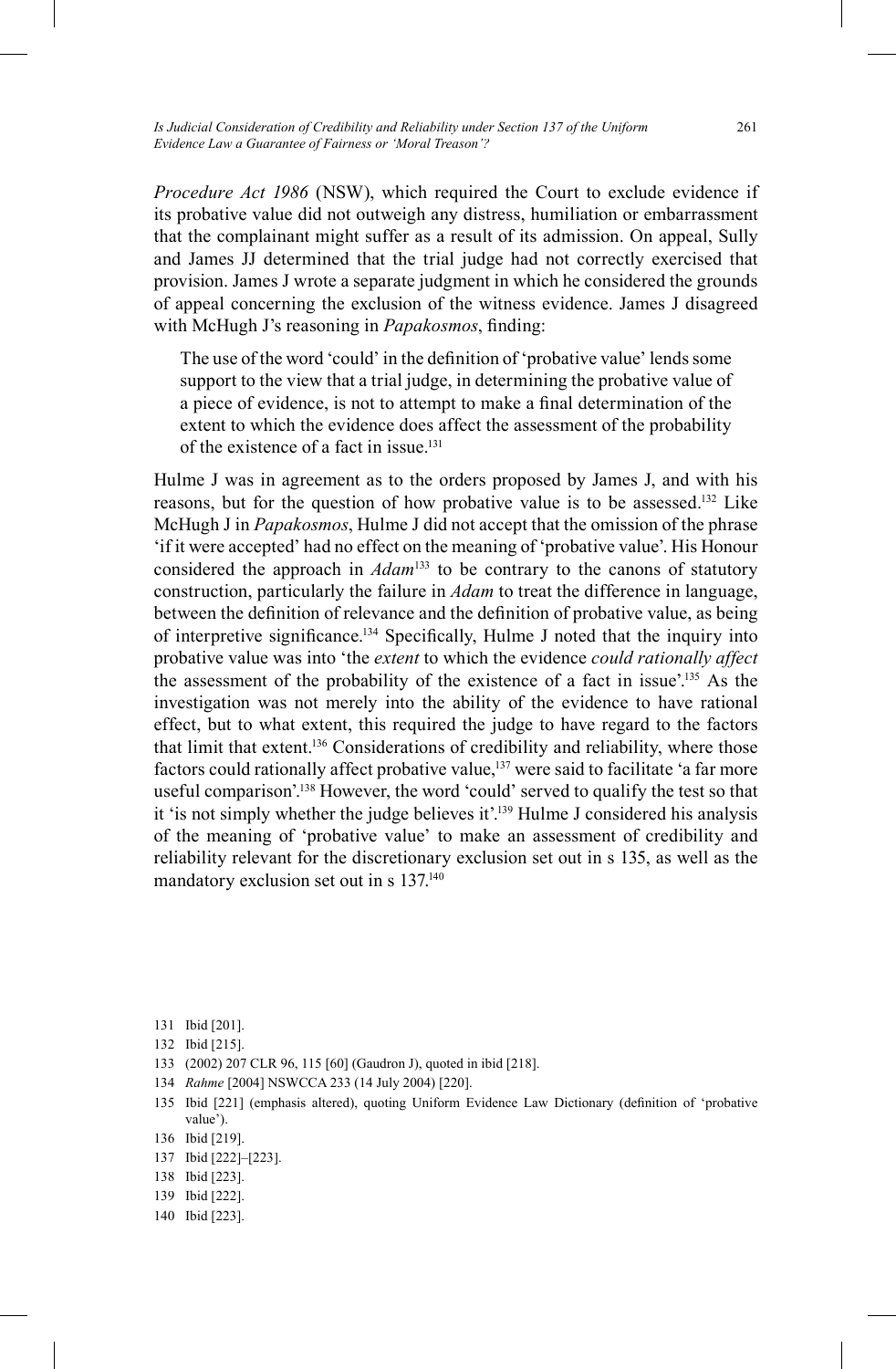## **A Shamouil** *and the Restrictive Approach*

*Shamouil* adopted what Spigelman CJ described as a 'restrictive approach' to the circumstances in which credibility and reliability could inform an exercise of s 137, which his Honour regarded as supported by the 'preponderant body of authority'. 141 The *Shamouil* decision involved an interlocutory appeal from a trial judge's ruling to exclude identification evidence that was attended by sufficient doubt to reduce its credibility. The evidence had been given by the victim, who had claimed to have recognised the person who shot him as the accused, but later retracted his identification. In allowing the appeal, Spigelman CJ, with whom Simpson and Adams JJ agreed, made a series of propositions in support of the assertion that '[t]he trial judge can only exclude … evidence … where, taken at its highest, its probative value is outweighed by its prejudicial effect'.<sup>142</sup>

Those propositions can be summarised as follows:

- 1. Section 137 is a 'replacement' for the *Christie* discretion. 143
- 2. '[T]he *Christie* discretion … did not involve considerations of reliability of the evidence',<sup>144</sup> nor did it involve credibility.<sup>145</sup>
- 3. Courts should adopt a 'restrictive approach' 146 to the exclusion of evidence under s 137, proceeding 'on the assumption that the jury accepted the evidence, as long as the evidence was fit to be left to the jury'.<sup>147</sup> The evidence must therefore be 'taken at its highest'. 148
- 4. The interpretation of the dictionary definition of probative value compels this approach: following *Adam*, the use of the word 'could' in s 137 is about 'capability' 149 and thus draws attention to 'what it is *open* for the tribunal of fact to conclude', not what it is '*likely* to conclude'. 150
- 5. Where there is a danger of unfair prejudice, the judge applying s 137 must consider whether that danger can be cured by directions. 151

- 145 It is worth noting that Spigelman CJ did not explicitly state that *Christie* did not involve an assessment of credibility. One of two things seem likely: either Spigelman CJ was using 'reliability' at this stage as a way of describing both credibility and reliability (as occasionally happens), or his Honour regarded it as so beyond controversy that it was not worth mentioning separately. In either case, Spigelman CJ's judgment is clearly predicated on the position that *Christie* involves neither of these considerations, otherwise he would have addressed the position taken in relation to credibility in *Christie* explicitly.
- 146 *Shamouil* (2006) 66 NSWLR 228, 237 [60].

- 148 Ibid 236 [50]–[51]. As indicated in above n 145, Spigelman CJ drew this requirement out of *Carusi*  (1997) 92 A Crim R 52.
- 149 Ibid 237 [61]–[62] (emphasis in original). See also *DAO v The Queen* (2011) 81 NSWLR 568, 604 [184].

151 Ibid 239 [72].

<sup>141</sup> *Shamouil* (2006) 66 NSWLR 228, 237 [60].

<sup>142</sup> Ibid 236 [50], quoting *Carusi* (1997) 92 A Crim R 52, 65 (Hunt CJ at CL).

<sup>143</sup> *Shamouil* (2006) 66 NSWLR 228, 236 [49].

<sup>144</sup> Ibid.

<sup>147</sup> Ibid 235 [40].

<sup>150</sup> *Shamouil* (2006) 66 NSWLR 228, 237 [61].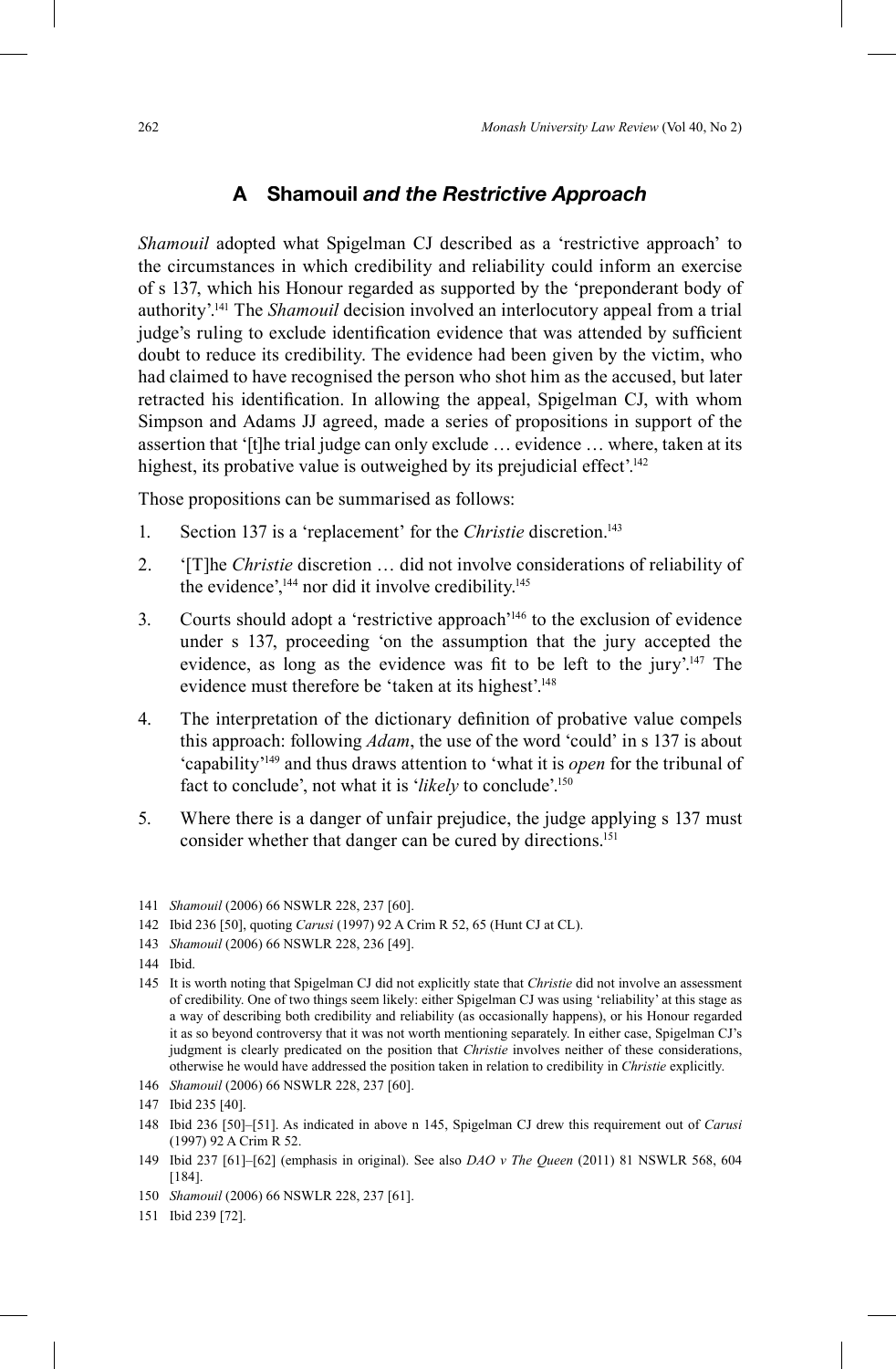*Is Judicial Consideration of Credibility and Reliability under Section 137 of the Uniform Evidence Law a Guarantee of Fairness or 'Moral Treason'?*

6. '[T]here may be some, albeit limited, circumstances in which credibility and reliability will be taken into account when determining probative value' under s 137. 152 This is when 'it would not be open for the jury to conclude that the evidence could rationally affect the assessment of the probability of the existence of the fact in issue'. 153 It is to these circumstances that McHugh J's reasoning in *Papakosmas* is relevant. 154

## **V THE RESTRICTIVE AND INTERMEDIATE APPROACHES TO SECTION 137**

*Shamouil* and *Dupas* differ as to what the common law required; specifically, whether the requirement at common law that evidence be 'taken at its highest' precluded an assessment of credibility and reliability. The contemporary form of this requirement can be traced to the decision of *Carusi*, <sup>155</sup> which was identified as important by both the *Shamouil* and *Dupas* Courts. Indeed, the *Dupas* Court considered *Shamouil* to be based upon a misreading of *Carusi*. As Hunt CJ at CL observed in *Carusi*, some assessments of evidence do intervene in the jury's factfinding in an impermissible way. He found that '[t]he trial judge can only exclude the evidence of such a witness where, *taken at its highest*, its probative value is outweighed by its prejudicial effect' 156 because '[i]t was for the jury, and not for the trial judge, to determine the factual issues at the trial,' 157 and therefore 'for the jury to determine which parts of … [the] evidence they accepted and which parts they rejected'.<sup>158</sup> Dispute over the significance of these observations has been a principal front in the disagreement between Victoria and New South Wales.

## **A** *The Restrictive Approach and the Principle of Jury Deference*

The restrictive approach to s 137 provides, as a general rule, that evidence must almost always be taken at its highest, prohibiting the consideration of how credibility and reliability might detract from its probative value. In *Sood*, this was explained as requiring the judge to have regard to the probative value that would flow from an acceptance of the use to which the evidence was to be put by the prosecution. <sup>159</sup> *Shamouil* also articulates an exception to this rule in those 'limited circumstances' in which 'it would not be open to the jury to conclude

<sup>152</sup> Ibid 236 [56], accepting the approach taken by Simpson J in *Cook* [2004] NSWCCA 52 (12 March 2004) [43].

<sup>153</sup> Ibid 237–8 [63].

<sup>154</sup> Ibid.

<sup>155</sup> (1997) 92 A Crim R 52.

<sup>156</sup> Ibid 66 (emphasis added).

<sup>157</sup> Ibid 65.

<sup>158</sup> Ibid 65–6.

<sup>159</sup> [2007] NSWCCA 214 (19 July 2007) [40] (Latham J).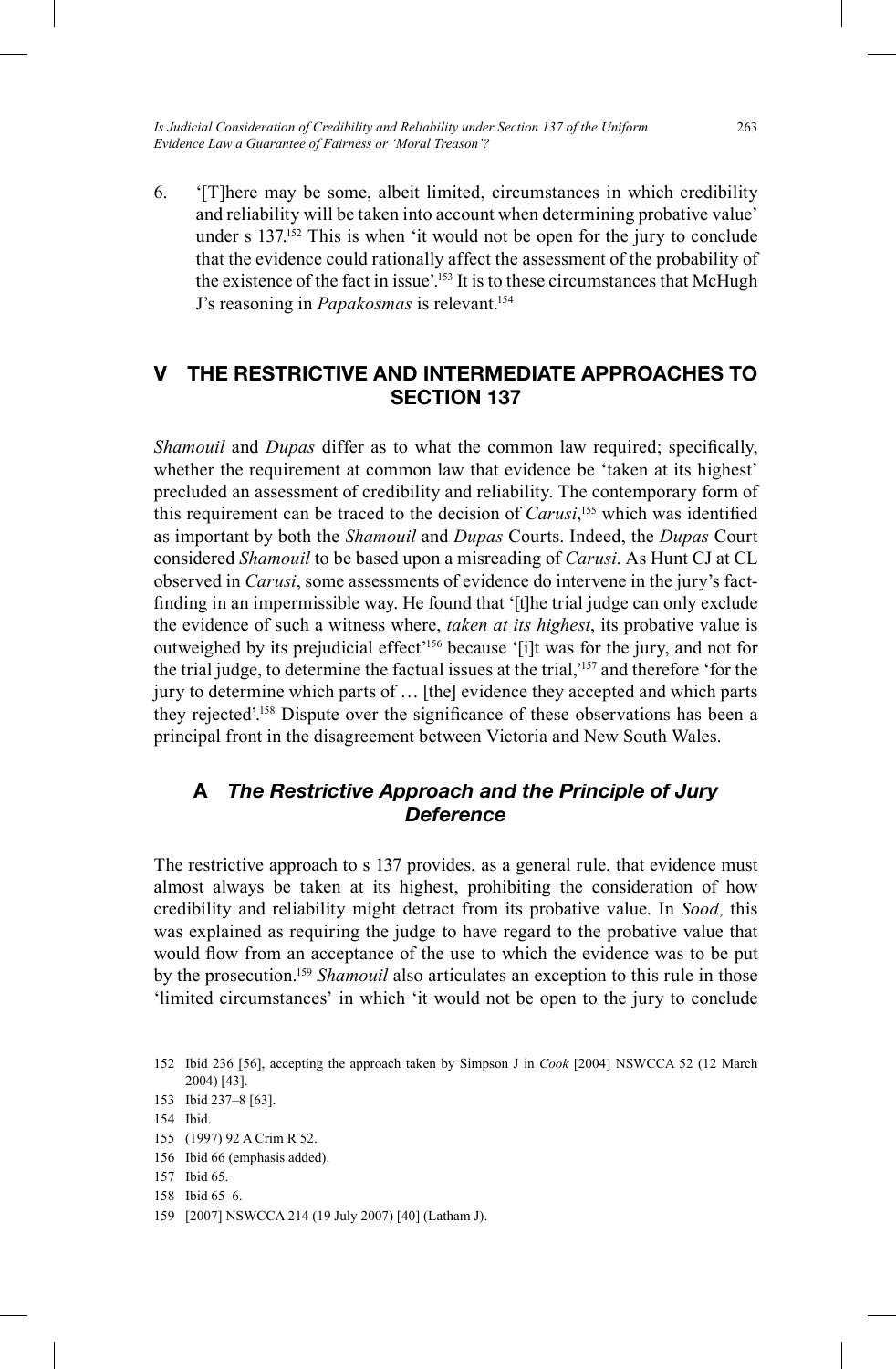that the evidence could rationally affect the assessment of the probability of the existence of the fact in issue'. 160 In this respect, Spigelman CJ followed Simpson J's observation in *Cook* that '[t]here will be occasions when an assessment of the credibility of the evidence will be inextricably entwined with the balancing process'. 161

Spigelman CJ understood the restrictive approach to be compelled by the requirement stated in *Carusi* that the *Christie* discretion required evidence to be taken at its highest. <sup>162</sup> The reasoning in *Carusi* had been previously adopted in respect of s 137 in the decision of *R v Singh-Bal*. 163 In *Singh-Bal*, Hunt CJ at CL (delivering the lead judgment) adhered to the view of the common law he had expressed in *Carusi*, which was the probative value of the evidence must be treated as if it was accepted by the jury. 164 As it had been the intention of the ALRC to adopt the common law, this approach was equally applicable to s 137. 165

In large part, judges who prefer this restrictive approach do so because it sits comfortably with the deference they regard as properly owed to the jury's factfinding responsibility. For example, Spigelman CJ felt that to consider the actual credibility and reliability of the evidence would

usurp for a trial judge critical aspects of the traditional role of a jury. In the case of evidence of critical significance, such a ruling by a trial judge would, in substance, be equivalent to directing a verdict of acquittal on the basis that the trial judge was of the view that a verdict of guilty would be unsafe and unsatisfactory. As the High Court said in that different, but not irrelevant, context in *Doney v The Queen* (1990) 171 CLR 207 at 215, this is not a permissible 'basis for enlarging the powers of a trial judge at the expense of the traditional jury function'. In my opinion, the same is true if a trial judge can determine the weight of evidence when applying s 137.<sup>166</sup>

Similarly in *Rahme*, Sully J's interpretation was driven almost entirely by his view that the trial judge had made 'a fundamental error' because he had 'put himself in the shoes of the jury and ... [formed] for himself a view, definitive of the exercise of his discretion, as to what he thought was the probative value of the evidence'. 167

There are two dimensions to the principle of jury deference that are related but the force of which turns on somewhat different premises. The 'normative dimension' has regard to the peculiar lay character of the jury and the unique benefits that accrue to its decision-making. Spigelman CJ's concern that critical aspects of

- 160 (2006) 66 NSWLR 228, 237–8 [63] (Spigelman CJ).
- 161 [2004] NSWCCA 52 (12 March 2004) [43].
- 162 See the discussion leading up to Spigelman CJ's conclusions on the restrictive approach in *Shamouil*  (2006) 66 NSWLR 228, 236–7 [50]–[60].
- 163 (1997) 92 A Crim R 397 ('*Singh-Bal*').
- 164 Ibid 403 (Hunt CJ at CL). McInerney J and Donovan AJ agreeing: at 407 (McInerney J), 407–8 (Donovan AJ).

167 *Rahme* [2004] NSWCCA 233 (14 July 2004) [65].

<sup>165</sup> Ibid.

<sup>166</sup> *Shamouil* (2006) 66 NSWLR 228, 238 [64].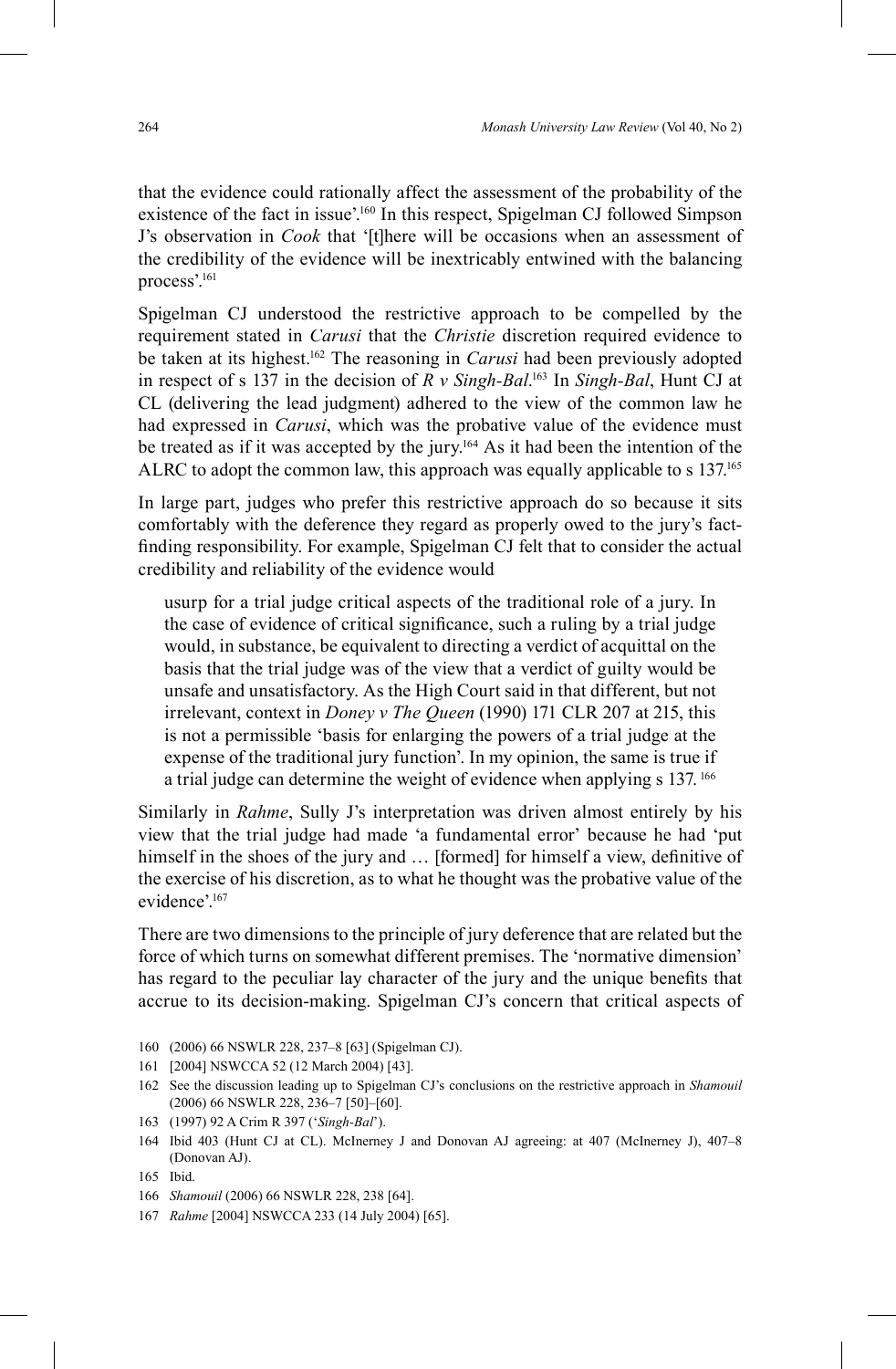the jury's function would be 'usurped' was of this character. His reference in the above passage to *Doney v The Queen*<sup>168</sup> discloses the common law genesis of this conception. In *Doney*, the High Court expressed the view that 'the purpose and the genius of the jury system is that it allows for the ordinary experiences of ordinary people to be brought to bear in the determination of factual matters'. 169 To properly function, the jury must 'be allowed to determine, by inference from its collective experience of ordinary affairs, whether and, in the case of conflict, what evidence is truthful'.<sup>170</sup>

Lord Devlin tied the normative dimension of jury deference to credibility and reliability in his work *Trial by Jury*. <sup>171</sup> There, he described the lay character of the jury as adapting it perfectly to such assessments:

I am myself convinced that the jury is the best instrument for deciding upon the credibility or reliability of a witness and so for determining the primary facts. Whether a person is telling the truth, when it has to be judged, as so often it has, simply from the demeanour of the witness and his manner of telling it, is a matter about which it is easy for a single mind to be fallible. The impression that a witness makes depends upon reception as well as transmission and may be affected by the idiosyncrasies of the receiving mind; the impression made upon a mind of twelve is more reliable. 172

There is also a 'practical dimension' to the principle of jury deference. It is only after the jury has seen the credibility and reliability of the evidence tested through the adversarial processes of cross-examination and argument, and in light of the whole of the evidence, that it is able to finally determine what weight the evidence should have. Therefore, it is only through the trial process that the discrete probative value of evidence becomes fixed with a degree of specificity, making it impossible for a judge to undertake an accurate assessment prospectively. Observations to this effect led the court in *R v FDP*, for example, to conclude that 's 137 cannot operate to oblige a judge to reject evidence that may later be seen in the context of the whole of the trial to have resulted in a miscarriage of justice'. 173

## **B** *'Limited Circumstances' and 'No Circumstances'*

As Basten JA observed in *DPP (NSW) v JG*, the 'limited circumstances' *Shamouil* took *Cook* to establish as an exception to the restrictive approach 'were not identified with any precision'.<sup>174</sup> It may have actually been a generous reading of *Cook*. As Evans J noted in *KMJ v Tasmania*, many judges, following *Sood*,

170 Ibid.

172 Ibid 140. See also *AK v Western Australia* (2008) 232 CLR 438, 472 [94] (Heydon J).

<sup>168</sup> (1990) 171 CLR 207 ('*Doney*').

<sup>169</sup> Ibid 214 (Deane, Dawson, Toohey, Gaudron, McHugh JJ).

<sup>171</sup> Sir Patrick Devlin, *Trial by Jury* (Stevens & Sons Limited, 3<sup>rd</sup> revised ed, 1966).

<sup>173 (2008) 74</sup> NSWLR 645, 652–3 [29] (McClellan CJ at CL, Grove and Howie JJ).

<sup>174</sup> *DPP (NSW) v JG* (2010) 220 A Crim R 19, 38 [74] ('*JG*').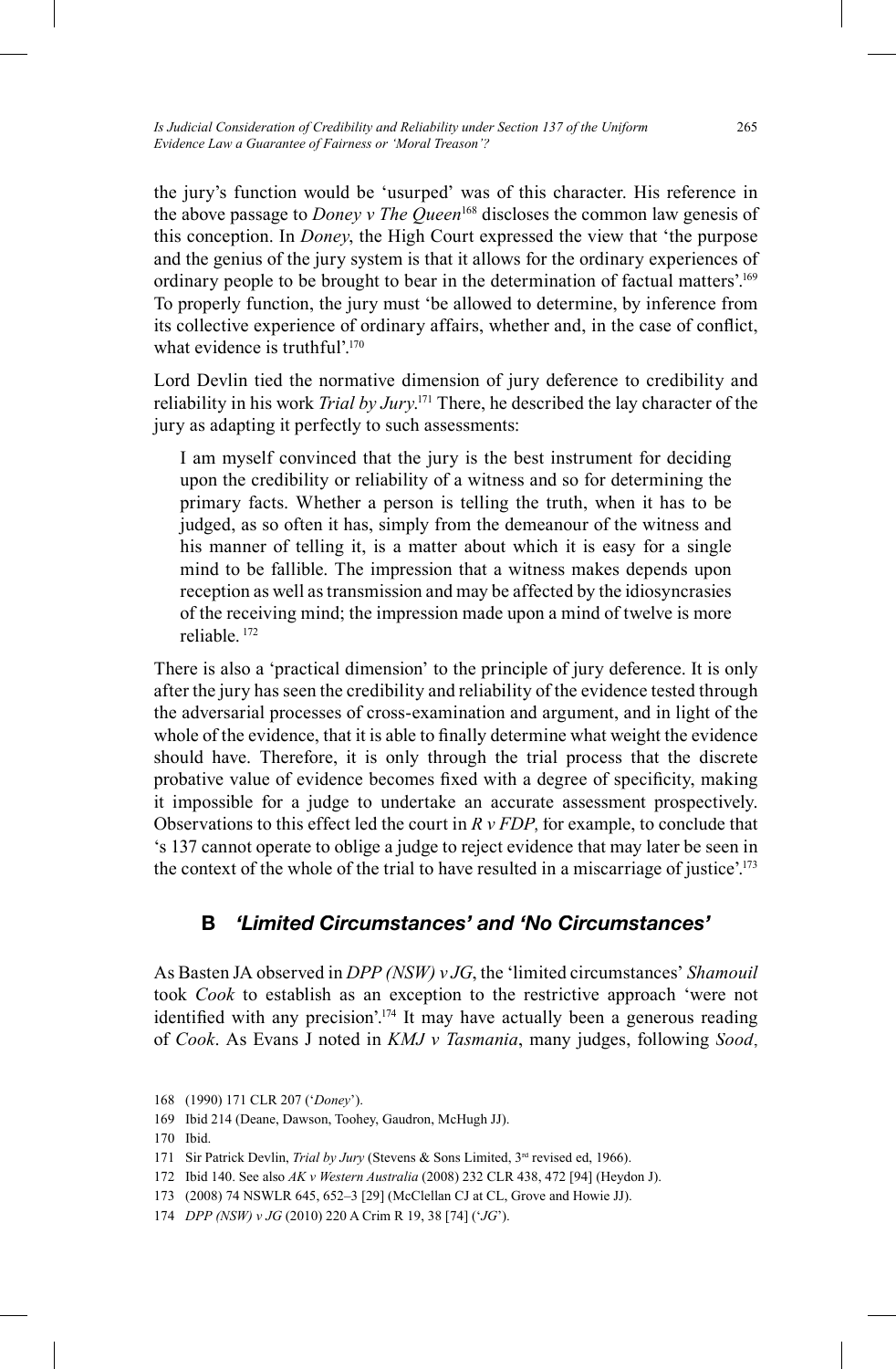have departed from the limited circumstances exception entirely on the basis that *Cook* permitted credibility and reliability to be used only in assessing the degree to which the evidence poses a danger of unfair prejudice.<sup>175</sup> Those who have sought to give content to the exception treat it as referring to the event in which 'the undisputed circumstances surrounding the evidence necessarily so weakened it that it could not "rationally affect" a relevant assessment by a jury'.<sup>176</sup> Although this reading of the exception does not impose a blanket prohibition on the consideration of credibility and reliability, it only permits consideration in the specific circumstances where — in a manner inversely reminiscent to *Pfennig —* the evidence is so frail that it is safe to conclude that its probative value is outweighed by its unfairly prejudicial effect. In effect, therefore, the exception proposed by *Shamouil* is zero-sum *—* the exclusion of evidence on the basis of credibility and reliability turns on whether it is either notionally capable or incapable of being accepted. This is why judges considering the exception will examine whether the credibility and reliability of evidence is sufficiently low to justify exclusion. 177

#### **C Dupas** *and the Intermediate Approach*<sup>178</sup>

The *Dupas* Court's criticism of *Shamouil* can be seen to be based on the argument that *Shamouil* misinterpreted *Adam* and *Papakosmas*. As the Court observed: 'if it is open under the statute to permit such an exception, why is it to be confined in the manner suggested?' 179 Their view was that both *Adam* and *Papakosmas*  demonstrated that s 137 was intended to restate the position at common law, which was that the judge was required to treat the evidence as it if was credible (that is, accepted), but not assume that it was reliable: 'Gaudron J sought to emphasise that the assumption (that the jury would accept the evidence) extended to questions of probative value, while McHugh J emphasised that it did not extend to reliability. These observations were complementary'.<sup>180</sup>

This interpretation was said to derive from the *Christie* discretion at common law. The *Dupas* Court emphasised that courts applying the *Christie* discretion were greatly concerned with the exclusion of evidence that, because of its unreliability, risked being given greater weight than it deserved by the jury. 'Where … the quality or frailties of the evidence would result in the jury attaching more weight to the evidence than it deserved, the trial judge is obliged to assess the extent of

- 175 (2011) 20 Tas R 425, 437–40 [24]–[30]. See also *Sood* [2007] NSWCCA 214 (19 July 2007) [36] (Latham J); *R v Mundine* (2008) 182 A Crim R 302, 310 [44] (Simpson J); *JG* (2010) 220 A Crim R 19, 38 [73]–[74], 41 [88] (Basten JA); *Tasmania v Finnegan (No 2)* [2012] TASSC 1 (19 January 2012) [22] (Blow J).
- 176 *JG* (2010) 220 A Crim R 19, 53 [142] (RS Hulme J). See also *PG v The Queen* [2010] VSCA 289 (19 October 2010) [78]–[79] (Nettle JA).
- 177 *JG* (2010) 220 A Crim R 19, 53–65 [143]–[176] (RS Hulme J). See also *KRI v The Queen* (2001) 207 A Crim R 552, 562–3 [54]–[55] (Hansen JA).
- 178 The 'intermediate approach' is the description used by Odgers of the position taken in decisions such as *Dupas*: Odgers, above n 62, 814 [1.3.14760], although Odgers does not specifically refer to *Dupas*.
- 179 *Dupas* (2012) 218 A Crim R 507, 564–5 [202].
- 180 Ibid 552 [162].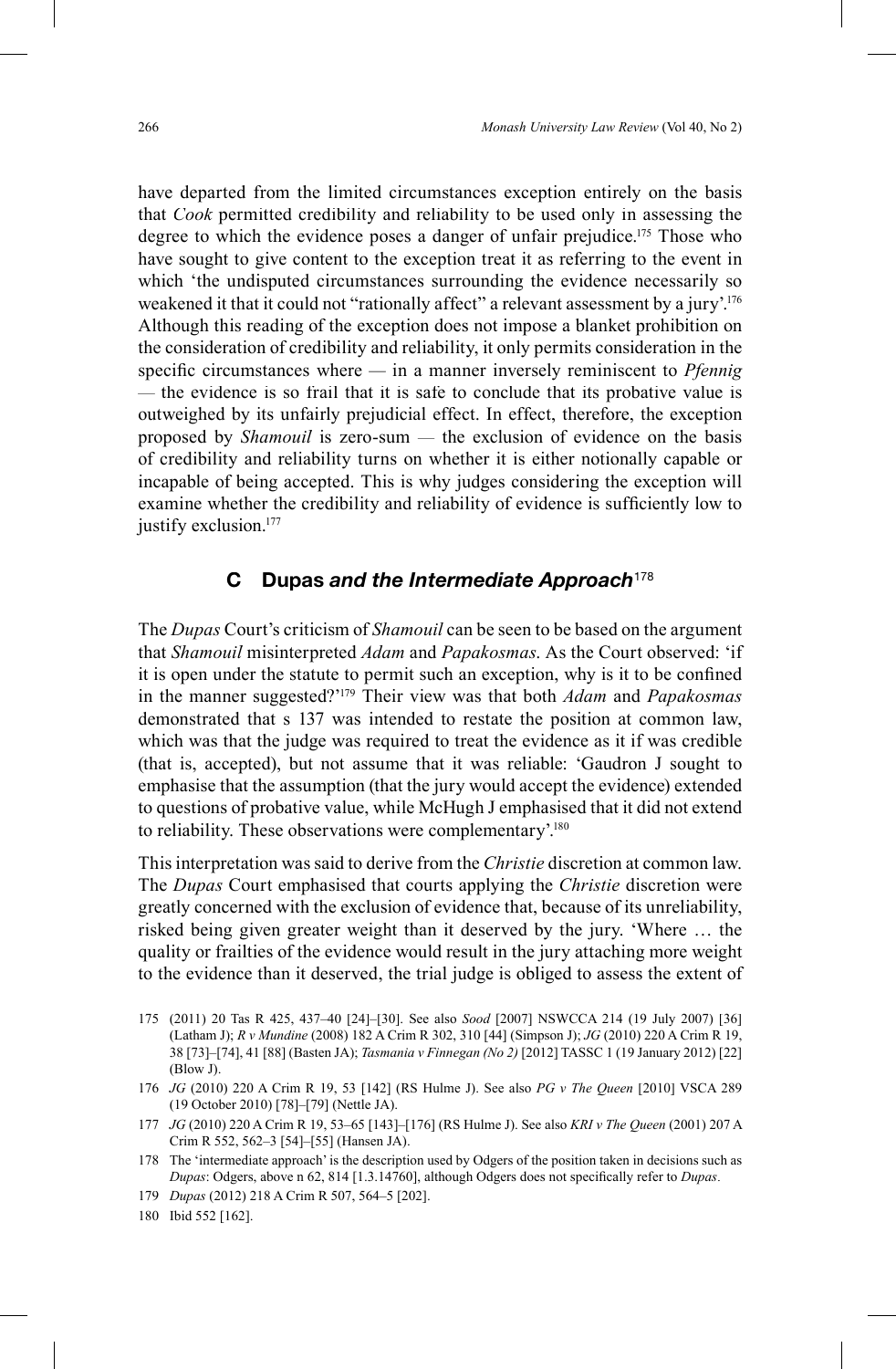the risk.'181 To this end, the assessment of the weight it deserved *—* that being its probative value *—* was not designed to pre-empt the weight 'the jury *would* or will attach to it';<sup>182</sup> obviously, such a task was outside of the competence of the trial judge. The assessment was to ascertain 'what probative value the jury *could* assign to the evidence'. 183

The requirement that evidence be 'taken at its highest', stated in decisions such as *Carusi* and *Singh-Bal*, was said to be restricted to the question of credibility. 184 When Hunt CJ at CL found in *Carusi* that '[t]he trial judge can only exclude the evidence of such a witness where, taken at its highest, its probative value is outweighed by its prejudicial effect',<sup>185</sup> he was said to be referring to the 'trial judge's obligation to assume that the jury will accept the witness's evidence as credible'. 186 Conversely, Hunt CJ at CL's observation that photographic evidence could be sufficiently frail as to justify exclusion, imported considerations of reliability.<sup>187</sup> Relying on Hunt CJ at CL's earlier decision of *R v Tugaga*,<sup>188</sup> the *Dupas* Court read this as a

distinction between the jury's role (of assessing the credibility of the identifying witness and deciding whether the evidence should be accepted) and the trial judge's role (of deciding the question of admissibility of the evidence by assessing its quality and determining whether its frailties could be cured by appropriate direction). 189

As such, *Shamouil'*s reading of that requirement was based upon a misconception.<sup>190</sup>

On this basis, and against the restrictive approach, *Dupas* adopted the view that courts must consider the weight that could be reasonably assigned to the evidence by the jury. 191 This consideration included an evaluation of probative value which 'necessarily involved an assessment of the quality (and any inherent frailty) of that evidence'. 192 Then, '[t]he likelihood of the risk eventuating, and its nature, would be balanced by the judge's view of the extent to which directions would ameliorate that risk'.<sup>193</sup> The value and risk would then be balanced, such that

where the probative value was significant and there was a low risk of the jury giving it greater weight than was warranted, or of it being used in an illegitimate way, the trial judge would not exclude the evidence. Conversely, if because of its unreliability the evidence had low probative

- 182 Ibid (emphasis in original).
- 183 Ibid (emphasis added).
- 184 Ibid 562 [192]–[193], 563 [196].
- 185 *Carusi* (1997) 92 A Crim R 52, 66, quoted in ibid 535–6 [99].
- 186 *Dupas* (2012) 218 A Crim R 507, 536 [100].
- 187 *Carusi* (1997) 92 A Crim R 52, 65–6, quoted in ibid 535–6 [99].
- 188 (1994) 74 A Crim R 190 ('*Tugaga*').
- 189 *Dupas* (2012) 218 A Crim R 507, 536 [100].
- 190 Ibid 562–3 [193].
- 191 Ibid 524 [63(a)].
- 192 Ibid 547 [141].
- 193 Ibid 547–8 [142].

<sup>181</sup> Ibid 525 [63(d)].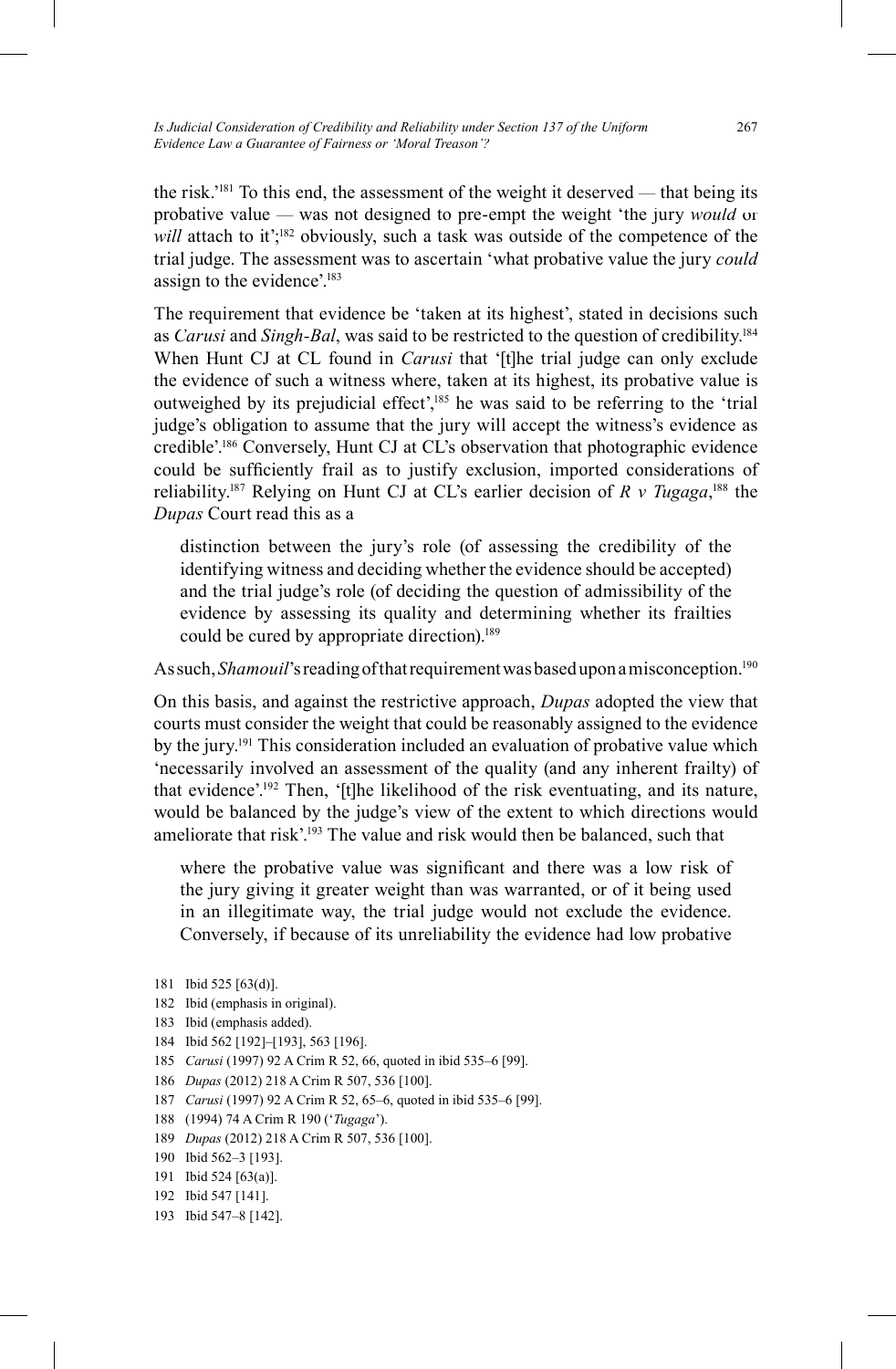value, yet there was a real risk that the jury would attach more weight to it than it deserved, and that risk could not be overcome by strong directions from the trial judge, the evidence would be excluded.<sup>194</sup>

The *Dupas* Court undertook a broad survey of decisions of the House of Lords, the High Court of Australia and the Federal Court of Australia, and state courts. It used these decisions to show that courts had consistently assessed the reliability of identification evidence,  $195$  confessions and admissions,  $196$  accomplice evidence,  $197$ expert evidence,<sup>198</sup> similar fact and relationship evidence,<sup>199</sup> and hearsay evidence, 200 when determining whether to exercise the *Christie* discretion. These decisions were said to establish the general proposition that '[t]he assumption as to what a jury will accept has never been extended to questions of reliability'. 201 To read s 137 as departing from this common law approach was to contradict a version of the principle of legality. 202

It is true that many courts applying *Christie* have had regard to the reliability of evidence. It is plausible, although not unequivocal, that they draw a categorical discussion between credibility and reliability. The fact of the matter, however, is that there appears to be a range of opinions at common law as to the *degree* to which courts are permitted to assess reliability. These differences appear to reflect broader divisions in the common law as to how (without probative value) evidence must be before the balancing exercise will favour its exclusion. 203 That '[a]uthorities have been divided on this issue' was recognised by the Commissions in their *2005 Joint Report*. 204

By reading the phrase 'taken at its highest' as just referring to an assumption about credibility, the *Dupas* Court's reading of *Carusi* supports the proposition that reliability can affect the judicial assessment of probative value. This reading,

196 Ibid 540–2 [116]–[123]. The cases referred to included: *Driscoll* (1977) 137 CLR 517; *Jackson v The Queen* (1962) 108 CLR 591; *R v Swaffıeld* (1998) 192 CLR 159; *Duke v The Queen* (1989) 180 CLR 508.

203 These different approaches have been described as the 'scales test' and the 'modified scales test' by Mark Weinberg (now Justice Weinberg of the Victorian Court of Appeal): M S Weinberg, 'The Judicial Discretion to Exclude Relevant Evidence' (1975) 21 *McGill Law Journal* 1, 33–5.

<sup>194</sup> Ibid.

<sup>195</sup> Ibid 529–40 [79]–[115]. The cases referred to included: *Alexander* (1981) 145 CLR 395; *Festa* (2001) 208 CLR 593; *Duff v The Queen* (1979) 39 FLR 315; *R v Doyle* [1967] VR 698 ('*Doyle*'); *R v Callaghan* (2001) 4 VR 79; *Tugaga* (1994) 74 A Crim R 190; *Rozenes v Beljajev* [1995] 1 VR 533 ('*Beljajev*').

<sup>197</sup> Ibid 542 [124]. The cases referred to included: *Doney* (1990) 171 CLR 207; *Beljajev* [1995] 1 VR 533; *R v Lobban* (2000) 77 SASR 24 ('*Lobban*').

<sup>198</sup> Ibid 542–4 [125]–[132]. The cases referred to included: *Makita (Australia) Pty Ltd v Sprowles* (2001) 52 NSWLR 705; *R v Gilmore* [1977] 2 NSWLR 935; *R v Bonython* (1984) 38 SASR 45; *R v Carroll* (1985) 19 A Crim R 410.

<sup>199</sup> Ibid 544–6 [133]–[138]. The cases referred to included: *Harris v DPP (UK)* [1952] AC 694; *Harriman* (1989) 167 CLR 590; *HML* (2008) 235 CLR 334; *R v Young* [1998] 1 VR 402.

<sup>200</sup> Ibid 547 [139], although this was a reference to the ALRC, *1987 Report*, above n 40.

<sup>201</sup> Ibid 563 [194].

<sup>202</sup> Ibid 553 [164], 558–9 [183]. The *Dupas* Court expressed the principle as being a presumption that 'a statute is not intended (in the absence of express words) to alter common law doctrines': at 553 [164]. We take issue with this formulation, at below n 294.

<sup>204</sup> ALRC, NSWLRC and VLRC, *2005 Joint Report*, above n 41, 557 [16.17].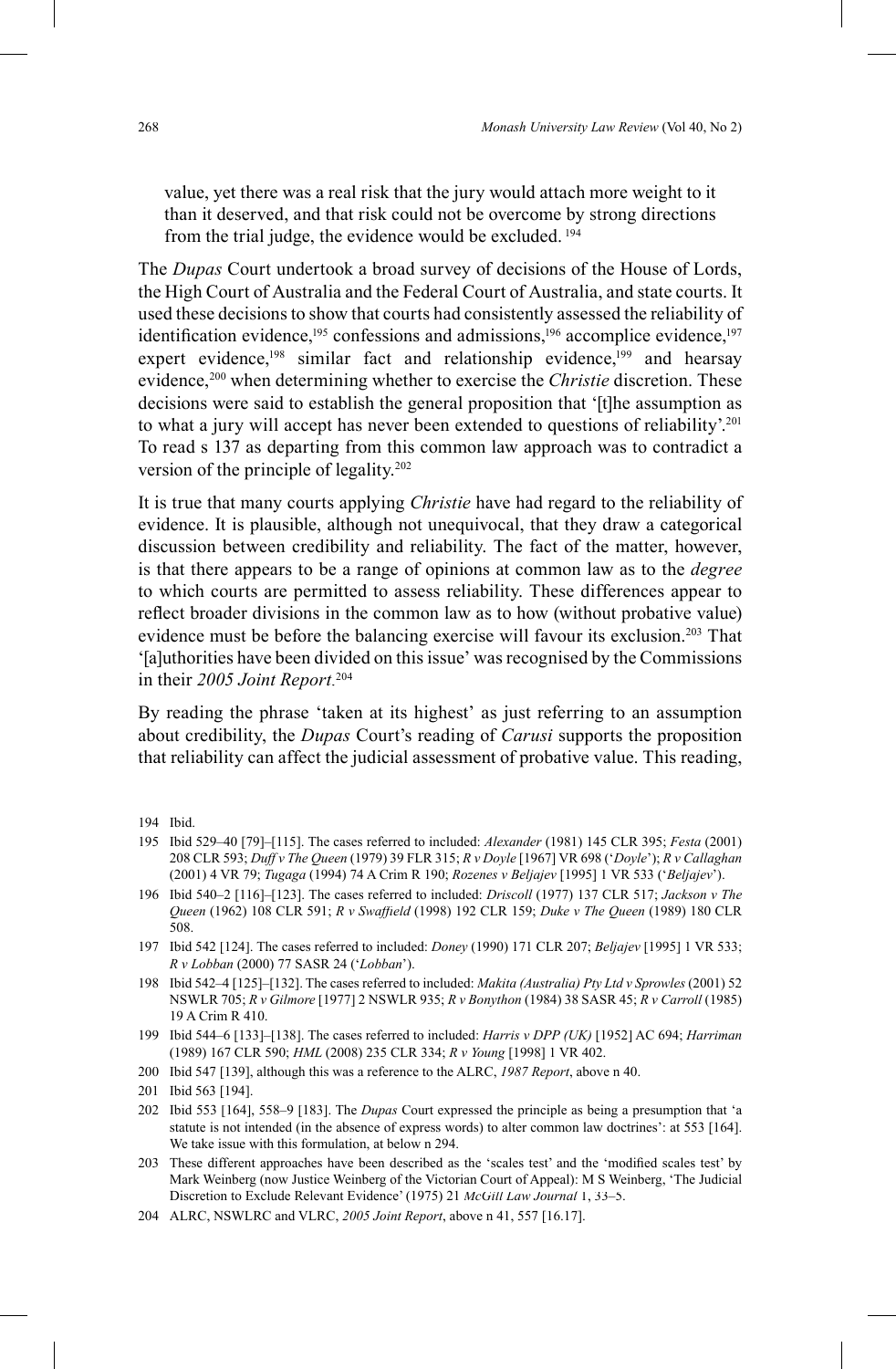however, is strongly contested in New South Wales. As Simpson J recently argued in *Burton*, in *Carusi* '[i]t was not in issue that the identification had been made; the issue was the reliability of the identification, having regard to well recognised dangers inherent in identification evidence'.<sup>205</sup> Nonetheless, both *Tugaga* and *Singh-Bal* appear to differentiate between credibility and reliability, incorporating the latter into the balancing exercise. In *Tugaga*, Hunt CJ at CL stated the question as being whether any weakness 'has so reduced the weight of the evidence … as to cause its prejudicial effect to outweigh its probative value'. 206 In *Singh-Bal*, Hunt CJ at CL refused to exercise s 137 in respect of evidence of an admission given by two police officers which was argued to have occurred in circumstances 'so suspect' that it could not possibly be accepted by the jury as true; its truth was a matter for the jury to determine. 207 His Honour implied, in contrast, that any 'ambiguity … such that the jury may misinterpret it as amounting to a clear admission' could have been the subject of an assessment pursuant to s 137. 208

One complicating difficulty is that there is little to suggest that many of the statements made by the High Court are anything more than a description of the circumstances in which the balancing exercise has favoured exclusion. Consider, for example, the assertion by Mason J in *Alexander* that identification evidence, which is 'inherently fragile' and 'notoriously uncertain' because of the 'the vagaries of human perception and recollection; and the tendency of the mind to respond to suggestions',209 may be admitted, but that 'the circumstances may be such as to show that it would be unfair to receive'.<sup>210</sup> The judgment is silent on whether those circumstances are limited. The imprecision in the judgment may be due to an attempt to leave the discretion relatively unconfined.<sup>211</sup> However, by restricting their account of the balancing exercise to those obvious circumstances in which exclusion will be justified, these decisions do not allow a conclusion to be drawn about what is required in those circumstances that are unobvious and thus controversial.

The exception to this is likely to be *Festa*. As Gleeson CJ observed in that decision, 'it is not enough to say that [evidence] is "weak"?<sup>212</sup> Its weakness is relevant insofar as it is necessary to determine whether the jury will assign weight to the evidence 'beyond the probative value it may properly be given'. 213 McHugh J observed that matters going to unreliability 'are matters to be considered in determining whether evidence should be excluded because its probative value is outweighed by its prejudicial effect'. 214 Kirby J observed that '[t]o the extent

- 205 [2013] NSWCCA 335 (20 December 2013) [172].
- 206 (1994) 74 A Crim R 190, 196.
- 207 (1997) 92 A Crim R 397, 403.
- 208 Ibid 403–4.
- 209 (1981) 145 CLR 395, 426.
- 210 Ibid 431.
- 211 See Weinberg, above n 203, 32.
- 212 *Festa* (2001) 208 CLR 593, 599 [14].
- 213 Ibid 602–3 [22] (Gleeson CJ).
- 214 Ibid 610 [52].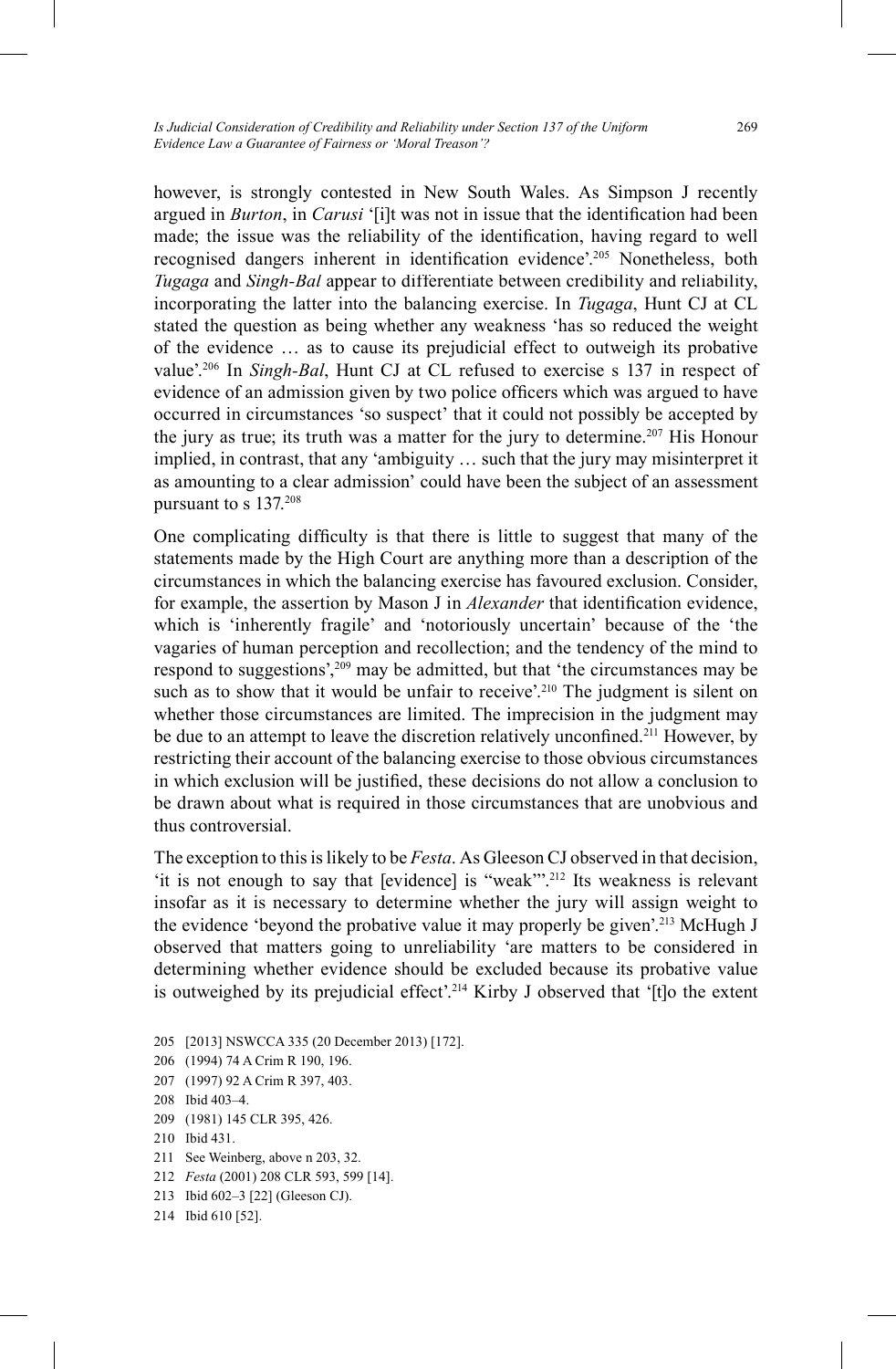that the evidence was weak' it was 'incapable objectively of adding greatly to the [probative value] needed to outweigh the distinct prejudice to the appellant'. 215 The references to 'beyond' and the 'need to outweigh' suggest an appreciation of the need to identify the relative weights of probative value and unfair prejudice in light of the evidence's weakness. Yet even Kirby J deemed relevant the notion that 'such evidence was "virtually valueless" in terms of probative weight'.<sup>216</sup>

This problem is apparent from one of the decisions upon which the *Dupas* Court placed significant weight — *Beljajev*.<sup>217</sup> The Court noted that '[s]ignificantly, *Beliajev* serves to confirm  $-$  if confirmation be needed  $-$  that in assessing probative value, the judge may need to consider the quality and reliability of the evidence'. 218 The Court in *Beljajev* (comprising Brooking, McDonald and Hansen JJ), was not explicitly considering the *Christie* discretion, but the *Dupas* Court treated its observations as relevant. 219 There is no particular reason to treat the caution the *Beljajev* Court expressed as any less relevant. 220 For example, the Court observed that 'it is difficult to see how it can be said that the trial is unfair by reason of the unreliability of evidence which is probative where the circumstances which make the evidence unreliable are properly exposed for the consideration of the jury'. 221 It went on to endorse the views of Carter J in *McLean and Funk*, 222 which it described as being that

there was no discretion to exclude evidence which was based wholly or primarily upon the trial judge's conclusion that the evidence was unreliable: the exercise of such a discretion interfered with one of the most integral of the jury's functions, a function which there was no reason to believe any properly instructed jury to be incapable of properly performing.<sup>223</sup>

This endorsement of Carter J's decision obscures that the reference is to an absence of discretion to exclude evidence that is 'wholly or primarily' based on the judge's conclusions about the evidence not being credible *or* reliable.224 As the *Beliaiev* Court recognised,<sup>225</sup> *McLean and Funk* came to the conclusion that even

215 Ibid 644 [169].

- 217 [1995] 1 VR 533.
- 218 *Dupas* (2012) 218 A Crim R 507, 539 [110].
- 219 The *Beljajev* Court treated the *Christie* discretion as a particular dimension of a general common law discretion to exclude prejudicial evidence, and thus approached the question somewhat holistically, also considering the discretion identified in *Bunning v Cross* (1978) 141 CLR 54 as the appellant had put his case on that basis. The Court did note, however, at [1995] 1 VR 533, 549:

 it is not easy to think of circumstances in which grounds might exist for the exercise of that residual discretion in relation to any evidence — we are not speaking of confessions — which would not bring the case within the more specific principle whereby evidence is not to be admitted where its prejudicial effect is out of proportion to its probative value.

- 220 This is particularly so given Weinberg JA treated *Beljajev's* caution as relevant in *R v Dupas (No 3)*  (2009) 28 VR 380, 445 [261].
- 221 *Beljajev* [1995] 1 VR 533, 549, citing *R v McLean and Funk; Ex parte Attorney-General* [1991] 1 Qd R 231, 255 (Carter J) ('*McLean and Funk*').
- 222 [1991] 1 Qd R 231.
- 223 *Beljajev* [1995] 1 VR 533, 553.
- 224 *McLean and Funk* [1991] 1 Qd R 231, 260.
- 225 [1995] 1 VR 533, 553.

<sup>216</sup> Ibid.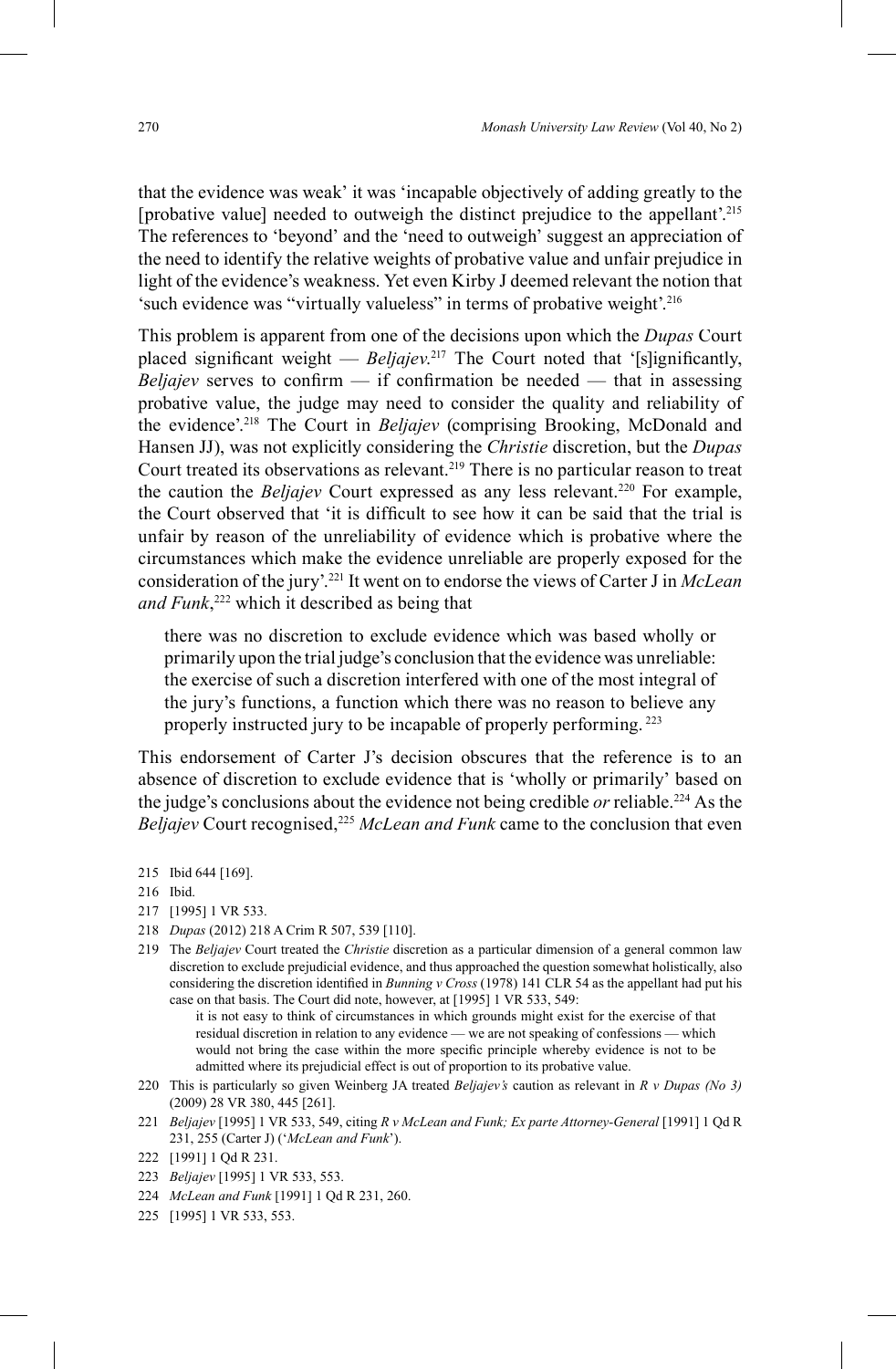*Is Judicial Consideration of Credibility and Reliability under Section 137 of the Uniform Evidence Law a Guarantee of Fairness or 'Moral Treason'?*

where there is 'a total lack of credibility and reliability attached to the evidence' it cannot be excluded.<sup>226</sup> This is obviously even more restrictive in principle than *Shamouil*. Although they do not appear to have accepted that proposition, the *Beljajev* Court adopted a conservative position with respect to both credibility and reliability. For example, they observed that exclusionary discretions must be subject to

a very strong predisposition to the view that, questions of fact and credibility being for the jury and the jury being an institution in whose capacity and integrity confidence is reposed by the courts, evidence which is probative should go to the jury despite its infirmities, accompanied by the trial judge's directions concerning the considerations, both general and particular, affecting its reliability …227

Similarly, they observed that 'case law … shows that the common law's answer to the problem of unreliable evidence has been to leave it to the jury'. 228 They adopted the jury deferential view on pragmatic grounds, observing that the assessment of unreliable evidence is enhanced by the conduct of the trial.<sup>229</sup>

There is nothing in these observations that takes the *Beljajev* Court's caution outside of Gleeson CJ's general proposition in *Festa* that it is insufficient to exclude evidence because it is 'weak'. 230 However, the Court went on to observe that to be excluded the unreliability 'would have to be most exceptional'.<sup>231</sup> The exceptional circumstances were those in which 'the considerations affecting reliability were not "comprehensible to a jury and capable of assessment by them as the proper tribunal of fact"'. 232 In this event, the evidence could be 'so unsatisfactory as not to be truly probative'. 233 However, the Court noted that mere unreliability would not be enough to create this state of affairs; rather, the evidence would have to be 'so unreliable as not really to amount to evidence of probative force'. 234 Another decision discussed by the *Dupas* Court — *Doyle*235 — suggests such statements are a restriction on when reliability may affect the assessment of probative value. That Court held that evidence shall only be excluded where 'its [probative value] was so trifling that any possible prejudice to the accused outweighed the possible usefulness of the evidence to the prosecution',236 which did not apply in this instance because it was 'open to the jury' to adopt the inference 'strongly supporting the Crown case'.<sup>237</sup>

- 226 *McLean and Funk* [1991] 1 Qd R 231, 260.
- 227 *Beljajev* [1995] 1 VR 533, 554.
- 228 Ibid 555.
- 229 Ibid 556.
- 230 (2001) 208 CLR 593, 599 [14].
- 231 *Beljajev* [1995] 1 VR 533, 559.
- 
- 232 Ibid, quoting *R v Peirce* [1992] 1 VR 273, 277 (Vincent J).
- 233 *Beljajev* [1995] 1 VR 533, 558.
- 234 Ibid, citing *R v R* (1989) 18 NSWLR 74, 84 (Gleeson CJ).
- 235 [1967] VR 698.
- 236 Ibid 701.
- 237 Ibid.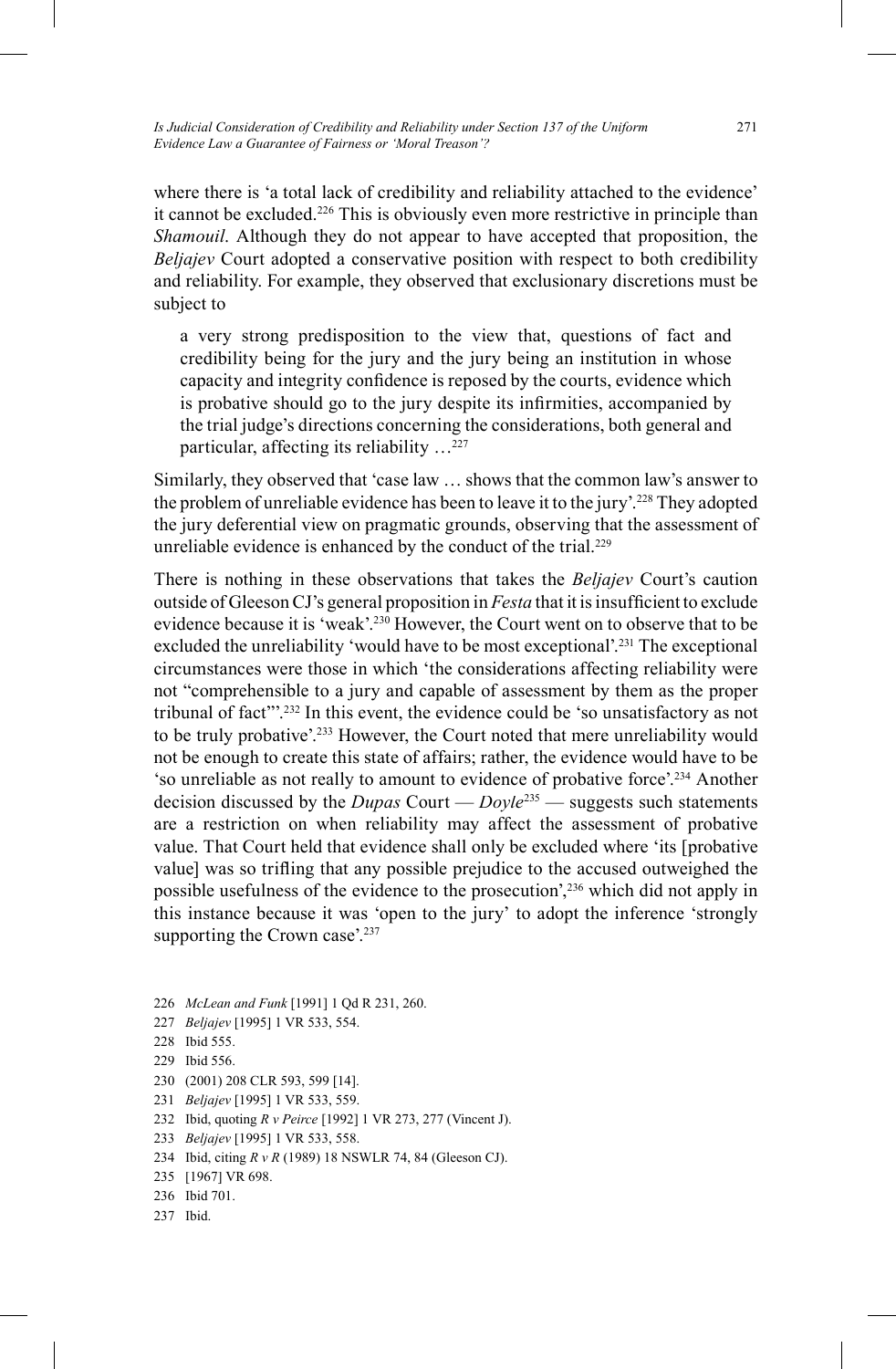Such formulations resemble *Shamouil*. Some courts take issue with *Beljajev* for this very reason. In *Lobban*, *Beljajev*'s deference to the jury was 'heeded' but it was noted that the purpose of *Christie* was to prevent unfairness and should be applied to that effect.<sup>238</sup> Such observations themselves make apparent that there was a plurality of opinion at common law as to the proper application of *Christie*.

## **D** The XY Refinement and the Endorsement of Jury *Deference*

It should be accepted that the *Christie* discretion has been applied in a variety of ways. This is probably because the boundaries of that discretion were left open by superior courts. Nevertheless, it is hard to conclude, as the *Dupas* Court did, that *Shamouil* is 'manifestly wrong' on the basis that it fundamentally misinterprets the common law.239 However, *Shamouil* may not be an appropriate interpretation of s 137. 240 In responding to the latter claim, the judges in *XY* did not speak with a single voice. 241 At the very least, their response entails an acceptance that credibility and reliability play no part in the assessment of probative value. 242

In responding to *Dupas*, some members of the *XY* Court employed the very useful notion that what is subject to debate is what *range of inferences* are available for analysis. For example, Price J found that the inference sought by the prosecution was not 'open'.<sup>243</sup> Hoeben CJ at CL and Blanch J concluded that the assessment of probative value should involve the consideration of alternative inferences, namely that the accused believed the complainant was in high school.<sup>244</sup> Yet both Hoeben CJ at CL and Blanch J accepted that the evidence should be assumed to be credible and reliable.<sup>245</sup> For Blanch J, this was because '[t]he evidence is known and can be evaluated'.<sup>246</sup> Hoeben CJ at CL similarly took as relevant that 'there were alternative inferences available which were inconsistent with the prosecution case and which were objectively plausible'. 247 We understand such propositions to be to the effect that ambiguities in evidence that are due to its weak credibility or reliability cannot be known or evaluated, and any inferences drawn on that basis are as such not 'objectively plausible'. Setting aside the troubling aspects of

- 238 *Lobban* (2000) 77 SASR 24, 46–50 [79]–[86].
- 239 (2012) 218 A Crim R 507, 524–5 [63(a)–(d)].

242 *XY* (2013) 84 NSWLR 363, 371 [25], 371–2 [27] (Basten JA), 385 [86] (Hoeben CJ at CL), 401 [175] (Simpson J), 405 [197]–[198] (Blanch J), 407 [215], 408 [223] (Price J). Price J would have preferred to adopt the *Dupas* approach: at 408 [224].

- 244 Ibid 385 [89] (Hoeben CJ at CL), 405–6 [199]–[207] (Blanch J).
- 245 Ibid 385 [86] (Hoeben CJ at CL), 405 [198] (Blanch J), although he did not regard credibility and reliability as arising in this case.
- 246 Ibid 405 [198].

<sup>240</sup> Ibid 525 [63(e)].

<sup>241</sup> Each judge of the *XY* Court (Basten JA, Hoeben CJ at CL, Simpson, Blanch and Price JJ) delivered a separate judgment. The majority in *XY* were Hoeben CJ at CL, Blanch and Price JJ, who dismissed the appeal. Basten JA and Simpson J dissented.

<sup>243</sup> Ibid 407 [218].

<sup>247</sup> Ibid 385 [89].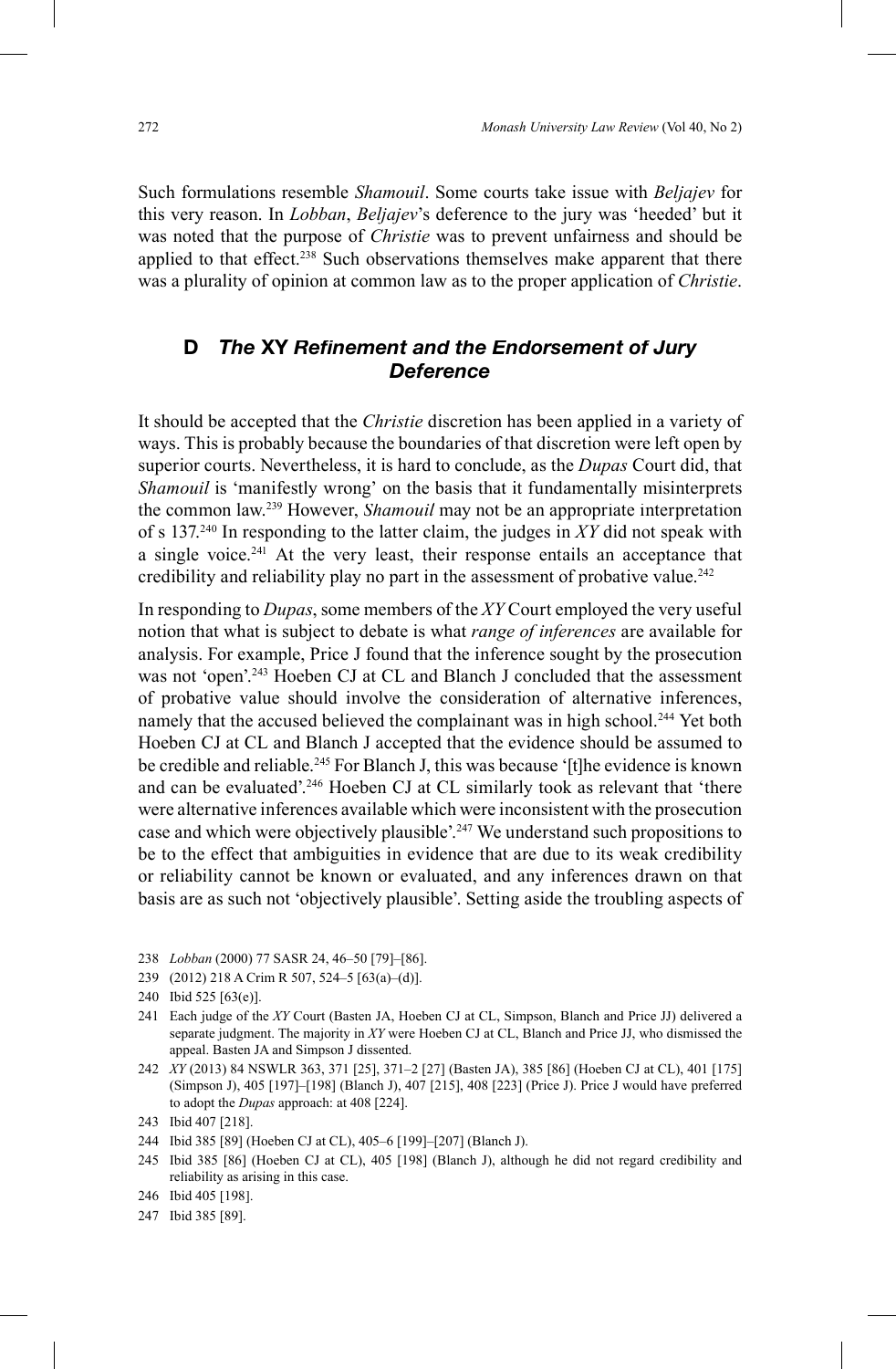*Is Judicial Consideration of Credibility and Reliability under Section 137 of the Uniform Evidence Law a Guarantee of Fairness or 'Moral Treason'?*

such a distinction,<sup>248</sup> such propositions resemble the practical dimension of jury deference.

It is somewhat difficult to say whether Basten JA adopted the 'limited circumstances' or the 'no circumstances' version of the restrictive approach in his dissent in *XY*, because it is not entirely clear how a judge's attribution of weight to an inference is to inform the probative value arrived at for the purposes of the balancing exercise. 249 His Honour notes that '[t]his Court has approached s 137 by focusing on the capacity of the evidence to support the prosecution case',250 and appears to endorse the evaluation of evidence at its highest. 251 However, he later noted that it was wrong in *Dupas* to assert that *Shamouil* concluded 'inflexibly and without qualification, that the weight of the evidence was irrelevant'.<sup>252</sup> His basic position was that

[t]he extent to which the evidence could rationally affect the probability of a fact in issue involves an evaluative judgment. That judgment is not a forecast of the weight the jury is likely to give the evidence, nor is it a statement of the weight the judge would give the evidence.<sup>253</sup>

The 'evaluative judgment' can be understood as follows:

First, in carrying out the 'weighing' exercise, it would be necessary for the trial judge to consider where the prosecution evidence fell on a scale of probative value ranging from strong to weak. Secondly, the unreliability of the evidence was a factor to be weighed on the other side of the scale, together with the likely effectiveness of warnings about the nature of such unreliability. 254

Taken by itself, the 'scale analogy' is ambiguous.<sup>255</sup> However, Basten JA appears to have treated any detailed consideration of reliability as relevant only to establishing unfair prejudice, consistently with the 'no circumstances' approach set out in *Sood*. His Honour's suggestion that *Dupas* mischaracterised *Shamouil* as prohibiting *any* reference to weight, credibility or reliability directs the reader to Spigelman CJ's consideration of unfair prejudice. 256 Similarly, his Honour's comparison of alternative inferences is between the inference drawn by

- 249 For a slightly different reading to the one given here, see Edmond et al, above n 33, 397 –9.
- 250 *XY* (2013) 84 NSWLR 363, 371 [25].
- 251 Ibid 376 [46].
- 252 Ibid 380 [62].
- 253 Ibid 375–6 [44].
- 254 Ibid 376–7 [48].
- 255 It could mean, for example, that probative value should be assessed on a 'scale' which balances, on the one hand, the evidence at its highest, and on the other, the unreliability of the evidence mitigated by its capacity to be cured through directions. In the alternative, it could mean, consistently with *Sood*, that unreliability goes to unfair prejudice together with the effectiveness of warnings and directions.
- 256 *XY* (2013) 84 NSWLR 363, 380 [62], citing *Shamouil* (2006) 66 NSWLR 228, 238 –40 [70]–[78]. See also at 378 [52].

<sup>248</sup> For example, how *expressly* must a matter be put ('what age were you again?' or 'when did we meet again?' as opposed to 'I thought you were in high school?') before an alternative inference can be 'known and evaluated' or is 'objectively ascertainable'?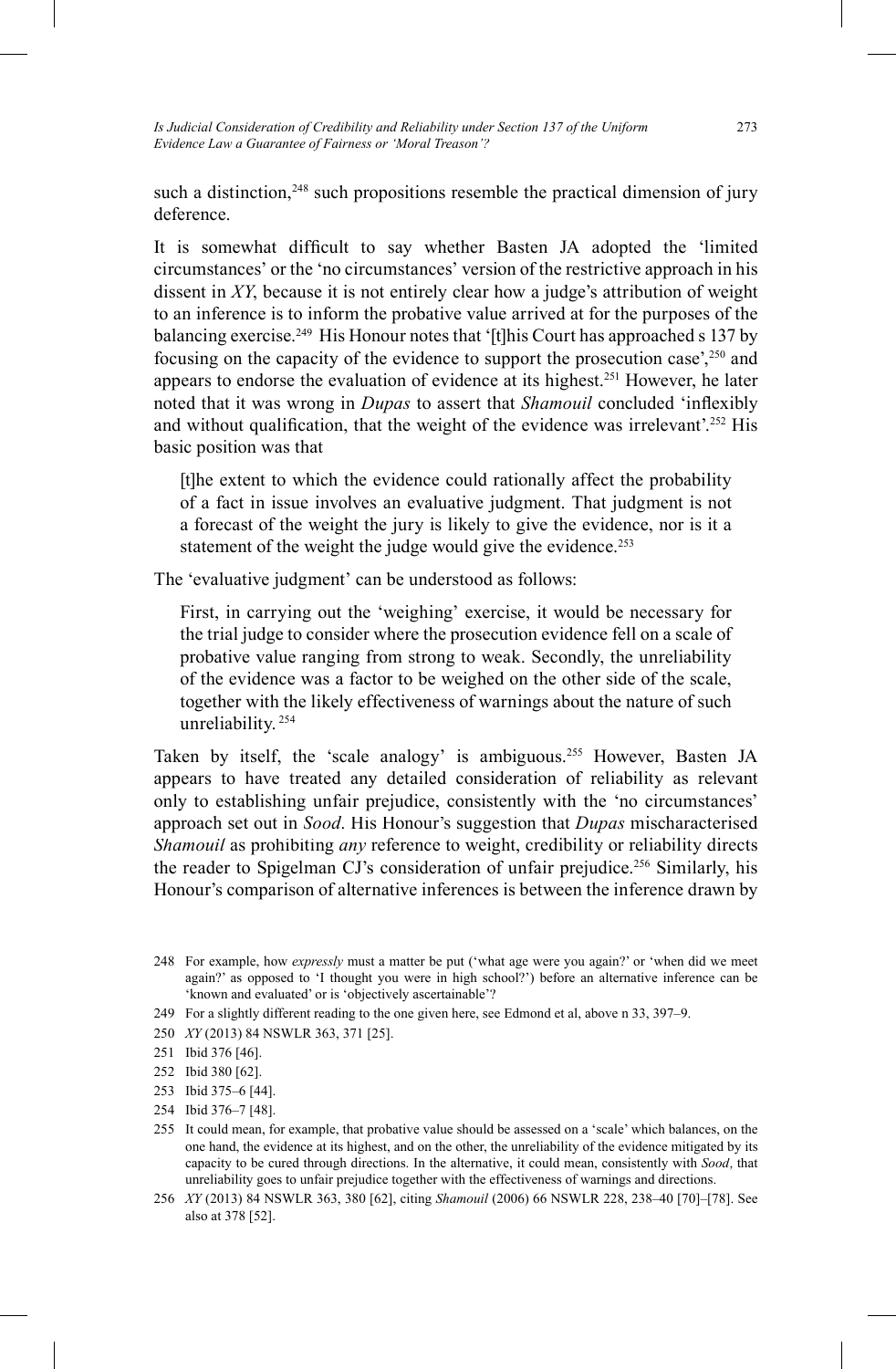the prosecution and an inference the product of unfair prejudice. 257 It was only in this situation that *Dupas* and *Shamouil* would be of 'similar effect'. <sup>258</sup> Such observations are fair, but perhaps obscure the broader point about probative value. In allowing consideration of reliability in the assessment of probative value, and distinguishing this assessment from *Shamouil*, the *Dupas* Court could not have intended the word 'could' to require the uncritical acceptance of the inference preferred by the prosecution, particularly if the plausibility of that inference was contradicted by the weakness attending the evidence.

Basten JA went on to distinguish s 137 from the common law on the basis that it 'obliges exclusion in prescribed circumstances, which require an evaluative judgment by the court'. 259 This required that 'attention … be paid to the language of the statute as the primary source of the law'. 260 His Honour treated *Shamouil* as controlling authority. Normatively, *Shamouil* 'emphasises the constitutional role of the jury as the body responsible for assessing the credibility and reliability of witnesses, for drawing appropriate inferences and for assessing the strengths and weaknesses of the evidence'.<sup>261</sup> Practically, the 'ultimate weight [of the evidence] will often depend upon circumstances not yet fully revealed'.<sup>262</sup>

Simpson J's interpretation of s 137 was consistent with the 'no circumstances' approach and her dissent defended the practical dimension of jury deference. Because there were multiple inferences available about what had been admitted to, the 'value of the evidence to the prosecution case … depend[ed] entirely upon the interpretation that [the] jury [put] … upon the evidence'. 263 This was why, consistently with the view of James J in *Rahme*, her Honour held that the purpose of the assessment was to determine 'what use the jury *could* rationally make of the evidence, in the context of the trial evidence in its complete form. The evaluation is of the importance or significance of the evidence in the same context'.<sup>264</sup> A comprehensive assessment of evidence carried out before the trial had concluded would make it difficult to see where the 'evidence fits in the overall mosaic of the evidence in the trial'. 265 In contrast,

should the evidence be admitted, the jury will undoubtedly have the benefit of argument from both parties as to what they should make of it, what interpretation they should place upon what the respondent said, and will also have the benefit of detailed directions from the trial judge as to the relevant alternatives<sup>266</sup>

257 *XY* (2013) 84 NSWLR 363, 378 [52]-[53], 382-3 [71]-[73].

- 258 Ibid 378 [53].
- 259 Ibid 380 [59].
- 260 Ibid 380 [61].
- 261 Ibid 371 [25].
- 262 Ibid 375–6 [44].
- 263 Ibid 391–2 [126].
- 264 Ibid 400 [167] (emphasis in original).
- 265 Ibid 400 [170].
- 266 Ibid 397 [156].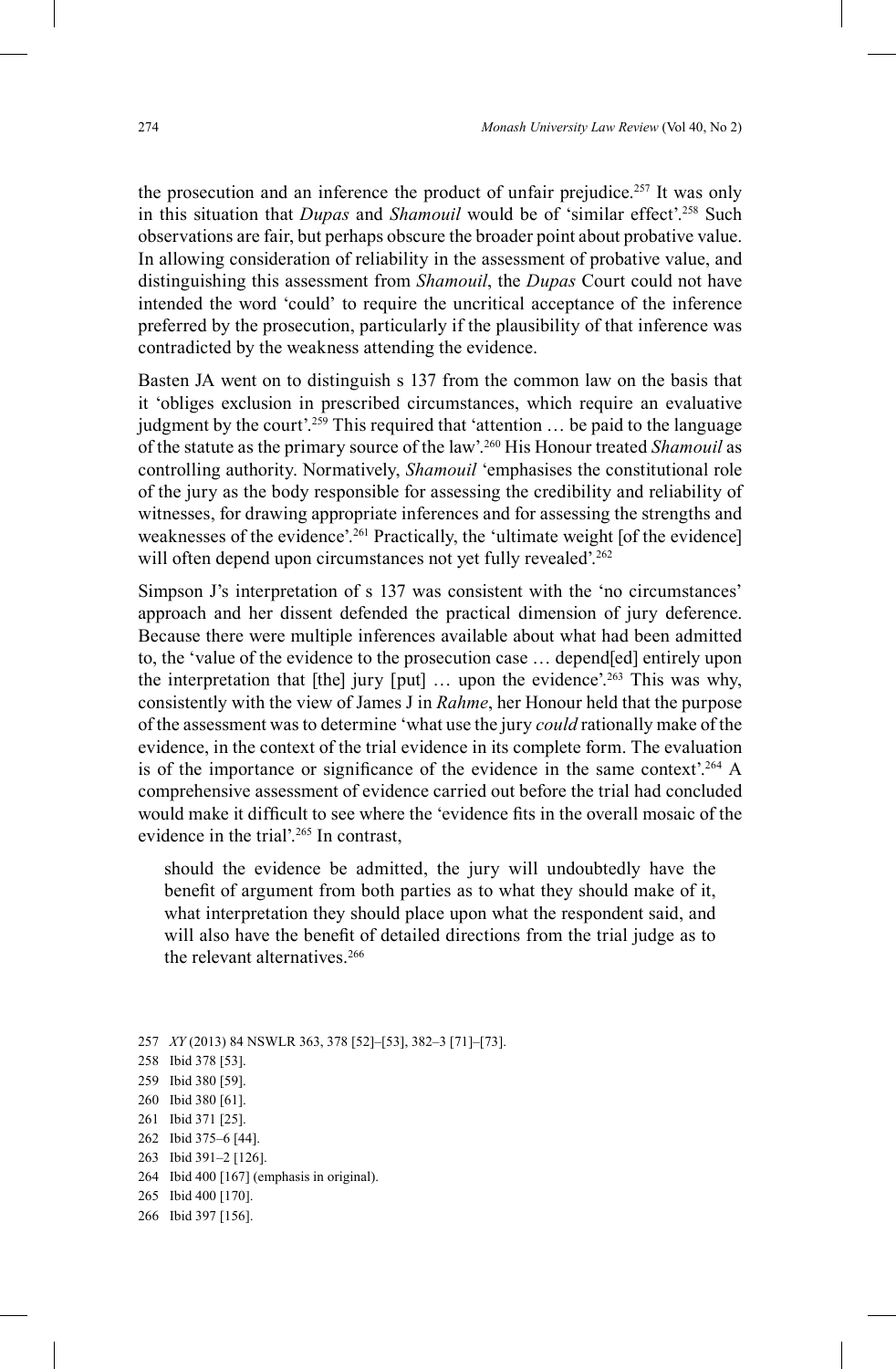For this reason, '[t]he actual probative value to be assigned to any individual item of evidence lies in the province of the tribunal of fact — in most criminal trials, the jury'. 267 Simpson J therefore concluded that 'probative value' referred to 'the potential of the evidence to have the relevant quality'. 268 The judge's assessment of evidence would thus be 'predictive and evaluative'. 269 For similar reasons, Simpson J rejected the proposition of the *Dupas* Court that 'some' assessment be made of what value *could* (as opposed to *would*) be assigned to evidence by the jury. 270 Her Honour noted that there was nothing in the statutory language which required such a 'partial assessment', or explained 'what limits are imposed on the extent of that exploration'.<sup>271</sup> Simpson J has subsequently reiterated this approach in *Burton*. 272

## **VI RESOLVING THE AMBIGUITY**

Section 137 clearly 'restates' *Christie*. 273 That restatement can at best merely incorporate the ambiguities and tensions that were apparent at common law. *Shamouil*, *Dupas* and *XY* reproduce that tension. We respectfully suggest that in the absence of clear direction by the common law the ambiguity be resolved consistently with the rule in *Cooper Brookes (Wollongong) Pty Ltd v FCT*,<sup>274</sup> that 'if two constructions are open, the court will obviously prefer that which will avoid what it considers to be inconvenience or injustice',275 and will construe the provision 'in light of the reasonableness of the consequences which follow from giving it a particular construction'. 276

## **A** *The Failings of the Restrictive Approach*

Section 137, like *Christie*, is directed at identifying any evidence which, because of the disparity between its unfairly prejudicial effect and probative value, is likely to inflame or divert the jury and thus cause it to give the evidence more weight than it deserves. That purpose is limited by a countervailing purpose: the application of s 137 must exclude no more evidence than is necessary to achieve its purpose. To do so would be inconsistent with the separation of the roles of judge and jury established at common law and accepted by all as relevant to s 137. Further, and unlike the jury, the judge does not have the full benefit of the trial

270 *XY* (2013) 84 NSWLR 363, 400 [171].

- 272 [2013] NSWCCA 335 (20 December 2013) generally, but see especially [157]–[170], [196]–[198].
- 273 *Stanoevski v The Queen* (2001) 202 CLR 115, 125 [39] (Gaudron, Kirby and Callinan JJ).
- 274 (1981) 147 CLR 297.
- 275 Ibid 305 (Gibbs CJ).
- 276 Ibid 322 (Mason and Wilson JJ), quoting *Gartside v Inland Revenue Commissioners* (1968) AC 553, 612 (Lord Reid).

<sup>267</sup> Ibid 400 [167].

<sup>268</sup> Ibid.

<sup>269</sup> Ibid, citing *R v Fletcher* (2005) 156 A Crim R 308, 317 [35] ('*Fletcher*').

<sup>271</sup> Ibid.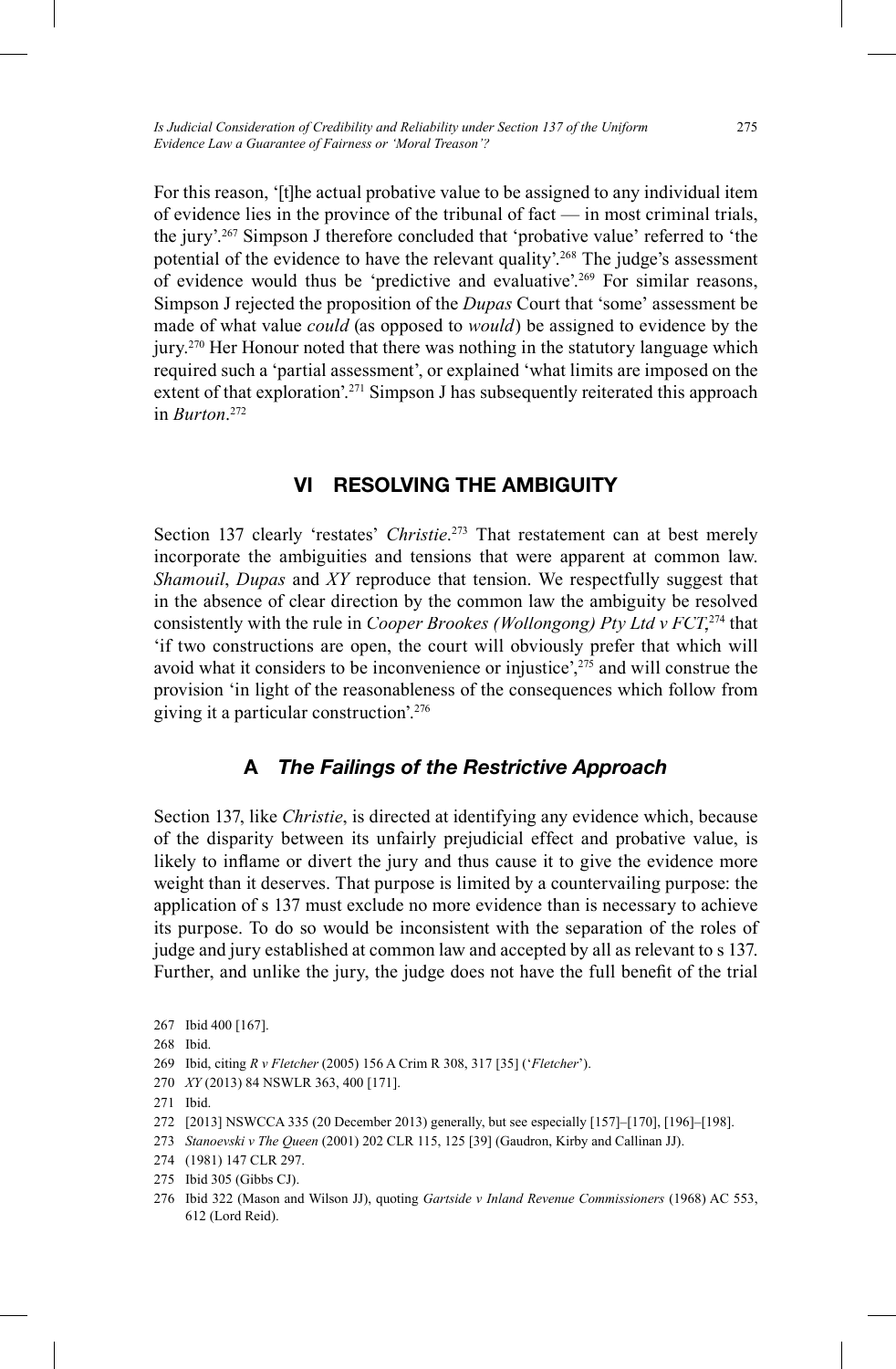process. He or she cannot assess the probative value of the evidence in a final and determinative way. The countervailing purpose is the basis of the 'restrictive approach' adopted by *Shamouil* and the judgment of Simpson J in *XY*. The restrictive approach defends a conception of s 137 that is almost entirely deprived of any substantive consideration of credibility and reliability in the evaluation of probative value. It does so because it was normatively and practically required in order to show deference to the jury. It is unnecessary to read s 137 in this way, however, in order to preserve the jury's function. Sufficient deference is shown by the proposition that evidence should be put before the jury unless it cannot be made comprehensible by directions.

The balancing exercise is a conceptual device designed to assess whether such comprehensibility can be achieved. Evidence is comprehensible when its proper weight is rationally ascertainable. For the purposes of the balancing exercise, the weight of evidence is accepted as being rationally ascertainable when the danger of unfairly prejudicial effect is proportionate to its probative value. When evidence is more prejudicial than probative, its proper weight is prima facie unascertainable. The assessment then turns to whether directions can restore the proportion. When directions cannot achieve such a proportion, it follows that the evidence cannot be made comprehensible to the jury. It is not necessary to put evidence before the jury that is incomprehensible in order to show it deference. To admit it would risk an unfair result potentially tainted by improper reasoning. This is unfair to the accused.

We say that by prohibiting the consideration of reliability and credibility outside of limited circumstances the 'restrictive approach' increases the likelihood that judges will misestimate the effect that directions and other explanatory processes associated with the trial must have on the danger of unfair prejudice An assumption that the evidence will be accepted as credible and reliable will overwhelmingly produce assessments of higher probative value than an inquiry directed at the value the evidence could reasonably be given. As previously noted, the higher the probative value of evidence is taken to be, the less impact directions must have before its unfairly prejudicial effect is deemed proportional. This is a problem because, as the *Dupas* Court observed, an assumption that evidence is reliable may lead to it being assigned significant probative value in the very situation in which the relevant danger of unfair prejudice was that probative value would be overestimated.277 In such circumstances, the danger of unfair prejudice *is* that the jury will accept the prosecution's explanation of the evidence's significance without proper regard to its weaknesses. Therefore, if evidence is assumed to be credible and reliable for the purposes of the balancing exercise, the judge is as such neglecting to evaluate the capacity of directions to address the possibility that the jury will accept the prosecution's explanation of the evidence's weight for bad and unfair reasons. Such an approach is poorly adapted to simulating the ability of trial processes to cure those well-established unfairly prejudicial effects of certain kinds of evidence for the purposes of determining whether it should be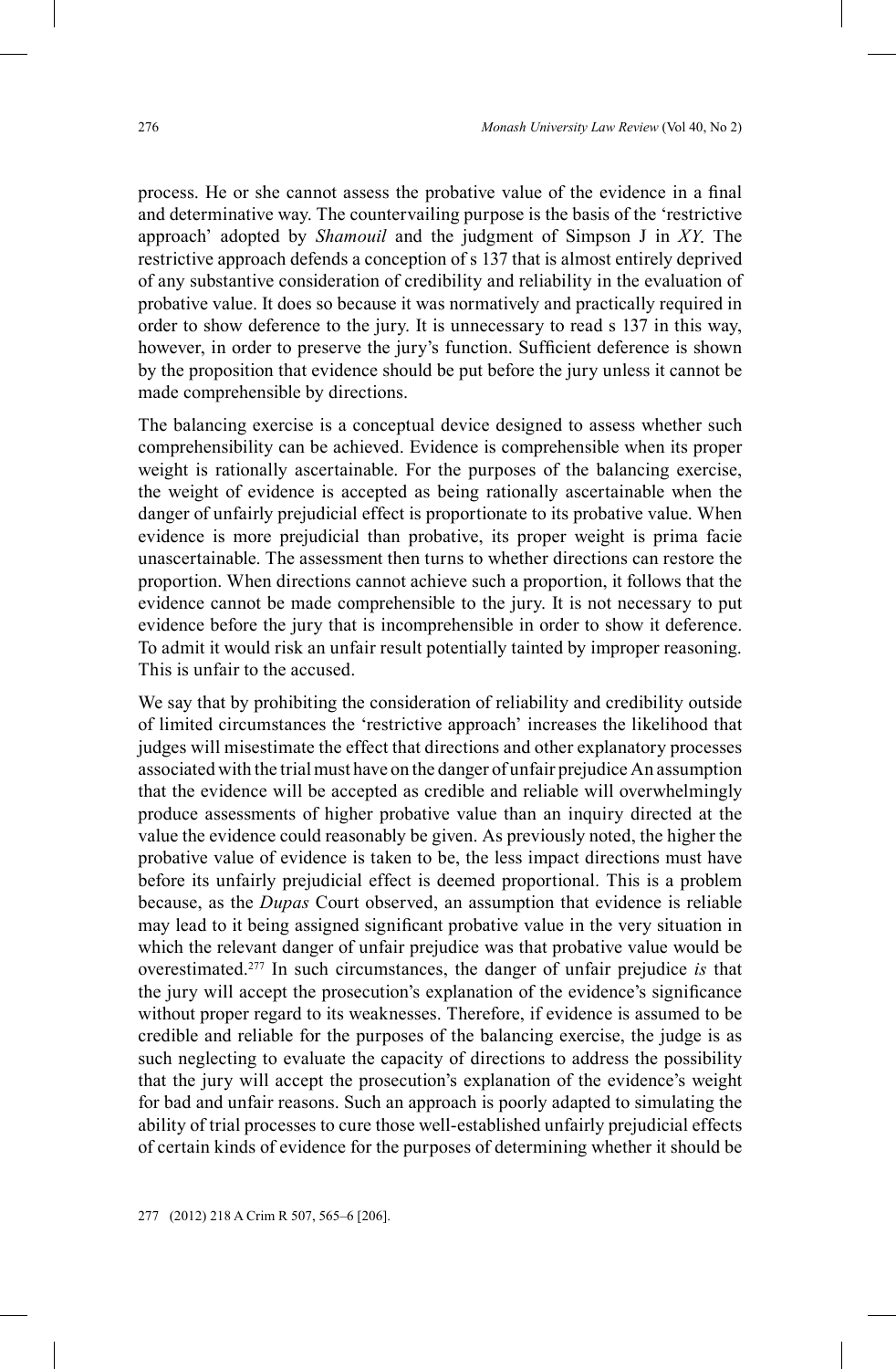*Is Judicial Consideration of Credibility and Reliability under Section 137 of the Uniform Evidence Law a Guarantee of Fairness or 'Moral Treason'?*

excluded.<sup>278</sup> This is particularly problematic when the evidence, if accepted, may in effect be determinative of guilt.

The normative dimension of the principle of jury deference falls away easily under this conception. It cannot require probative value to be assessed as if the evidence is credible and reliable, once it is accepted that to do so greatly increases the risk that the judge may misestimate the nature of the effect that evidence would have were it put before the jury, and thus fail to properly consider whether directions will sufficiently ameliorate that effect. If the normative dimension is enforced, it would require courts to artificially limit their insight into the distortive effects of evidence in a way that manifestly contradicts the purpose of s 137. In contrast, a closer assessment of the evidence may produce a broader disparity between the evidence's probative value and unfairly prejudicial effect. Conceptually, that disparity may more accurately represent the mitigating effect directions must have before unfairly prejudicial effect is deemed proportional to probative value.

Treating the relevance of credibility and reliability as being restricted to 'limited circumstances' because of jury deference does not rescue the 'restrictive approach' from difficulty. It is predicated upon a particular 'zero-sum' understanding of the judicial assessment of the credibility and reliability of evidence; either evidence is totally unreliable or without credibility or it is maximally probative. As Odgers has observed, there are a whole range of ways the credibility and reliability of evidence can detract from its probative value, without rendering it incapable of being accepted. 279 It follows that evidence of dubious credibility and reliability can still assist in the establishment of facts. The zero-sum dichotomy is thus based upon a false assumption about evidence. Indeed, the logic of *Shamouil* itself precludes the zero-sum. In the name of jury deference, Spigelman CJ prohibited the assessment of credibility and reliability unless to do so demonstrated that evidence was without any probative value whatsoever. Because the Chief Justice saw the need to impose a prohibition, he must have accepted that a range of assessments are able to be made, *but for the need to show the jury deference*. Otherwise, like those who adopt the 'no circumstances' approach, he would have simply denied the possibility of such an assessment altogether. To apply the limited circumstances exception, the judge must be able to differentiate evidence that is merely unreliable from evidence that is 'not truly probative' to determine whether he or she is entitled to exclude it. There is no reason to think that identifying evidence as being entirely without probative value is in any way less involved. Yet the judge does so without the benefit of a trial process. Thus, the limited circumstances exception restricts the consideration of credibility and reliability on entirely normative premises. As we have explained, these premises cannot be sustained.

The 'no circumstances' approach and the practical dimension of the principle of jury deference maintain a degree of force. If a judge *cannot* assess the probative value of unreliable evidence in a way that reflects the options before the jury

<sup>278</sup> For a more detailed exposition of this problem see Edmond et al, above n 33.

<sup>279</sup> Odgers, above n 62, 814 [1.3.14760].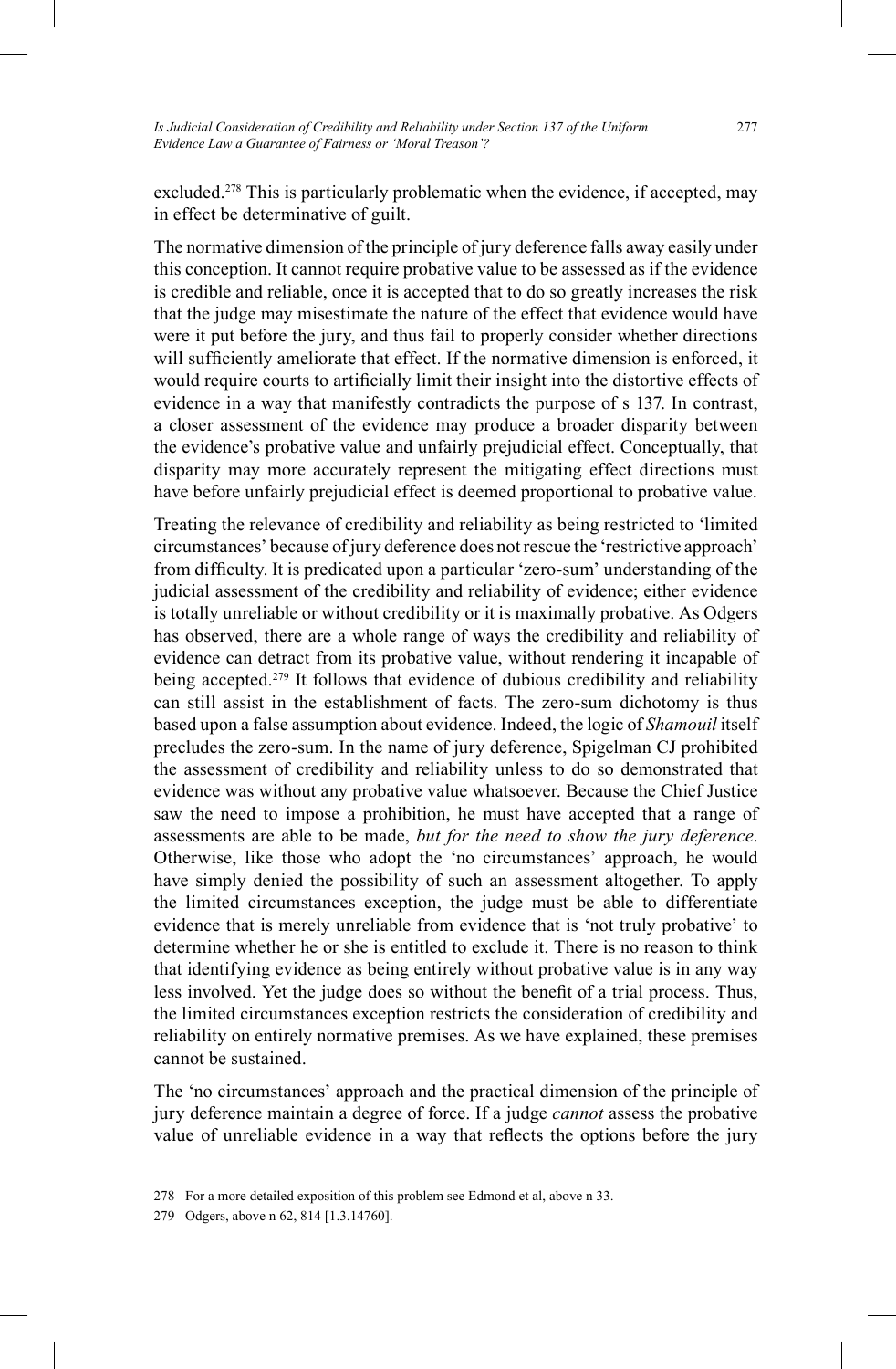somewhat accurately, the assumption that it be treated as reliable is simply an unavoidable heuristic convenience. This was why in *XY* Simpson J dismissed so readily the possibility that s 137 could be read to require a 'partial assessment'. 280 Once such an assessment is dismissed, only two kinds of assessment remain: on the one hand, an entirely hypothetical exercise of probative value informed by the evidence taken at its highest; and on the other hand, an impossible exercise that tries to ascertain the actual probative value that would be assigned to evidence by the jury having had the benefit of a trial. As we shall demonstrate, however, it is unjustified to dismiss partial assessments.

## **B** *In Defence of 'Partial Assessments'*

Our understanding of *Dupas* is that it requires an assessment of the maximum probative value the evidence could rationally sustain, without purporting to make those value judgments that must be made by the jury about how to resolve the credibility and reliability problems with the evidence. As such, we accept the thrust of the practical dimension of jury deference. The judge is not in a position to assess what a particular jury will actually do. That reality must be understood as qualifying the judge's assessment of 'the extent to which the evidence could rationally affect the assessment of the probability of the existence of a fact in issue'. 281 For that reason, our approach does not correspond with what a particular jury will or is likely to *do*. As the *Dupas*Court recognised, that is not the purpose of the assessment. 282 However, as the Commissions noted in their *2005 Joint Report* — s 137, to achieve its purpose, requires a judge to make an evaluative judgment about what effect the evidence is likely to *have*. <sup>283</sup> As Simpson J recognised in XY, this assessment is 'predictive and evaluative'.<sup>284</sup> It will always be, by its very nature, flawed, directed at approximations, and based on imperfect assumptions about the ameliorative effect of directions and other trial processes on juries. 285 The assessment is also anticipatory and preventative.<sup>286</sup> Any assumptions made about the evidence are to identify its inherent potential to have the relevant effect, not to establish its *actual* effect, according to a set of artificial premises about the effects of evidence that lawyers trust are precise enough to identify and exclude evidence of that potential. Therefore, it is immaterial that a judge cannot finally and conclusively determine the probative value of the evidence. That assertion is of course true, indeed uncontroversial, and so s 137 must be directed at a test of another kind. As we have demonstrated, that should not be understood to be a test that increases, without adequate justification, the risk that the jury will be provided with evidence that it will misuse.

<sup>280</sup> *XY* (2013) 84 NSWLR 363, 400 [171].

<sup>281</sup> Uniform Evidence Law Dictionary (definition of 'probative value').

<sup>282</sup> (2012) 218 A Crim R 507, 525 [63(d)], 567 [210].

<sup>283</sup> See the discussion above at p 250.

<sup>284 (2013) 84</sup> NSWLR 363, 400 [167], citing *Fletcher* (2005) 156 A Crim R 308, 317 [35].

<sup>285</sup> As Edmond et al point out, the correctness of such assumptions may be in doubt: Edmond et al, above n 33, 398–9.

<sup>286</sup> *DAO v The Queen* (2011) 81 NSWLR 568, 586 [88]–[89] (Allsop P).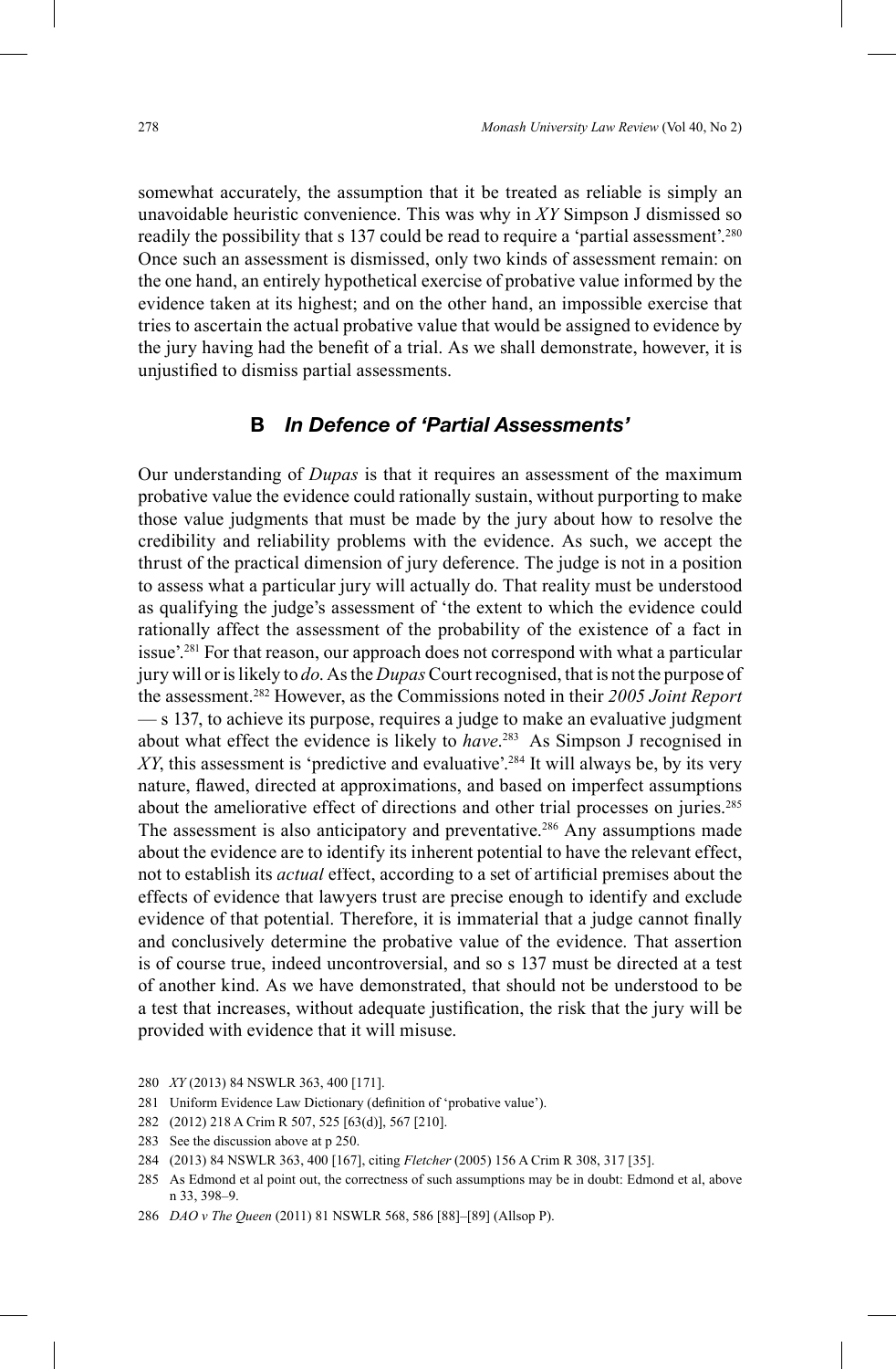How should the balancing exercise be undertaken? As Moldaver J of the Supreme Court of Canada recently observed, such an exercise '[u]ndoubtedly ... thrusts trial judges into a domain that is typically reserved for the jury'. 287 In justifying the judicial assessment of the reliability of evidence, Moldaver J asserted:

The jury, as the trier of fact, is ultimately responsible for weighing evidence and drawing conclusions from it. The overlap of roles cannot be avoided, but this is not problematic as long as the respective functions of the trial judge, as gatekeeper, and the jury, as finder of fact, are fundamentally respected. 288

On our conception, probative value and prejudicial effect are parallel normative dimensions of the weight evidence can bring to bear on the jury's determination that a fact in issue exists or does not exist. Whether the evidence's weight is in consequence of its probative or unfairly prejudicial characteristics turns, to a great degree, on the kind of effect the evidence will have on the jury's reasoning. It follows that trying to determine how 'probative' or 'unfairly prejudicial' evidence actually is will not help the judge very much because the jury has not had the opportunity to consider the evidence and therefore whether and to what extent these dimensions shall manifest themselves in the evidence is not yet fixed.

To repurpose (and perhaps butcher) a physics analogy, the box in which Schrödinger's cat has been placed has not yet been opened. Unfortunately for the judge, it falls to him or her to guess whether the cat is alive (the evidence is more probative than unfairly prejudicial) or dead (the evidence is more unfairly prejudicial than probative) in a situation where the variables are such that both possibilities are simultaneously capable of existing (there are weaknesses in the evidence that may or may not distort the reasoning of the jury) without knowing how the determinative process will ultimately resolve the ambiguity one way or the other (whether the reasons why weight will be assigned to the evidence by the jury will be good or bad). Because the actual effect of the evidence on the jury is unknowable, the judge needs to anticipate, using any available knowledge, what he or she is likely to see if the box is opened. Nobody wants to see a dead cat if they can avoid it.

Faced with this problem, we say the judge's task is the fundamentally conservative one of risk management. 'Probative value' should be given a meaning that produces an assessment that satisfies the judge, to the greatest extent possible, that a distortive effect in evidence can be readily addressed should it manifest itself in the reasoning of the jury. Happily, and unlike most versions of the external observer in Schrödinger's thought experiment, the judge has useful knowledge and experience that he or she can use to assess the hypothetical risk of the evidence. Using this information, the judge should (a) make an evaluative judgment about whether the prosecution's assertion of the evidence's probative value relies heavily on the jury's favourable assessment of those aspects of the evidence that the judge considers capable of distorting the jury's reasoning, and

<sup>287</sup> *R v Hart* [2014] 2 SCR 544, 584 [98]. 288 Ibid.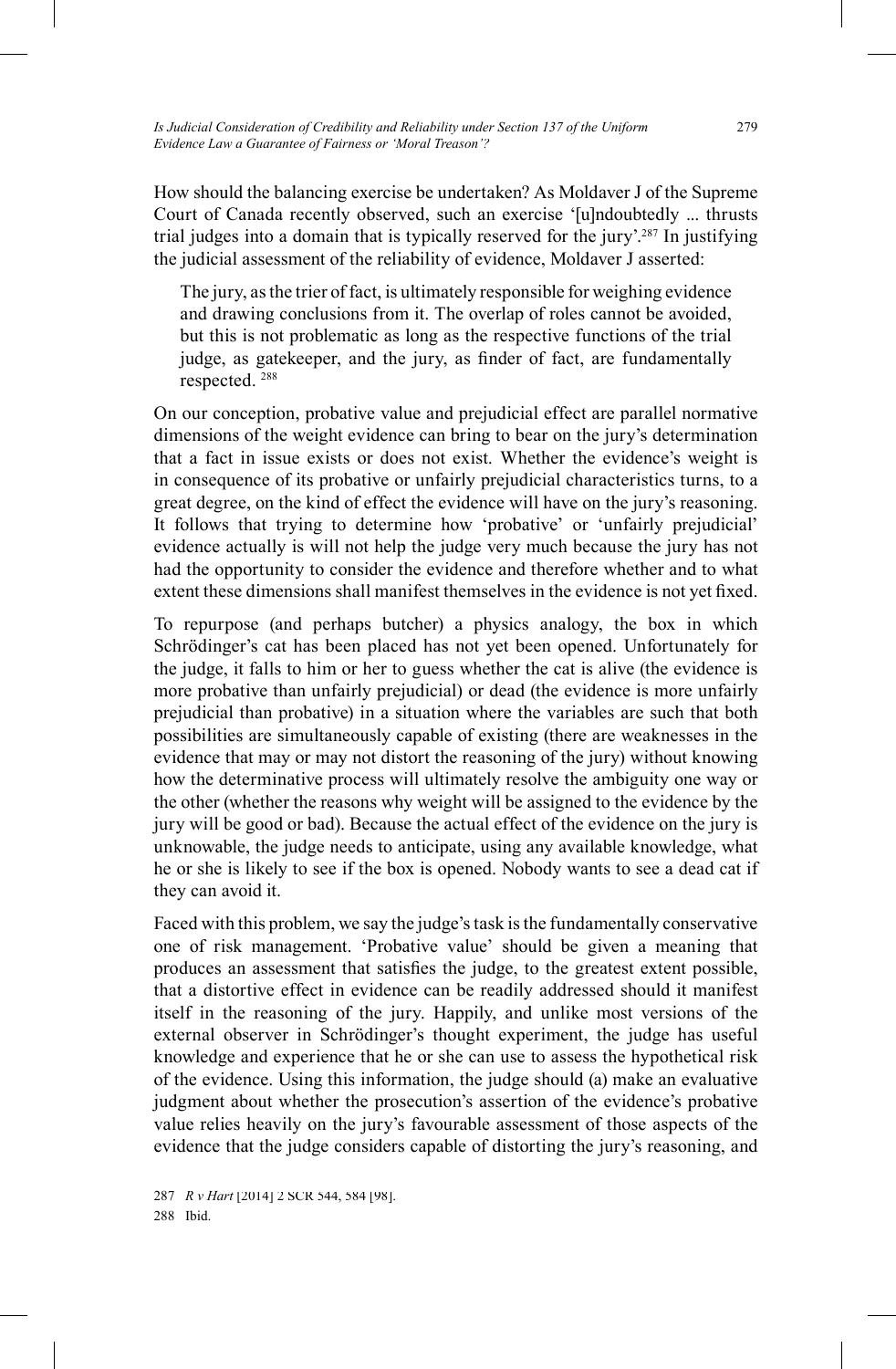if it does, (b) treat that explanation as an 'unsafe' inference that is available only if the potential weaknesses in the evidence can be treated through directions and other trial processes. If it cannot, the evidence must be excluded.

Obviously, trifling problems with the credibility and reliability of evidence will not require a particular probative value to be deemed 'unsafe'. Such an assessment would be over-precise and a sort of reverse-*Shamouil* process whereby the most insignificant probative value would be adopted for the purposes of the balancing exercise. Rather, in applying step (a) the judge will have to justify why it is 'unsafe' to deem evidence to have a particular probative value, directing attention to significant dangers and ambiguities (i) the resolution of which in the prosecution's favour is essential to the inference they say that evidence supports, and (ii) that is of a character that, theoretically, is understood as capable of leading juries to assign evidence weight for bad reasons. A 'safe' probative value — that value it is reasonably safe to say does not suffer from the above problems — so conceived does not prophesise about the jury's actual assessment, but is a functional value that assists the judge to determine whether he or she can effectively preclude the jury assigning evidence more weight than it deserves.

Assuming a risk does exist, step (b) focuses the judge's mind on whether that risk can be addressed so that any weight assigned because of unfair prejudice is made proportionate to the weight of the probative value it is 'safe' to assign. The benefit of equivocating concepts such as 'reasonably attach' to 'safely attach' is that the judge applying it will have in effect considered whether directions can render any unfairly prejudicial effect proportionate to all assignments of weight hypothetically open to the jury but more controversial than the probative value it is 'safe' to assign. Any preferment by the jury of a greater weight could not be for improper reasons, because if the unfairly prejudicial effect of the evidence can be rendered proportional to the probative value it is 'safe' to assign it must by implication be proportional to the range of more controversial probative values greater than that 'safe' value. If no weight commensurate to even the highest possible probative value is deemed capable of being the product of unfair prejudice in the way described above, it follows that no risk of a misestimate of weight for bad reasons flows from treating the evidence as being at its most probative. In such a scenario, the relevant danger could only be that the evidence creates a prejudice beyond even the highest probative value safely assignable to the evidence. This would address those fairly common situations in which a unfairly prejudicial effect is said will lead the jury to attribute a weight to evidence beyond that attributed even by the prosecution. If that risk does not exist, there is no danger that the evidence's unfair prejudice will outweigh its probative value.

Given the clear and established ambiguity of s 137's statutory language, and the unclear operation of the common law, this interpretation should be adopted as consistent with its purpose. Notwithstanding Simpson J's rejection of the 'partial assessment', the question of how an assessment is to be undertaken is, as the Commissions observed, open. <sup>289</sup> Indeed, 'partial assessments' may be more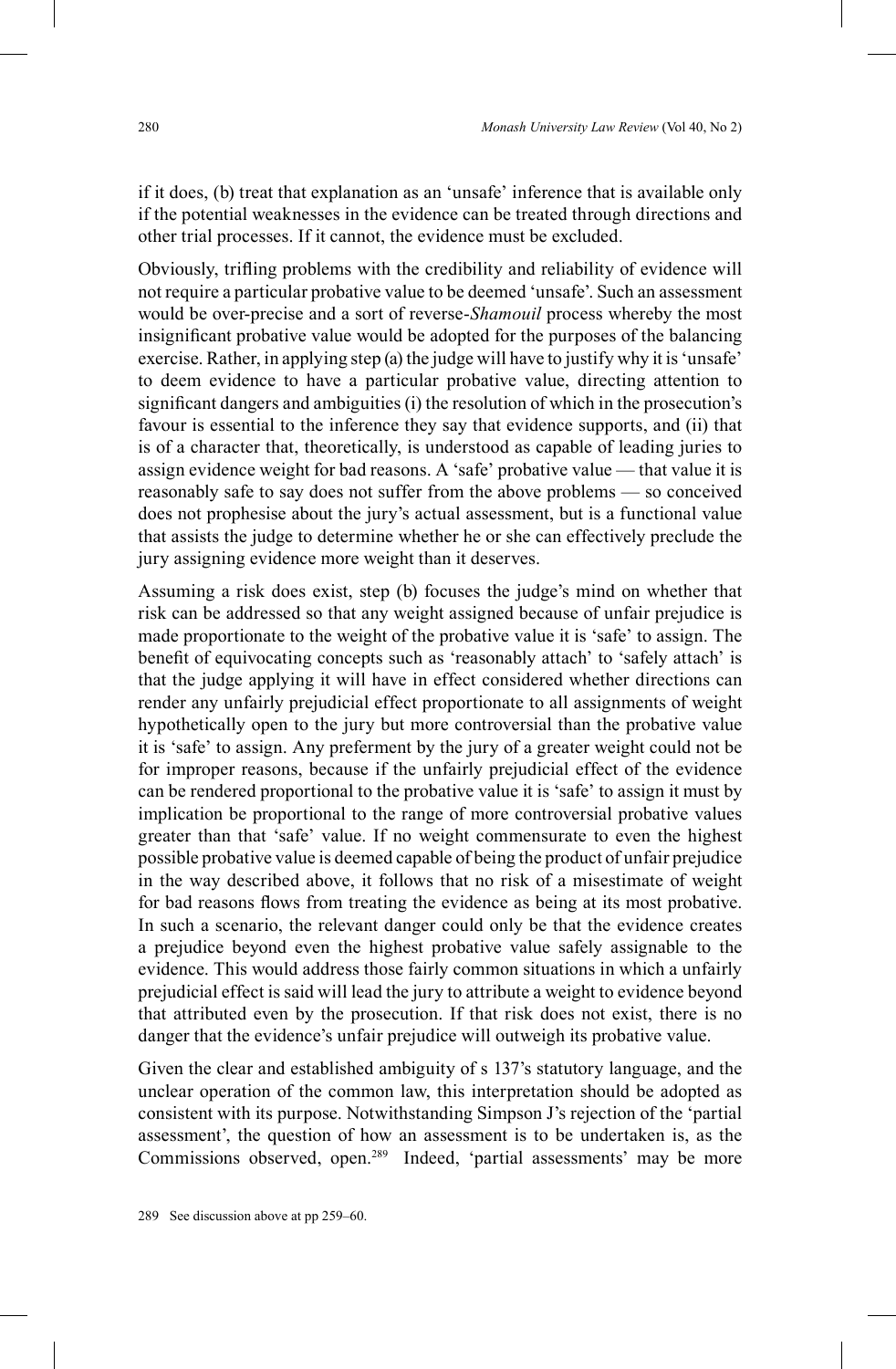feasible than Simpson J would accept; as Price J noted in *XY*, judges are capable of apprehending the potential credibility and reliability that evidence could have with the benefit of the voir dire.<sup>290</sup> In another context, Allsop P described this as 'a quintessential task of a trial judge dealing with the living fabric of the trial and the evidence unfolding before him or her'. 291 If this is accepted, it overcomes Simpson J's objections to some degree. Even if such assistance does not ultimately place the judge in the same evaluative position as the jury, it is certainly sufficient to permit judges to undertake a partial assessment of the kind we think is required to preserve the integrity of the jury's reasoning.

## **C** *Considering Credibility*

Section 137 and its fellow exclusionary provisions of broad and general application are designed to have a more significant role in the identification and exclusion of unfairly prejudicial evidence than they did at common law.<sup>292</sup> Therefore, even if *Dupas*' intermediate approach is a correct reading of the common law, adopting that reading in its entirety is troublesome. Further, to give s 137 a meaning broader than the common law does not 'remove or encroach'<sup>293</sup> upon any common law rights *Christie* vested in the accused, but in fact enhances them, and is therefore consistent with the principle of legality. 294 There is good reason to do so; otherwise, as is demonstrated by the competing interpretations of *Carusi*  by the *Dupas* and *Burton* Courts, <sup>295</sup> whether the weakness of evidence is relevant will become a contest over whether it can be properly characterised to going to credibility or reliability. This misses the point, particularly as the two 'overlap at times'. 296 What is of concern is whether, if the factor is not considered, the judge is at increased risk of misestimating the required effect of directions. Insofar as there are features of the evidence that are ascertainable by the judge and assist in the determination of this question, they should be considered. This approach is consistent with that of the Commissions, which did not categorically distinguish

- 291 *DAO v The Queen* (2011) 81 NSWLR 568, 589 [99].
- 292 See discussion above at pp 250–2.

- 294 As Brendan Lim has recently noted, as statutory intervention became increasingly common, '[t] he proposition that a legislative intention to abrogate the common law would be "improbable" was rendered descriptively untenable. Abrogating the common law is precisely what modern legislatures do': Brendan Lim, 'The Normativity of the Principle of Legality' (2013) 37 *Melbourne University Law Review* 372, 384. For that reason, the protection provided to fundamental rights by the principle of legality should not be understood as extending to the preservation of common law doctrines generally. Otherwise, any unclear or ambiguous statutory provision purporting to alter the common law could not be taken to do so, which would, to understate, exclude the operation of the established rules of statutory interpretation considerably.
- 295 See discussion above at pp 266–9.
- 296 *R v Butler* [2013] VSC 688 (13 December 2013) [146] (Croucher J). Croucher J did not endorse the substantive proposition that credibility may at times be considered. Quite the opposite — his view is that it is impermissible to withdraw evidence on the basis of its unreliability where to do so would involve a judgment as to its credibility.

<sup>290</sup> (2013) 84 NSWLR 363, 408 [224].

<sup>293</sup> *Dupas* (2012) 218 A Crim R 507, 553 [164], citing *Federal Commissioner of Taxation v Citibank Ltd* (1989) 20 FCR 403, 433 (French J).